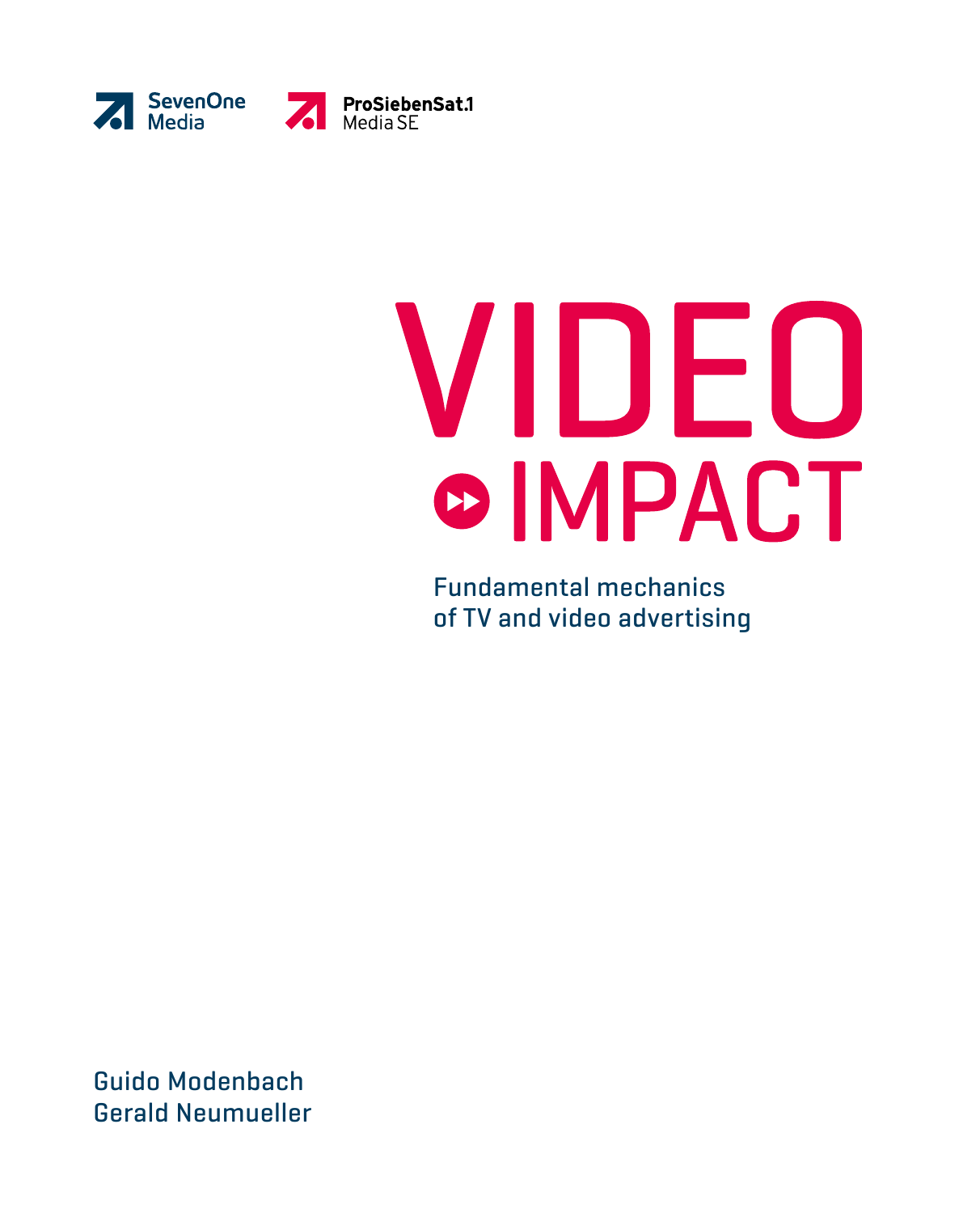

# HOW VIDEO WORKS **11**

In the Media Equivalence Study, Google, Mediaplus, and SevenOne Media examine the impact of video on different platforms

# [HOW VIDEO IS PERCEIVED](#page-10-0) 23

The In-Home Video Study uses biometric methods to explore how the reception situation affects the processing of video advertising

# [HOW VIDEO IS SEEN](#page-16-0) 35

The Deep Insights Study based on depth-psychological research shows why people use video platforms and how advertising is perceived

[HOW VIDEO SELLS](#page-23-0) 49

The field test compares the effect of TV and online campaigns on branding and sales under real-life conditions

# [WHY BRANDS NEED REACH 55](#page-26-0)

The results of the ROI Analyzer show how brands benefit from addressing broad groups of consumers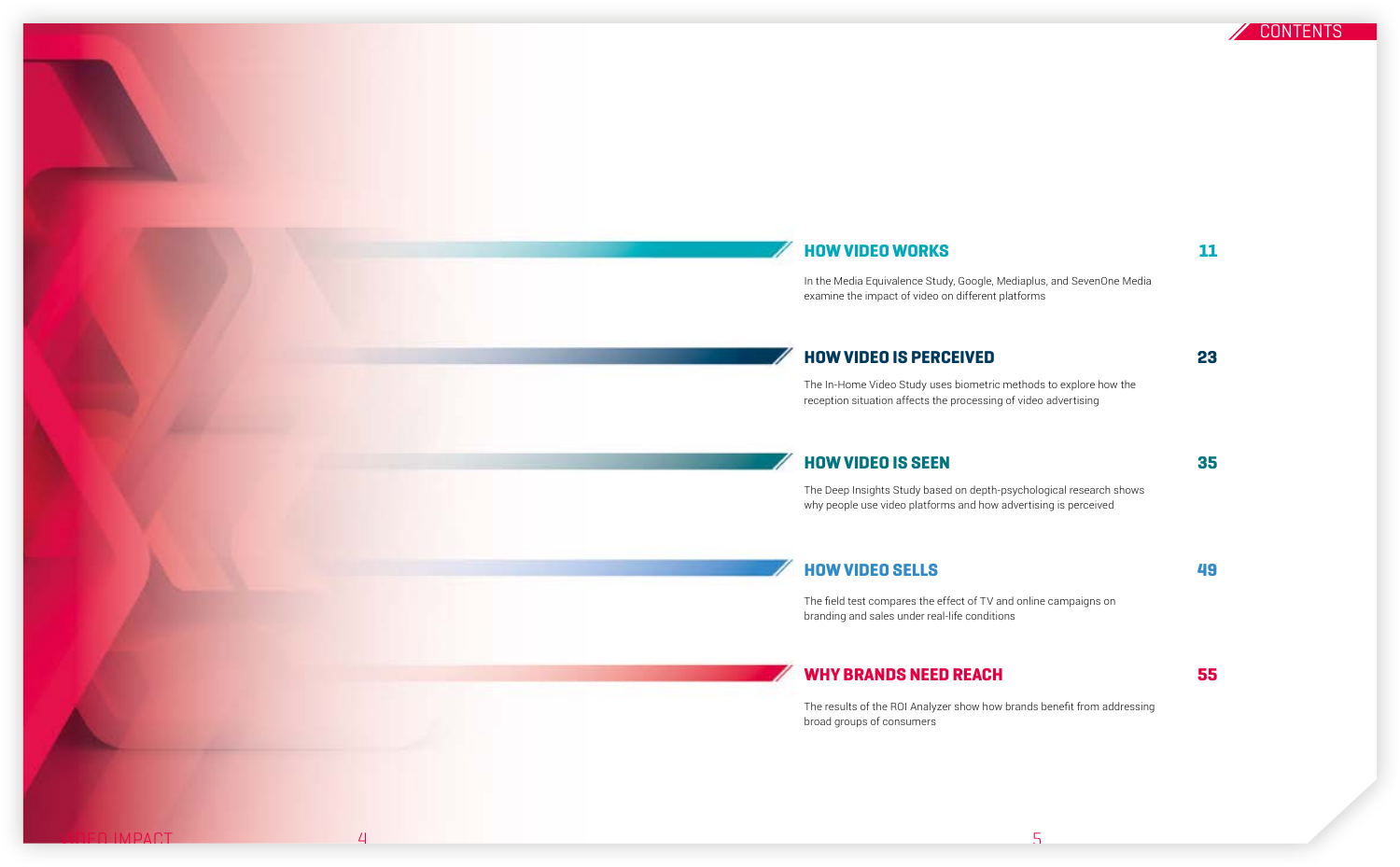# FOREWORD

This publication quite literally promises "four basic studies that examine fundamental questions of advertising impact and perception," but there is nothing basic about this work. The use of multiple biometrics, clever methodological controls, examined combinations and alignment to evidence-based marketing is far from basic. My description of this work is: fundamental, sound and important.

You will read about a set of truly interlinked experiments that are co-operative with other data partners and mediums. Experiments that are methodologically sound, which makes this work transparent and solid — both ingredients of good research. The clever combination of structural quantitative experiments and qualitative human deep-dives delivers a very fair representation of how video advertising works and why. It also supports other important works in this area, in particular the power of peripheral attention (and attention more broadly), the importance of a quality reach measure beyond cost, the importance of the first exposure and, of course, the power of lean-back platforms. Each study is neatly summarised with relevance for media planning. So, not only are there plenty of answers to the "why" but these answers are supported by advice on "how to." The authors loop in other research by renowned marketing scientists to strengthen their point. Seminal work by Ehrenberg, Ephron, Heath, Sharp, and Varan are noted, and I'm honoured that they refer to my work in this field.

This collection of research is forward thinking and adds layers of generalizability to earlier findings that advertising, and in particular video advertising, works.

More importantly, it brings good news to advertisers.

Professor Karen Nelson-Field

*Founder and CEO, Amplified Intelligence*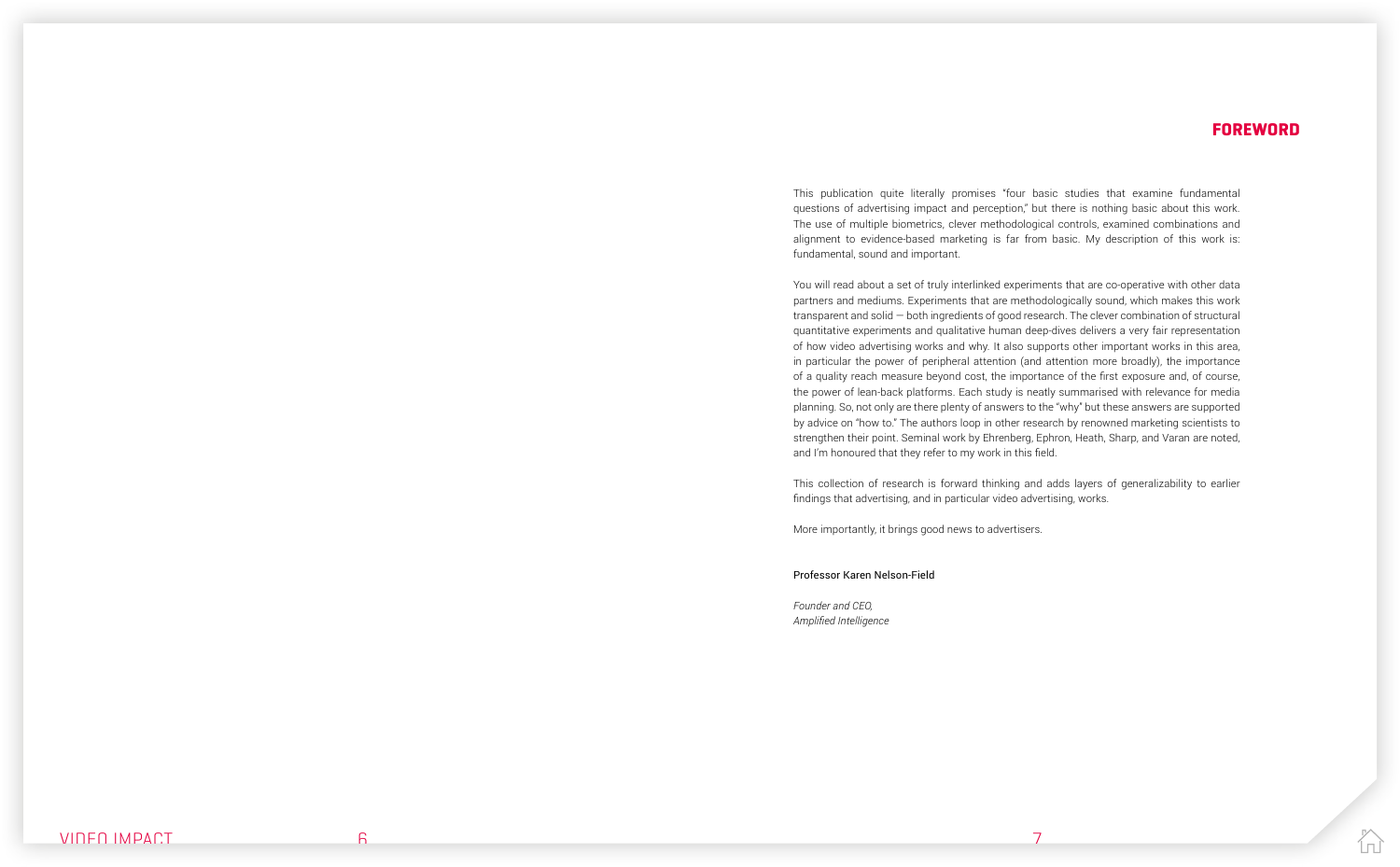## PREFACE

Erwin Ephron, media planning pioneer and creator of recency planning, defines the value of a medium for advertising with a conclusive formula:

Applied to all video platforms, this means that the value of the medium is the product of its reach and the impact of the ad.

The mechanisms behind this are the subject of this publication. Four basic studies examine fundamental questions of advertising impact and perception. The Media Equivalence Study shows how video works differently on different platforms. Two further studies examine the physiological and depth-psychological aspects of these differences. A field test examines the relationship between impact and sales on the basis of real campaigns. The first part of the Ephron formula completes the publication: success is not only dependent on impact but also on reach. If you want to grow and successfully lead brands into the future, you need to generate exposures outside the core target group.

The studies complement each other and thus make a decisive contribution to a deeper understanding of the impact mechanisms of TV and video advertising. With a broad data base and comparative findings, the publication contributes to fundamental research on video advertising and also provides many practical insights for media planning and brand management.

The studies were conducted in Germany but we believe it has great relevance for other markets even if results in other countries may turn out somewhat different because the studies provide valuable insights and directions for new research.

Video Impact is for those who believe in the future of television – but also for those who sometimes doubt it.

We hope you enjoy reading it!

Guido Modenbach Gerald Neumueller

# $\mathscr{M}_{\mathscr{A}}$  medium's advertising value is the product of its probability of exposing the average ad and its contribution to the impact of the message."

This adage was used by Alan Kay, the American computer scientist, back in the 1970s. Kay, who was a pioneer of object-oriented programming, often quoted it in lectures and management meetings if anyone expressed any doubts. His employer, Atari, even turned it into an advertising slogan.

Kay's motto is now more relevant than ever. If you want to predict the future, it is best to create it yourself with new ideas and products. And to avoid any unexpected surprises, you need to be aware of your own strengths and weaknesses and reinvent yourself constantly.

If you want to predict how successful TV will be in the viewer and advertising market, you need to understand the true value of the medium for both the audience and as an advertising vehicle. This requires precise knowledge of how reception and impact work. The essential value of entertainment remains the same across all platforms. Relaxation and distraction will continue to be key motivations in the media world of the future. However, different devices have different reception conditions. Thus, a fundamental challenge for research is to understand the behavior of future generations. How will their need for mental balance change? What states of mind will they strive for? Which media and technologies will serve these feelings? To make an accurate assessment of the challenges of digital disruption and to develop a sustainable future for the medium, we need a detailed understanding of the underlying perception mechanisms of video content and advertising.

It is becoming increasingly important to look beyond the horizon. Collaborations such as those between SevenOne Media, Mediaplus and Google in advertising effectiveness research ensure greater transparency in the market and provide objective, comparable findings on the value of advertising media.

# "The best way to predict the future is to invent it."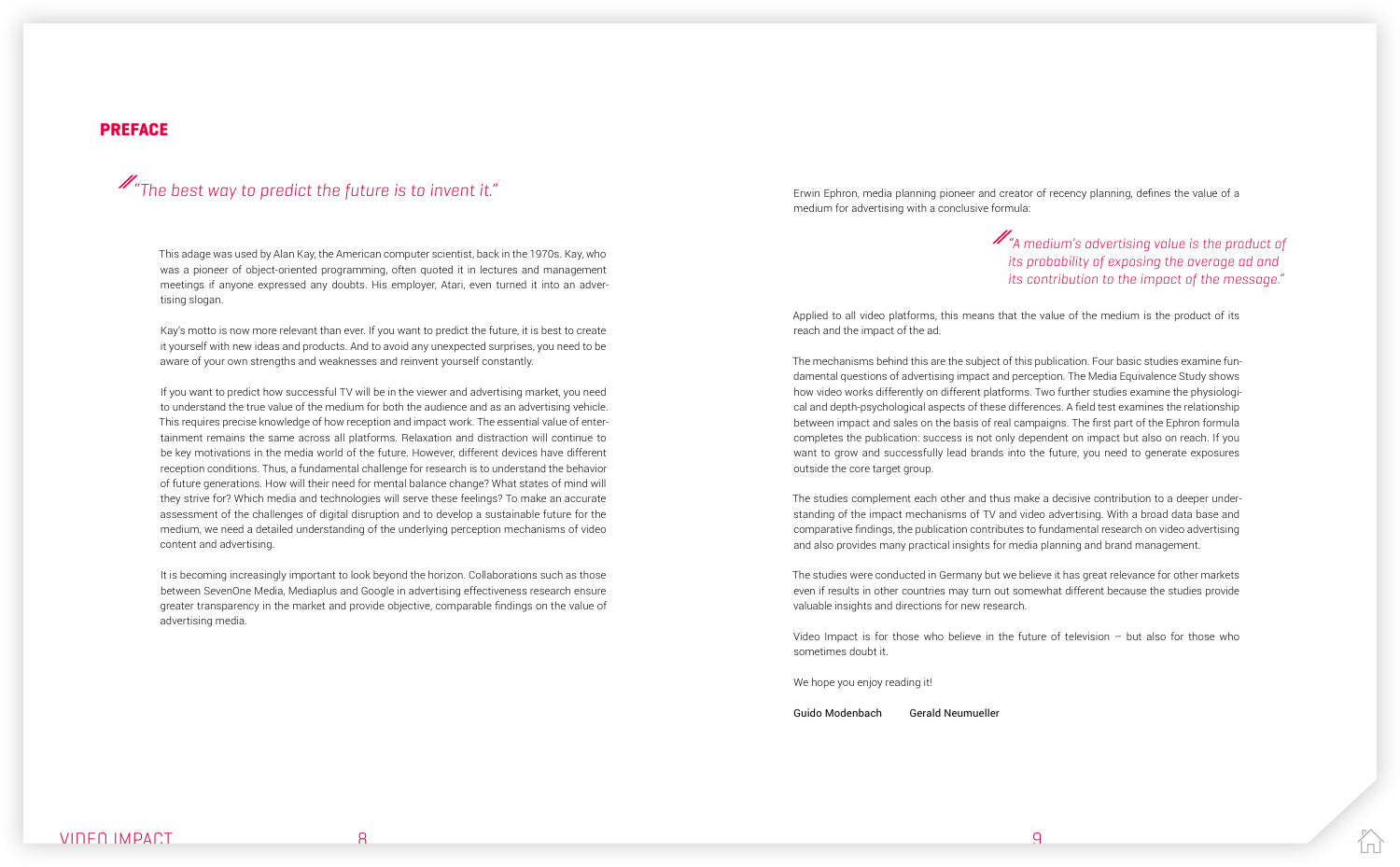In the Media Equivalence Study, Google, Mediaplus, and SevenOne Media examine the impact of video on different platforms

# Media Equivalence Study was awarded the 2019<br>
Ovation Award of the Professional Association of and the AUDIENCE XSCIENCE Conference 2020 of<br>
German Market and Social Researchers (BVM) the Advertising Research Foundation (A WORKS



<span id="page-4-0"></span>*The Media Equivalence Study was awarded the 2019 Innovation Award of the Professional Association of German Market and Social Researchers (BVM)*

*The Media Equivalence Study is a winning paper at the AUDIENCE x SCIENCE Conference 2020 of the Advertising Research Foundation (ARF)*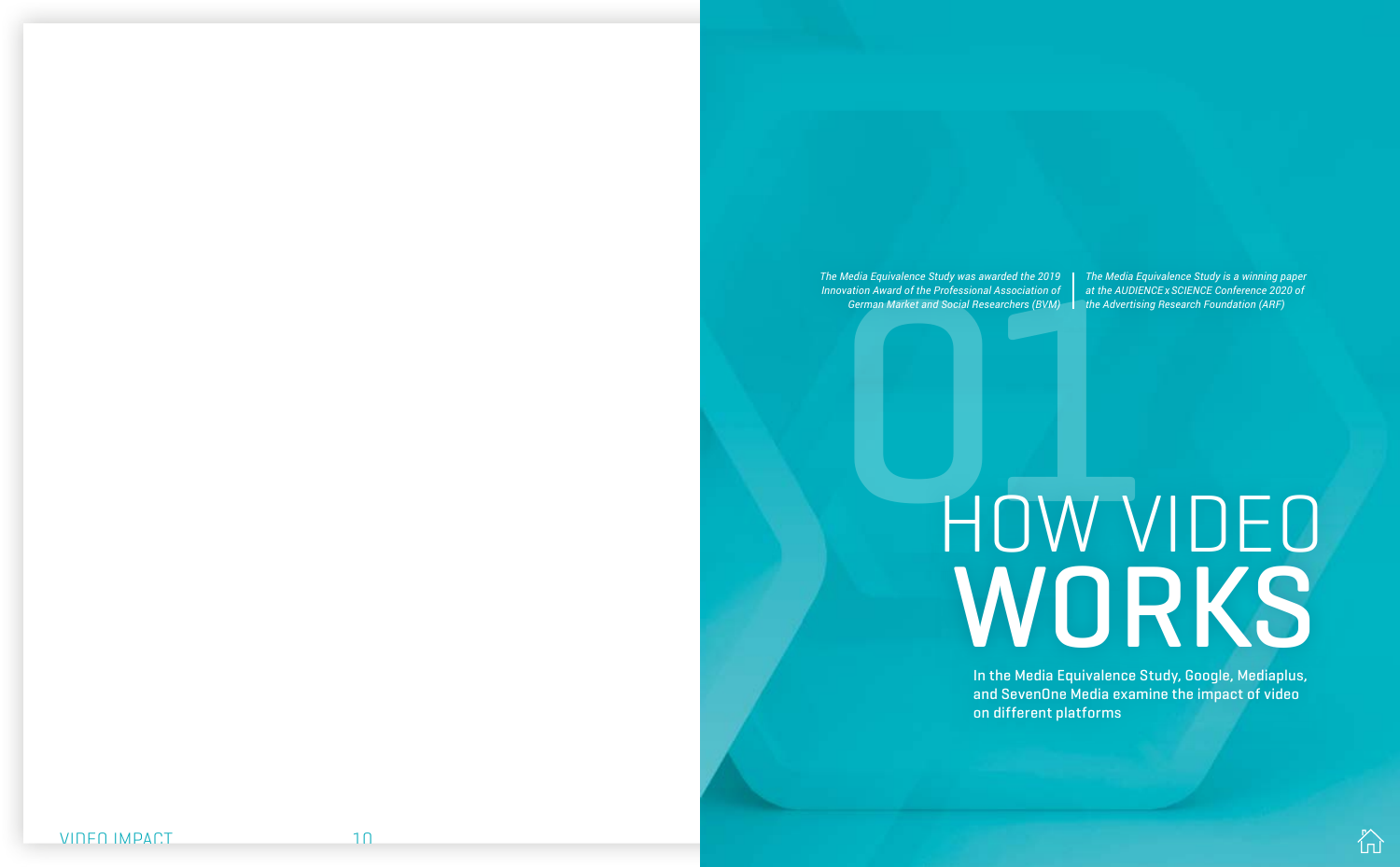$\equiv$ 

HOW VIDEO WORKS

The media landscape has changed dramatically over the past ten years  $-$  for both publishers and users. In addition to television, which continues to dominate the private feelgood oasis as the central entertainment medium, many new video platforms are entering the market. Fast Internet connections and powerful devices ensure that videos are available anytime, anywhere. Sometimes they are used for relaxation, sometimes for information, sometimes to bridge waiting times or to spend the evening with friends. Germans watch videos for around five hours a day, which is the largest proportion of media usage. For many years, they have invested more and more time in screen use but in the meantime a natural limit seems to have been reached – after all, you still have to work and sleep. Video usage was stagnant for the first time in 2019<sup>1</sup>)

This development not only leads to increasing predatory competition, it also raises new questions for media planning and effectiveness research. In addition to reach, the focus is also increasingly on the reception situation and intrinsic motives for use. Obviously, video is perceived and processed differently on different platforms. That is why video ads do not have the same effect everywhere. One of the central challenges is to make a valid distinction between the impact contributions of the different platforms.





*The Media Equivalence Study provides*  • *evidence of the power of video across all channels – especially when it comes to advertising recall indicators.*

*Video advertising has a stronger impact*  • *on television than on YouTube and Facebook.* 

*Two consecutive contacts within a short*  • *time period double unaided advertising recall. This applies to TV, YouTube and Facebook.* 



*Moreover, online video platforms bene-*• *fit from the combination with TV. Two TV contacts have the highest impact across all indicators. Mixed contacts with TV have stronger impacts than two contacts on YouTube or Facebook.* 

- *The study shows how video works depending on the platform and frequency and how impact changes when different advertising formats are combined.*
- *In a controlled experiment, the study exam- ines the impact contributions of TV, YouTube, and Facebook under identical conditions.*
- *For the first time, Google Germany, the media agency Mediaplus, and SevenOne Media have jointly commissioned an advertising effectiveness study.*

Australian marketing scientist Karen Nelson-Field has published numerous research papers in this field. In many experiments she has compared the advertising impacts of TV, YouTube and Facebook and demonstrated significant differences in the short-term sales effect of these platforms. The researcher concludes that reach must be assessed on the basis of the different impact of the platforms.2)

This is also where the Media Equivalence Study comes in. It examines the impact of different forms of advertising on Facebook, YouTube and on TV – both separately and in cross-media combinations. The challenges to methodological quality are tremendous. If you want to compare advertising exposures and their combinations properly, a high number of cases and complex technical handling are necessary. The study, commissioned jointly by Google, Mediaplus and SevenOne Media, is the first to provide detailed, comparable insights into the impact and interaction of different video platforms.

A technically complex experiment was devised to test three actual advertising campaigns adapted to each platform.

"Not all reach is equal." Karen Nelson-Field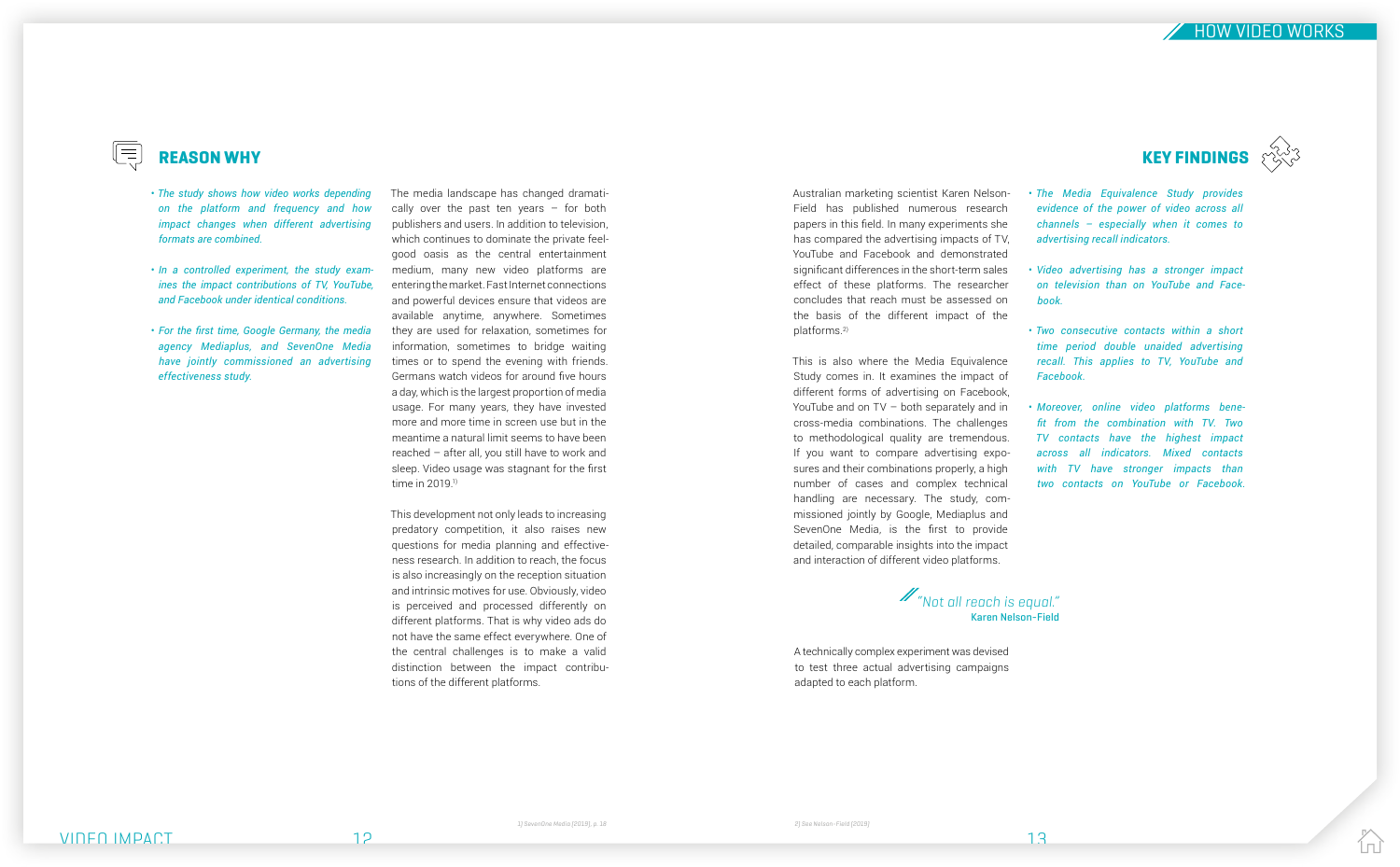# HOW VIDEO WORKS

#### ADVERTISING MATERIALS

#### STUDY DESIGN

#### *METHOD*

The study participants were individuals aged 14 and older who use television as well as YouTube and Facebook. This digitally savvy target group covered about 40 percent of the German population<sup>3)</sup> at the time of the study.

> *Experimental design with realistic video usage and subsequent interview (CAPI) Three test brands (sectors: retail, consumer electronics and FMCG) and 20 distractor brands*

In a test living room, a total of 3,700 test subjects used two out of the three media examined. The entire testing included 29 combinations of eight advertising formats plus one control group without advertising. The participants were randomly assigned to a session in which two media channels always had to be used: TV combined with YouTube or Facebook and YouTube with Facebook. After a specified usage time, the test subjects were asked to change platforms. For TV they were to use a TV set, for Facebook a smartphone and for YouTube a laptop or smartphone

#### *TEST SUBJECTS*

*3,700 persons interviewed, quota sampling by age and gender, adults 14 years and older Persons who use TV, online video platforms and Facebook at least occasionally* 

*FIELD PHASE CITIES March-June 2018 Hamburg, Munich, Berlin, Frankfurt*

# *INSTITUTE*

*Facit Research on behalf of Google Germany, Mediaplus and SevenOne Media*

#### *SURVEYED INDICATORS*

*Unaided/aided advertising recall, unaided/aided brand awareness, unaided detail recall, channel recall, product recall, association items, first choice/relevant set, engagement*

*SIGNIFICANCE TABLES See page 67 for paired comparisons*

#### *TV*

*TV spot: Classic TV commercial in a commercial break First position: Placement of the commercial at the* 

*beginning of a commercial break* 

*Pre-Split: Placement of the commercial in an editorial split frame in the program segment immediately before* 

*the commercial break* 

*FACEBOOK* 

*Video Post: Commercials that are played in the* 

*Facebook feed* 



For the TV test, they could use an electronic program guide to select a station of their choice and they then watched the program for 20 minutes. The program contained two advertising breaks with rotating TV commercials. The tested commercials were shown either as an ad during a traditional commercial break, as a single spot embedded in an editorial split frame (so-called "Pre-Split"), or as the first placement in the break. To test various ad formats on YouTube, the participants watched videos of their choice for 14 minutes. A dynamic live environment was used in which the actual YouTube ads were blocked and replaced by the test commercials by means of a proxy server.

To investigate video posts on Facebook, the test subjects were given a preconfigured smartphone. They logged in using their

# *YOUTUBE*

*True-View desktop: Commercials that are played before the video content and can be skipped after five seconds (desktop)*

*True-View mobile: Commercials that are played before the video content and can be skipped after five seconds* 

*(smartphone)*

*Pre-Roll desktop: Commercials that are played before the video content and cannot be skipped (desktop)*

*Bumper: Commercials lasting a maximum of six seconds that are played before the video content and cannot be* 

*skipped (smartphone)*

# VIDEO IMPACT **14** 14 15 15

personal account and spent 12 minutes browsing their feed.

The same number of ads was displayed in all three media. Afterwards, the participants were interviewed in a computer-assisted personal interview (CAPI).

As the study is designed with 29 test groups and one control group, it allows differentiated analyses of the impact of video advertising. The study examines single, double, and mixed exposures. Analyses can be made at the level of the three media channels, and it is also possible to compare individual advertising formats.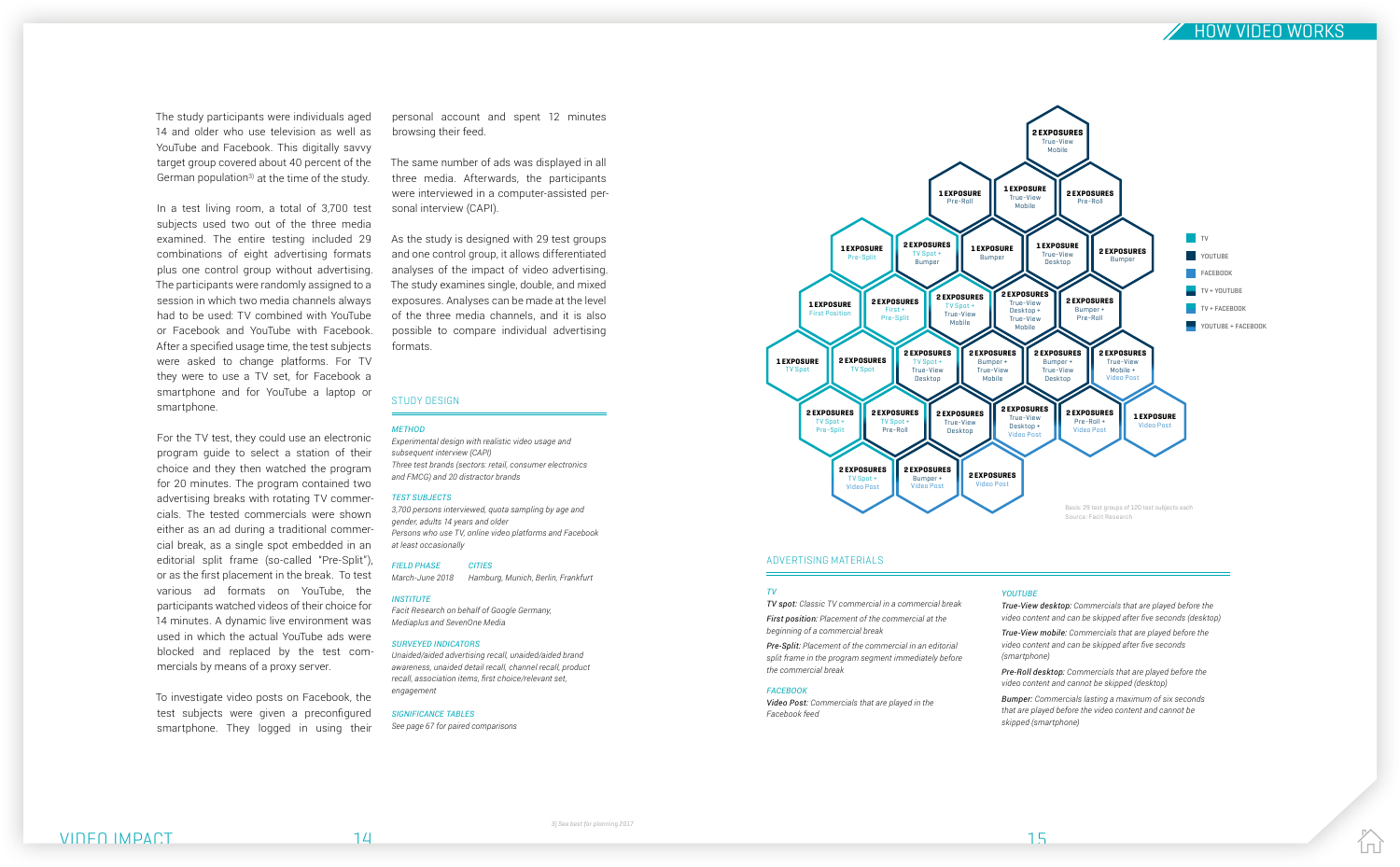

not the ideal measure of advertising effectiveness, as it reveals little about whether and how an advertisement affects brand memories. To obtain evidence for the processing of advertising, alternative metrics, such as verbally prompted recognition, are being discussed among experts<sup>4).</sup> For this reason, many other cognitive indicators have been surveyed in the study, including, for instance, unaided ad detail recall, which is shown at the end of this chapter.

Despite the well-known limitations of recall, we have used it in the following section because it is a very responsive measure for a cognitive reaction that is suitable for comparing different advertising formats and platforms under equal conditions.

All video platforms achieve a high level of spontaneous recall even with one advertising exposure. TV is the most effective, with 19 percent of test subjects spontaneously recalling advertising for a brand. This corresponds to an index of 143, measured by the average of the three media. YouTube and Facebook also generate significantly higher values compared to the control group.



during the test? Regardless of the medium

on TV, compared to around 40 percent on YouTube and just under 30 percent on Facebook.

A second exposure within a short time window significantly increases unaided advertising recall on all video channels. On TV and Facebook, a second exposure more than doubles the spontaneous recall. On YouTube, a second exposure increases the impact by around 80 percent. This obvious synergy effect can be used to optimize media planning.

[product category] did you see advertising  $u$  aring the test? Regardless of the medium.

A similar picture can be observed with further effectiveness indicators, such as aided advertising recall. With just one exposure, all platforms generate strong increases compared to the control group without advertising exposure. Slightly over half of the test subjects recall (aided) advertising of a brand limited additional impact. Two bumper 1 x YT

A major benefit of the study is that it allows a comparison of the impact of mixed exposures. This is illustrated in the following example of unaided advertising recall. The greatest impact is achieved with two exposures on television. Furthermore, online video platforms benefit from combinations with TV. This combination is more effective than two exposures on YouTube or Facebook. Single and mixed exposures with Facebook ordinarily do not achieve the impact level of TV or YouTube exposures.

More in-depth analysis at the level of specific advertising formats and their combinations shows that the first position of a TV ad in a commercial break and the Pre-Split special advertising format have the strongest impact. On YouTube, the six-second bumper ads tested on smartphones achieve a comparatively high unaided advertising recall. A further exposure, however, has only a



#### TV DELIVERS THE HIGHEST RECALL It is undisputed that advertising recall is likely on TV, compared to around 40 percent on TV COMBINATIONS ARE MORE EFFECTIVE

UNAIDED ADVERTISING RECALL AFTER SINGLE AND DOUBLE EXPOSURES in % and uplift





IпÍ

Source: Media Equivalence Study: Video, Facit Research.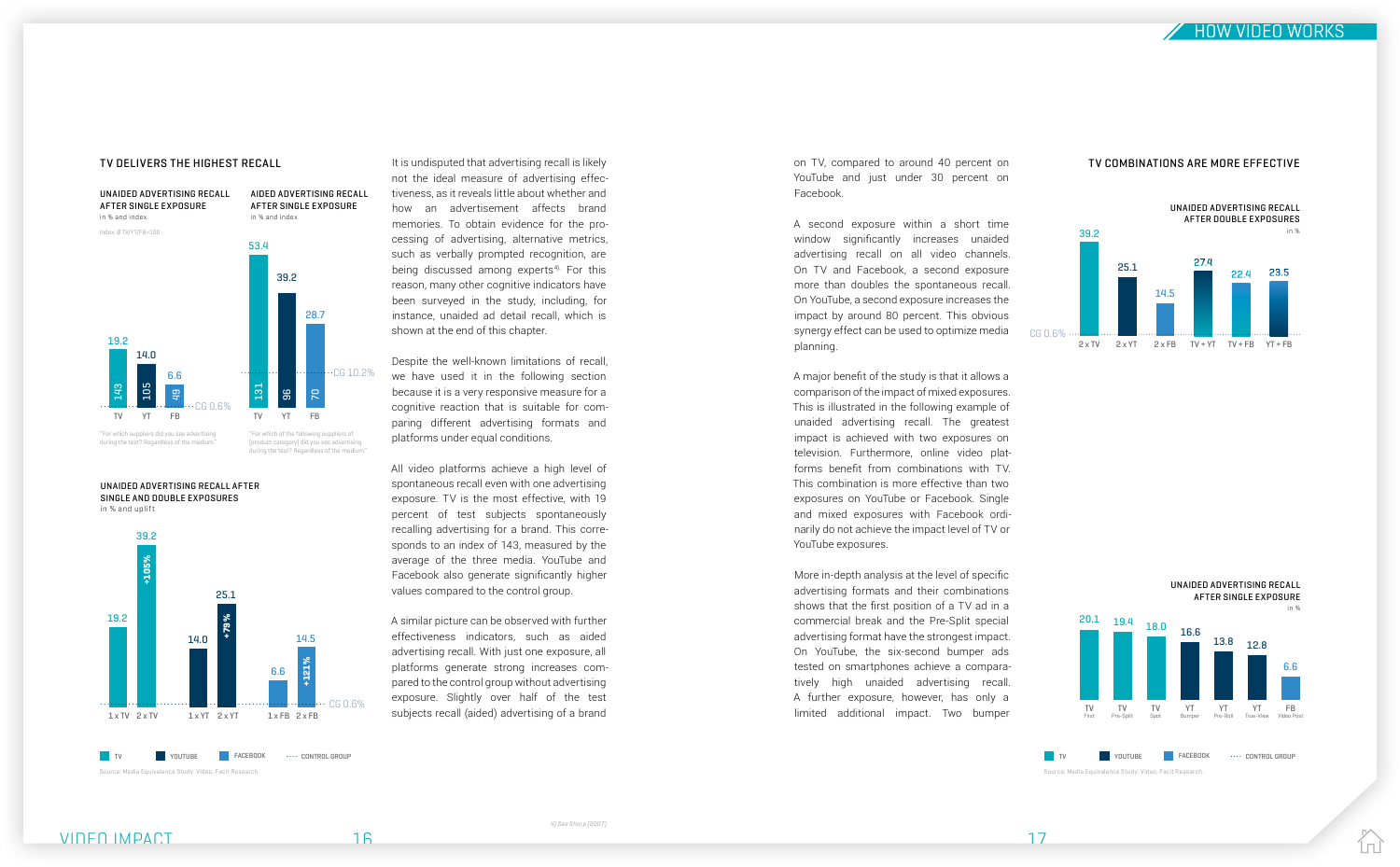

exposures achieve about 40 percent less unaided advertising recall than two TV advertising exposures. With various other indicators such as aided advertising recall, a second bumper exposure has no additional effect beyond the first exposure.

As in a commercial break on TV, where short reminder commercials can supplement previous longer commercials, YouTube bumper ads usually also build on existing reminder structures that were previously established by longer commercials. In other words, they refresh an existing advertising impact. This insight is also confirmed by international research. The US media expert Jim Berridge, for example, comes to the conclusion that short ad-vertising forms often work better in combination with longer ones.5)

It is notable that the strong communicative performance of television compared to other video platforms becomes even more apparent, if one takes a closer look at the detail recall.

The combination of different TV advertising formats is particularly effective with two advertising exposures, occupying the first three places in the top-10 ranking. The combination of a TV commercial and YouTube preroll ad follows in fourth place. Among the YouTube advertising formats, two exposures with non-skippable pre-rolls are significantly more effective than double exposures with TrueView commercials or double exposures with bumper ads that are not listed in the top 10.

Out of 53 percent of the respondents with a TV exposure who are able to recall advertising for a brand (aided), 62 percent can name details of the spot correctly. Therefore, a total of 33 percent of all subjects (who had a TV exposure of the ad) are able to properly describe specific characteristics of the commercial. Correspondingly, in the group with one YouTube ad exposure, 18 percent can name details correctly of the advertisement they were exposed to. For Facebook the figure is some 13 percent. This represents an 81 percent advantage of TV advertising over YouTube, respectively 162 percent over Facebook.

We think that detail recall may be an easy to collect, but meaningful indicator if you want to get a better picture and to track over time how advertising impacts memory structures. However, advertisers should carefully consider how advertising detail recall supports brand memory.

# "Short-form ads tend to work best when running alongside longer-form ads." Jim Berridge



UNAIDED ADVERTISING RECALL AFTER DOUBLE AND MIXED EXPOSURES Top 10 advertising material combinations; in %



"Which details from the [brand] ad can you remember?" Share of respondents who remembered specific ad-relevant details correctly. Base: all test subjects with single TV / YouTube / Facebook exposure



#### TV ACHIEVES BY FAR THE HIGHEST DETAIL RECALL

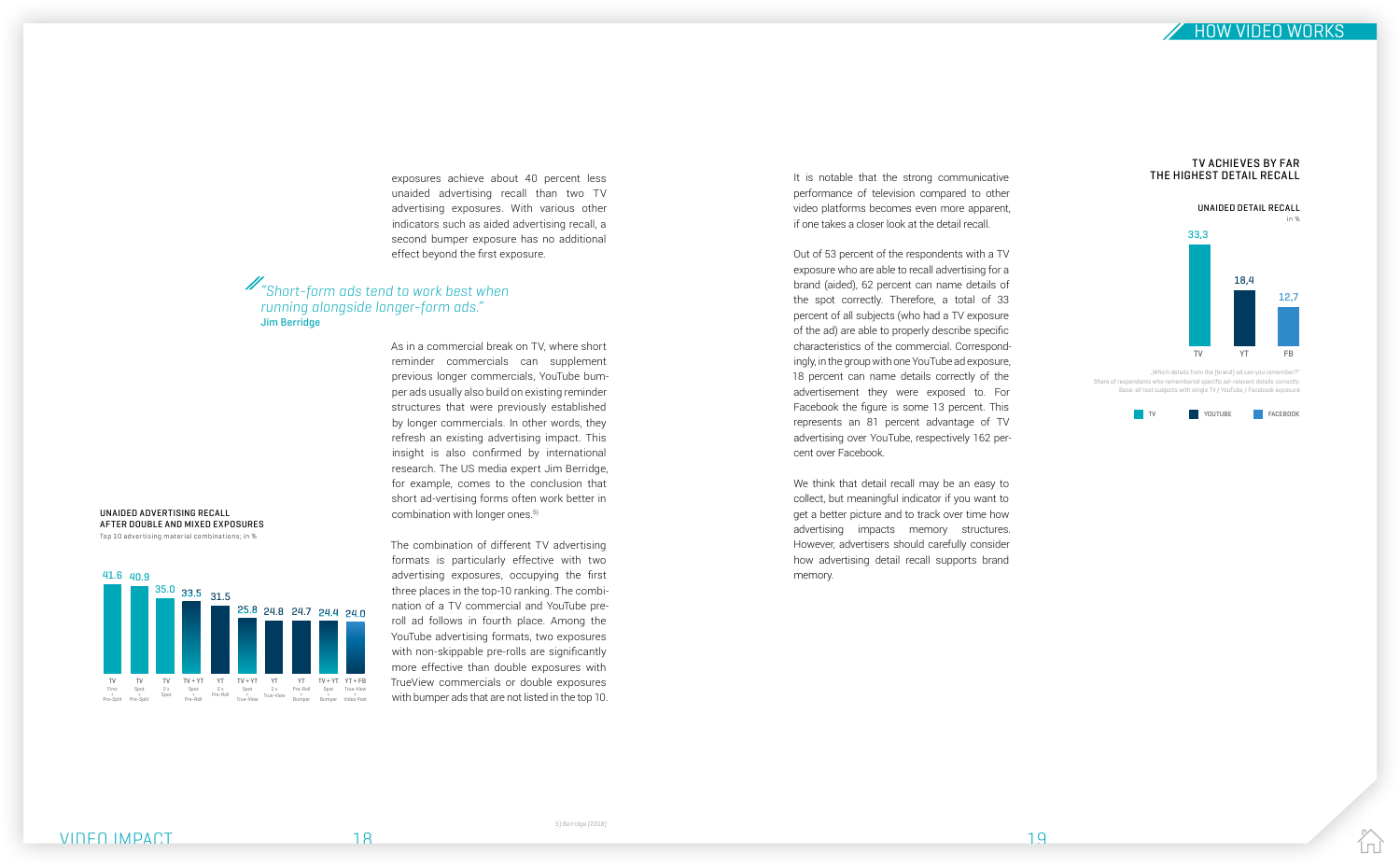# KNOW-HOW **FILL**

HOW VIDEO WORKS

# RELEVANCE FOR MEDIA PLANNING



IпÍ

The Media Equivalence Study identifies various impact indicators for cross-platform combinations of different ad formats. On this basis, the synergy potential of multi-channel campaigns can be determined. TV strengthens the interactive platforms in the media mix. However, two TV contacts prove to be the most effective combination by far. For example, they achieve a higher advertising recall than the mix of one TV contact and another on YouTube or Facebook. However, it is to be expected that with larger contact quantities, synergies from a multi-channel approach will become visible. In order to test this hypothesis, further research is necessary to extend the study design to higher contact classes.

In media planning, the question arises as to how impact differences are to be judged from the perspective of cost. It would be wrong to use the cost per mille (CPM) of advertising formats for this purpose because the CPM is calculated as the sum of all contacts and does not distinguish how many people are actually reached with how many exposures. The Media Equivalence Study provides differentiated results exactly for this purpose. The decisive factor for evaluating efficiency is the number of different people in each contact structure. The correct efficiency measure is therefore cost per reach and not CPM.

The Total Video Impact concept opens up new perspectives for practical media planning. One goal could be to control the reach across

the individual contact levels in such a way that they achieve maximum advertising impact at economically optimal costs. Efficiency would be determined by the cost per TVI.

The total height of the columns in the graphic shows the reach within the various TV contact levels. In the example, 20 percent of all persons had no TV contact, so the net reach of the TV campaign was 80 percent. 22 percent of

The TVI builds a bridge from the previous Reach & Frequency media planning to a direct planning of advertising effects. This is an important requirement for advertisers: they need to be able to plan effectiveness. The requirements for algorithmic optimization are demanding, but can be met in principle. However, to ensure the correct determination and comparability of the TVI, it is necessary to know the appropriate response function for the respective brand which describes advertising impact indicators as a function of differentiated contact structures on different platforms. The Media Equivalence Study provides such data for contact levels 1 and 2 on TV, YouTube and Facebook. In practice, the progression of the response function will have to be modeled for the differentiated contact structures since it is virtually impossible to take appropriate measurements of advertising impact indicators for all conceivable combinations. A solution could be to ascertain critical interpolation points on the basis of appropriate studies for modeling the response function. For this purpose, the Media Equivalence Study 2020 will provide evaluations for contact levels 3 and 4 for the first time, as well as modelings of response functions for the most important video advertising platforms: TV, Broadcaster Video on Demand, YouTube and Facebook.

#### HOW EXPOSURES CAN BE EFFECTIVE

 $AR_{\text{tot}} = \sum_{i=0}^{10} R_{(i)} \times AR_{(i)}$  $TVI = \sum_{i=1}^{10} R_{(i)} * [AR_{(i)} - AR_{(0)}]$ **REACH REACH FOR PERSONS WITH ADVERTISING RECALL WE** VIDEO IMPACT Source: SevenOne Media 25 0 1 2 3 4 5 6 7 8 9 10+ 70 60 50 40 30 20 10 40 20 REACH RESPONSE FUNCTION ADVERTISING RECALL i=1 AR = ADVERTISING RECALL

The Media Equivalence Study demonstrates the power of a second exposure within a short time, which nearly doubles the advertising impact on all video platforms. However, the growth of effectiveness declines with each further exposure, including a second exposure that does not follow within a short period of time. Therefore, scaling a campaign's impact requires a maximization of reach along a so-called response function which shows the development of ad effectiveness dependent on the quantity and structure of exposure.

A fictitious example shows the impact of TV exposures on the basis of advertising recall. The response function indicates a value of 20 percent (column "0 contacts") for persons without TV ad contact. This means that one fifth of respondents can remember advertising for a brand even without TV contact (probably due to earlier campaigns). The "base level" is therefore 20 percent. For persons who had one TV contact (column "1 contact"), the value doubles to 40 percent. In the further development, a decreasing rise of the advertising effectiveness indicator can be seen across the individual TV contact levels.

all persons had exactly one TV contact, while 10 percent each had two or three TV contacts.

The reach distribution can now be evaluated with regard to advertising impact using the response function. At each contact level, the reach is offset against the increase in advertising recall beyond the base value in order to determine the actual impact of exposures as a qualified reach. For persons with one TV contact, for example, this results in an impact increase of 20 percentage points  $$ the difference between advertising recall (40 percent) and the base value (20 percent). The increase from 20 to 40 percent is the effectiveness gain that can be explained by the TV contact.

Comparing this increase in the impact indicator with the number of people who had one TV contact yields the campaign impact as a qualified reach value. In the example, 22 percent of all persons had one contact and the effectiveness gain was 20 percentage points. Thus, the campaign was able to generate an advertising impact for 4.4 percent of all people, driven by a single TV contact. In contact level two, the corresponding impact is 3 percent since a gain of 30 percentage points could be achieved in 10 percent of all persons. Adding up the respective impact over all contact levels yields the total effect of the campaign as the Total Video Impact (TVI).

TOTAL VIDEO IMPACT: EVALUATING REACH WITH IMPACT Effective reach by exposure levels, example of TV, in %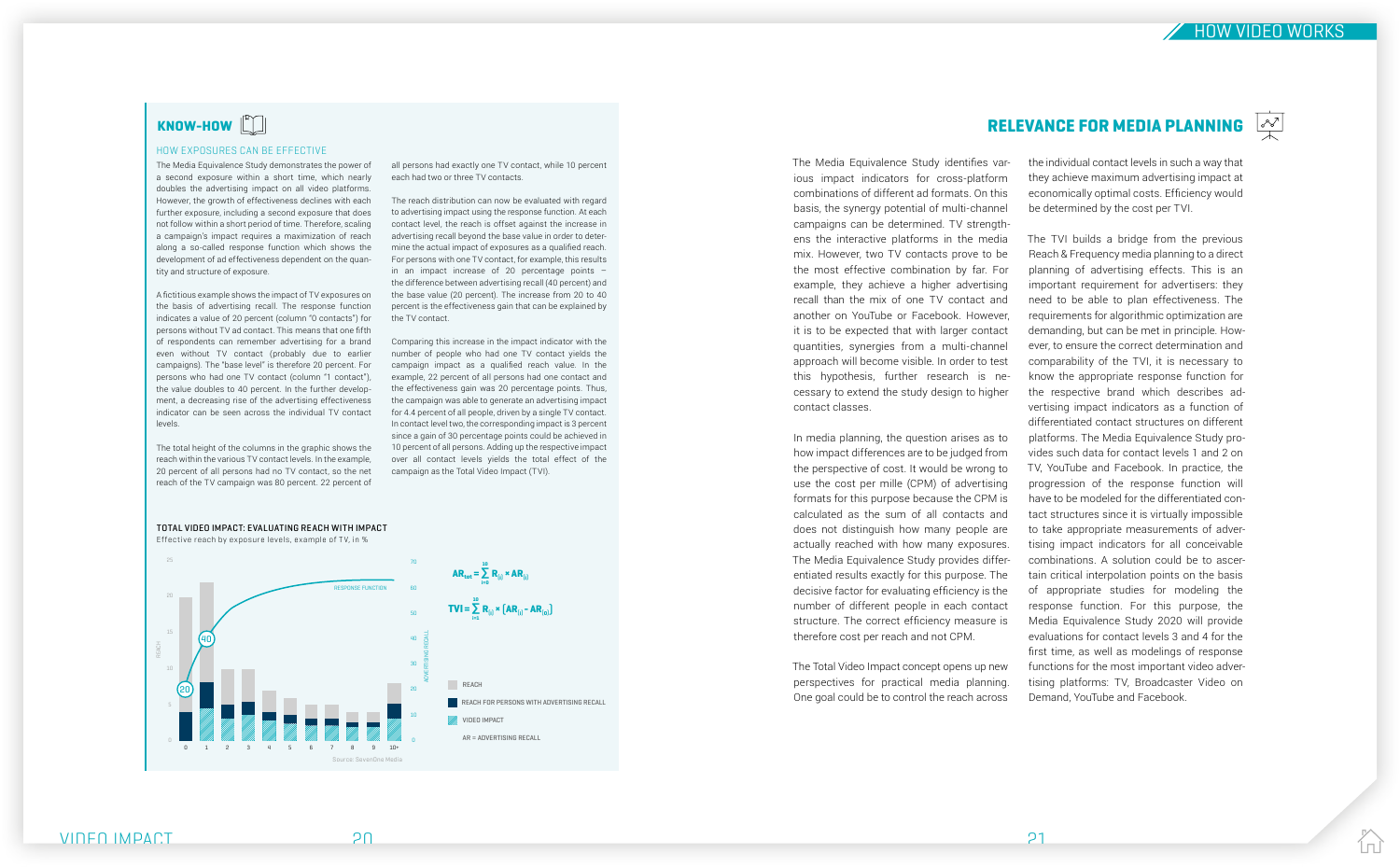

e video Study uses blometric methods<br>ow the reception situation affects the<br>of video advertising<br> $\frac{1}{2}$ <br> $\frac{1}{2}$ <br> $\frac{1}{2}$   $\frac{1}{2}$   $\frac{1}{2}$   $\frac{1}{2}$   $\frac{1}{2}$   $\frac{1}{2}$   $\frac{1}{2}$   $\frac{1}{2}$   $\frac{1}{2}$   $\frac{1}{2}$   $\frac{1$ The In-Home Video Study uses biometric methods to explore how the reception situation affects the processing of video advertising

*The In-Home Video Study was a winning paper at the AUDIENCE x SCIENCE Conference 2019 of the Advertising Research Foundation (ARF)* 

# <span id="page-10-0"></span>HOW VIDEO IS PERCEIVED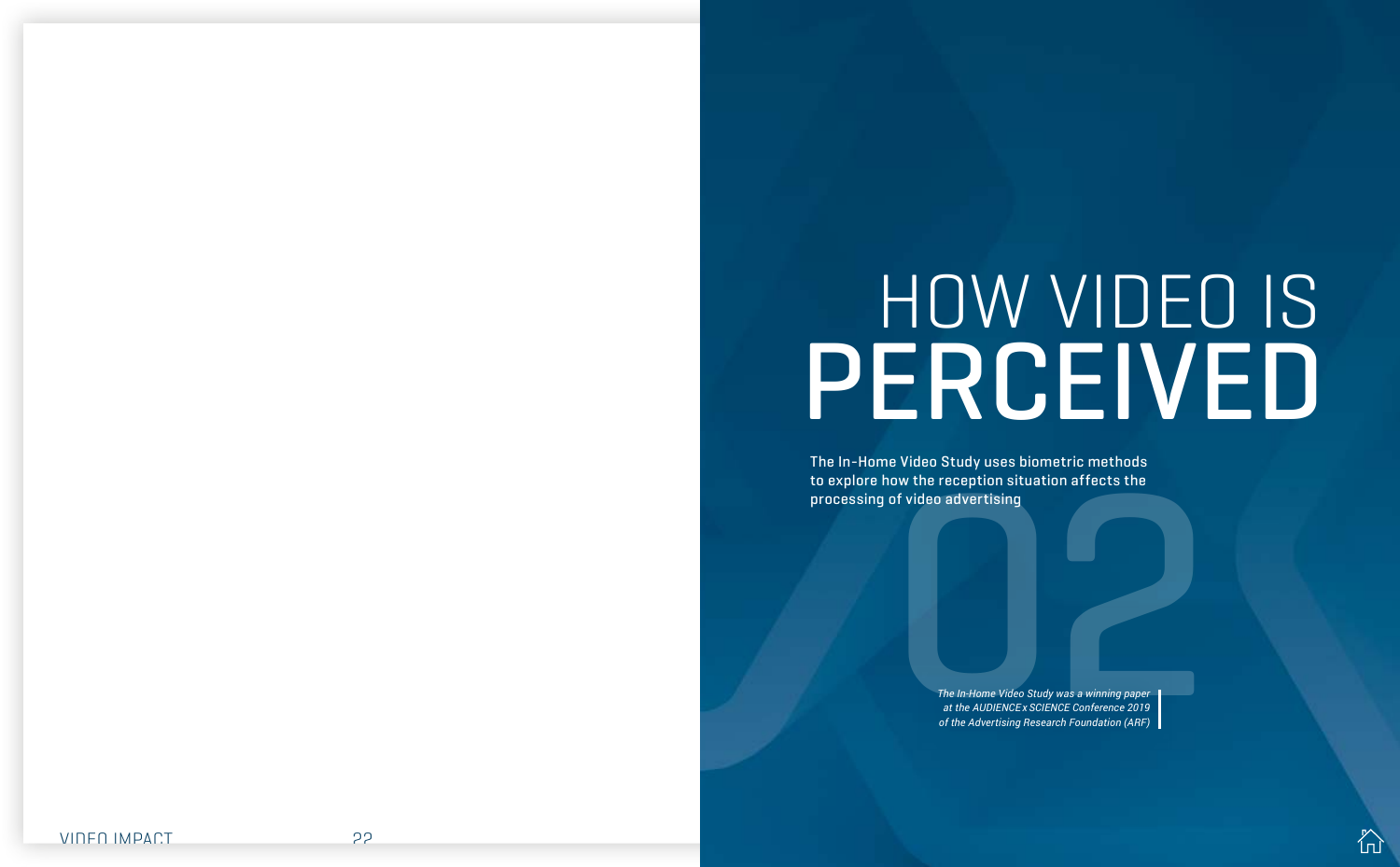HOW VIDEO IS PERCEIVED

VIDEO IMPACT 24 25

# REASON WHY

 $\sqrt{\frac{1}{2}}$ 

- *Even nearly identical advertisements, such as commercials on television and pre-rolls on YouTube, have different impacts.*
- *The In-Home Video Study examines whether the specific reception conditions of the different platforms are responsible for this.*
- *SevenOne Media and Facit Research have used an elaborate biometric approach to examine the implicit reactions to editorial content and to advertising.*

*Advertising achieves the highest visual*  • *attention in lean-back mode. In lean-forward mode, users are less likely to pay attention to it and more frequently click or scroll away.*

*TV watching takes place in a relaxed atmos-*• *phere. Advertising is part of the TV experience. Content and advertising achieve similar levels of activation and emotion. This facilitates advertising effectiveness.* 

*While using editorial content in lean-*• *forward mode, high levels of activation and emotionality are attained. With advertising, however, both these qualities fall off abruptly, which has an adverse effect on its processing. The level of activation also fluctuates strongly during content use.*





The Media Equivalence Study shows that video advertising works better on television than on social media platforms. In order to find a conclusive explanation for this, it is necessary to gain a deeper understanding of the perception and processing mechanisms.

One of the typical media usage states among TV viewers is the "lean-back" mode – a relaxed reception situation that requires hardly any activity from the users. The program is pre-configured so that viewers do not have to make many decisions. Lean-back mode satisfies the need for relaxation and moments of well-being, but also for distraction and day-to-day structuring. The given program schedule is not a draw-back but rather a core strength of linear television.

The video on demand services of TV broadcasters require a little more involvement. The viewers navigate themselves through the content and search for specific programs. Once they make a selection, they switch into a relaxed lean-back mode, just as with linear television.

By contrast, "lean-forward" media usage is much more active and purposeful. For example, the news feed on Facebook is read in a relatively concentrated and focused manner. YouTube users search for specific content or perhaps simply browse through the offerings, select a video, and watch either all or part of it before jumping to the next clip. The In-Home Video Study examines the extent to which these specific situations influence the reception of content and, ultimately, the advertising impact.

To effectively measure and evaluate psychophysiological processes, researchers need to use implicit methods and test conditions that are as natural and realistic as possible. For this reason, the measurements took place in the homes of test subjects while they were viewing video on their own devices and in familiar environment.

One hundred test subjects between the ages of 18 and 59 took part in the study. Each session lasted three hours, including the preparation and the interview. The participants spent 30 minutes watching a television program of their choice. Furthermore, they used a BVOD (Broadcaster Video on Demand) platform for half an hour as well as YouTube and Facebook for 15 minutes each. The sequence was random and the test subjects chose the device themselves. They were also allowed to use other devices at the same time.

While the test participants watched videos, measuring equipment continuously recorded their skin conductance, facial muscle tension, their eye movements and their field of vision. The skin conductance serves as an indicator for activation, while the muscle tension indicates the intensity of emotions.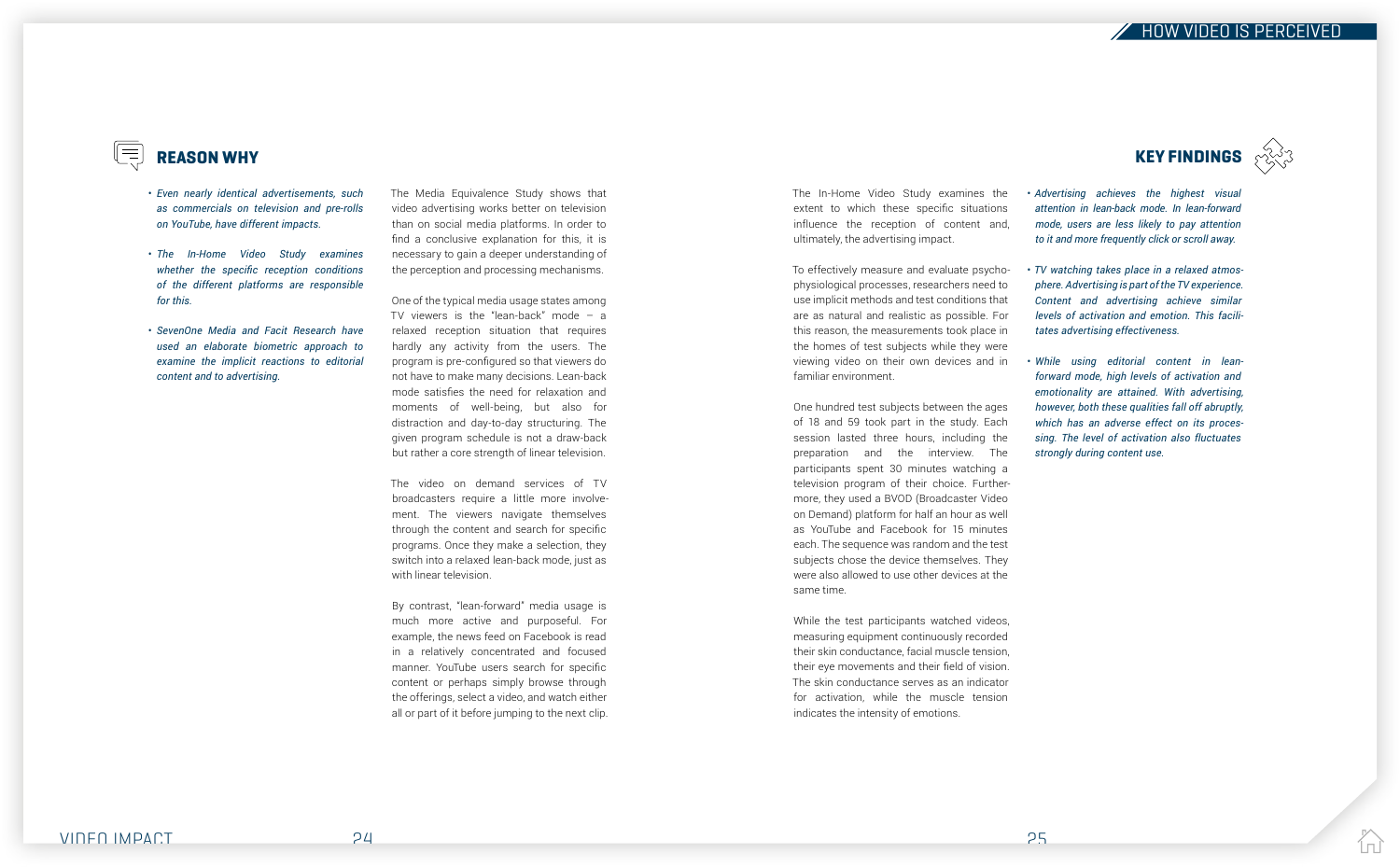

holds true for parallel usage.<sup>3)</sup> Advertising messages can penetrate and be processed "under the radar." Content only noticed in passing triggers less resistance to the message.<sup>4)</sup>



#### STUDY DESIGN

#### *METHOD*

*Implicit measurement of test subjects at home. Reception of TV and online video (7TV, YouTube, Facebook – editorial content and advertising in all cases) on different devices and subsequent interview (CAPI)*

*Implicit methods applied: - Eye tracking (visual attention) - Skin conductance response / SCR (activation) - Electromyography / EMG (emotions)*

#### *TEST SUBJECTS*

*100 adults between 18 and 59 years of age, quota sampling by gender People who use TV, 7TV, YouTube and Facebook at least rarely*

*FIELD PHASE CITIES*

*May – June 2018 Berlin, Munich*

*INSTITUTE Facit Research on behalf of SevenOne Media* The test supervisor observed the activity as passively as possible and monitored the recordings from an adjoining room. Checks were carried out whenever the media changed, such as recalibration of eye tracking, to ensure a consistently high level of data quality. Afterwards, the test supervisor interviewed the test subjects in a computerassisted, structured interview.

The results are confirmed by other studies. For example, in a recent piece of research commissioned by Facebook, research agency EyeSquare determined a gaze focus of 66 percent for TV content and 37 percent for TV advertising.<sup>1)</sup>

To explain differences in advertising impact, first of all visual attention was examined. While editorial content plays on TV, the viewer's gaze remains on the screen for an average of 67 percent of the time. The distraction is relatively high compared to other video platforms – the focus of the gaze on YouTube, for instance, is 94 percent. While commercials are playing, attention drops

TV advertising is processed through seeing and hearing. Even if viewers do not look directly at the screen, they can receive the messages through auditory stimuli or signals in their peripheral field of vision. Studies show that distracting activities do not necessarily impair the impact of advertising. $2$  The same

drastically on all platforms. With television, however, the gaze lingers for a comparatively long time (33 percent), while it is still 12 percent for video on demand, 6 percent for Facebook, and 5 percent for YouTube. The relatively high active avoidance of advertising on interactive video platforms is also explained by the fact that, in contrast to TV, advertising here can often be simply scrolled or clicked away.

**Eye tracking** follows the gaze of the test  $\phi$   $\pi$  ) subject and records both eye movements and where the eyes linger. Two cameras integrated into a special pair of glasses record the subject's eye movements when viewing content. One uses the blink reflex to measure every action and eye movement and the other captures the test subject's field of vision. The program's sound is also recorded during each session. This helps to determine exactly which editorial and advertising content the test subjects saw.

**Skin conductance** provides insight into the activity of the sympathetic, the part of the autonomic nervous system that stimulates the body's fight-or-flight response. When activated, the sweat glands become active, which can be measured in the palms of the hands, for example. Two electrodes are attached to

> Although visual attention for advertising is lower than for content, advertising generates positive effects on all platforms, as the Media Equivalence Study shows. Visual attention is an important indicator of advertising impact, yet it is not sufficient by itself to explain the differences in the advertising success of various media. Many studies have shown that advertising is effective even without consistently focused eye contact.

A At the same time, the strength of the emotional  $\sqrt{2}$ reaction is determined with the help of *electro-* $\begin{array}{c} \mathsf{L} \xrightarrow{\sim} \mathsf{J} \end{array}$ *myography.* Even just a few movements of facial muscles can provide information on the emotional stimulation. Five electrodes are placed on the skin of the face to capture facial expressions in detail by recording electrical muscle contraction signals. This process captures minimal changes in facial muscle activity that are often invisible to the naked eye.



EDITORIAL CONTENT **ADVERTISING** 

# KNOW-HOW

#### APPLIED BIOMETRIC METHODS

the test subject. This technology records responses very precisely even when the test subjects are operating mobile devices. The electrodes emit a weak electrical voltage (0.5 V). If the sweat gland activity increases, the skin conductance does as well. This sensitive physiological measure is used in activation, emotion and stress research as well as in media research.

# ADVERTISING IMPACT DOES NOT DEPEND ON VISUAL FOCUS ALONE



67

Source: Facit Research

l n l

 1) See Gray / Szukalski (2019) 2) See Baacke et al. (1993), p. 157 3) See SevenOne Media/EyeSquare (2012) 4) See Felser (2007), pp. 138 ff.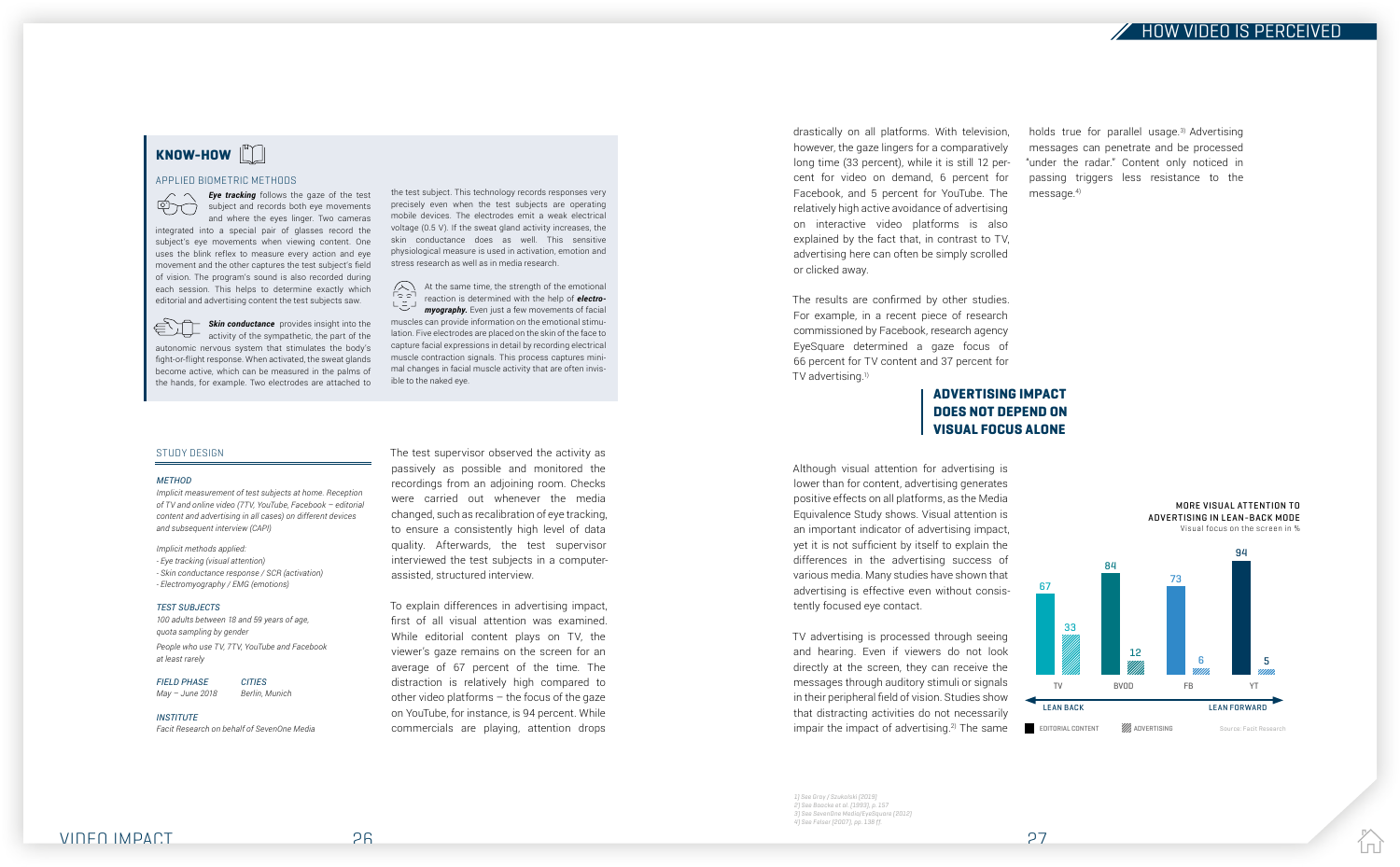

The Advertising Research Foundation (ARF) in New York has also explored how attention influences advertising success. Attention can be an indicator of advertising success, but not all types of attention are likely antecedents or prerequisites for ad impact. Thus, clarity about what is meant by "attention" and how it is measured is crucial to make it acceptable as an indicator for impact.<sup>7)</sup>

In addition to visual attention, other factors play a role in the processing of advertising. Already in the 1960s, advertising research pioneer Herbert Krugman examined how viewers perceive television advertising and how this affects their attitude towards the advertised product as well as towards sales. He determined that advertising messages on TV are usually received passively and that television can therefore be described as a low-involvement medium.<sup>8)</sup>

Krugman recognized the importance of learning without involvement and the need to repeat an advertising message frequently.

# ACTIVATION LEVEL FAVORS IMPACT

In 1969, the American researcher used electroencephalography for the first time to measure brain activity when viewing advertising.9) His research showed that slow alpha brain waves dominate while watching television advertising in a relaxed, passive setting. By contrast, the faster beta brain waves predominate when looking at print advertising which is more active and concentrated. The differences are significant and are not associated with the content of the advertising.

Numerous other studies have built upon these findings and confirmed that the lowinvolvement characteristic of television favors advertising impact. For example, Robert Bornstein proved that messages and emotions are better received when the recipients are less involved and less focused. This is because less rejection is built up.<sup>10)</sup> In addition, viewers do not become oversaturated as quickly if they are viewing advertising passively.11)

STABLE A recent study conducted by researchers of the Ehrenberg-Bass Institute and Media-Science found greater differences in the activation levels for content and advertising. However, the aim of the study was to test attention for different creative devices of TV commercials for which biometric methods in a laboratory setting were applied.12)

With peripheral vision, objects are not perceived through the central part of the retina, but rather through the adjacent extrafoveal area. The eye is not precisely aligned with an object. Nevertheless, in these situations the brain processes visual impressions, even if viewers think they haven't seen anything.<sup>5)</sup>

> The In-Home Video Study also shows that a distinction needs to be made between the reception of editorial content and advertising. Not only is the absolute magnitude of the activation level important but its stability as well. The smaller the differences in activation turn out to be, the less advertising interrupts the specific usage situation and the more likely its messages will get through to the viewer. Evidently, advertising can be received with relatively little resistance when viewers are in a relaxed lean-back mood. The test setup of the In-Home Study supports this natural TV usage situation especially well. The test

subjects were able to lean back on their sofas at home and watch a program of their choice.

Because the In-Home Video Study captures TV usage in a real lean-back situation, the activation level is correspondingly low but remains virtually unchanged during the reception of advertising. Advertising is perceived as an integral part of the program and of the personal TV experience. In the subsequent survey, almost half the respondents stated that advertising is "simply a part" of television – compared to only one third on lean-forward platforms. 60 percent of YouTube users felt "disturbed." TV advertising, on the other hand, simply flows along in the stream of images. This stable activation level forms a favorable basis for advertising impact.

With video on demand content, the activation level is somewhat higher. Viewers selectively search for content before they relax and watch the selected show in a state typical of TV use. Although the activation decreases when advertising is played, the difference between content and advertising is moderate.

# $KNOW-HOW$

#### THE POWER OF PERIPHERAL PERCEPTION

Peripheral vision influences the perception of advertising in a variety of ways. On the one hand, content can be processed at least in part even if no technically measurable eye contact takes place. On the other hand, peripheral impressions as well as auditory signals frequently cause the gaze to jump back to the television screen when recipients perceive stimuli relevant to them. In this way, TV continuously synchronizes perception, especially when distracting stimuli such as second screens are involved.

Another ability of our brain explains why stimuli are processed even though the technically measured visual viewing time of an advertisement or program on TV may be low. The eye does not move smoothly and fluidly, but in jumps (saccades). The resulting gaps are filled by our brain, for example by retrieving learned and stored content or auditory information. Thus, it is possible to visually record a 30-second commercial for only 10 seconds but still reconstruct it completely. The 33 percent focus on TV advertising measured in the In-Home Video Study can be the sum of many small-scale eye contacts.

> 9) See Krugman (1971) 10) See Bornstein (1989) 11) See Nordheilm (2002) 12) See Bellman et al. (2019)



# $\mathscr{M}_\text{a}$  attention is measurable as the absence of the 'inattention' state." Duane Varan, MediaScience<sup>6)</sup>

#### ADVERTISING MESSAGE DELIVERED EVEN WITHOUT EYE CONTACT

5) See Heath (2012), pp. 81 ff. 6) See Varan/Charron (2019) 7) See Stipp (2019) 8) See Krugman (1965)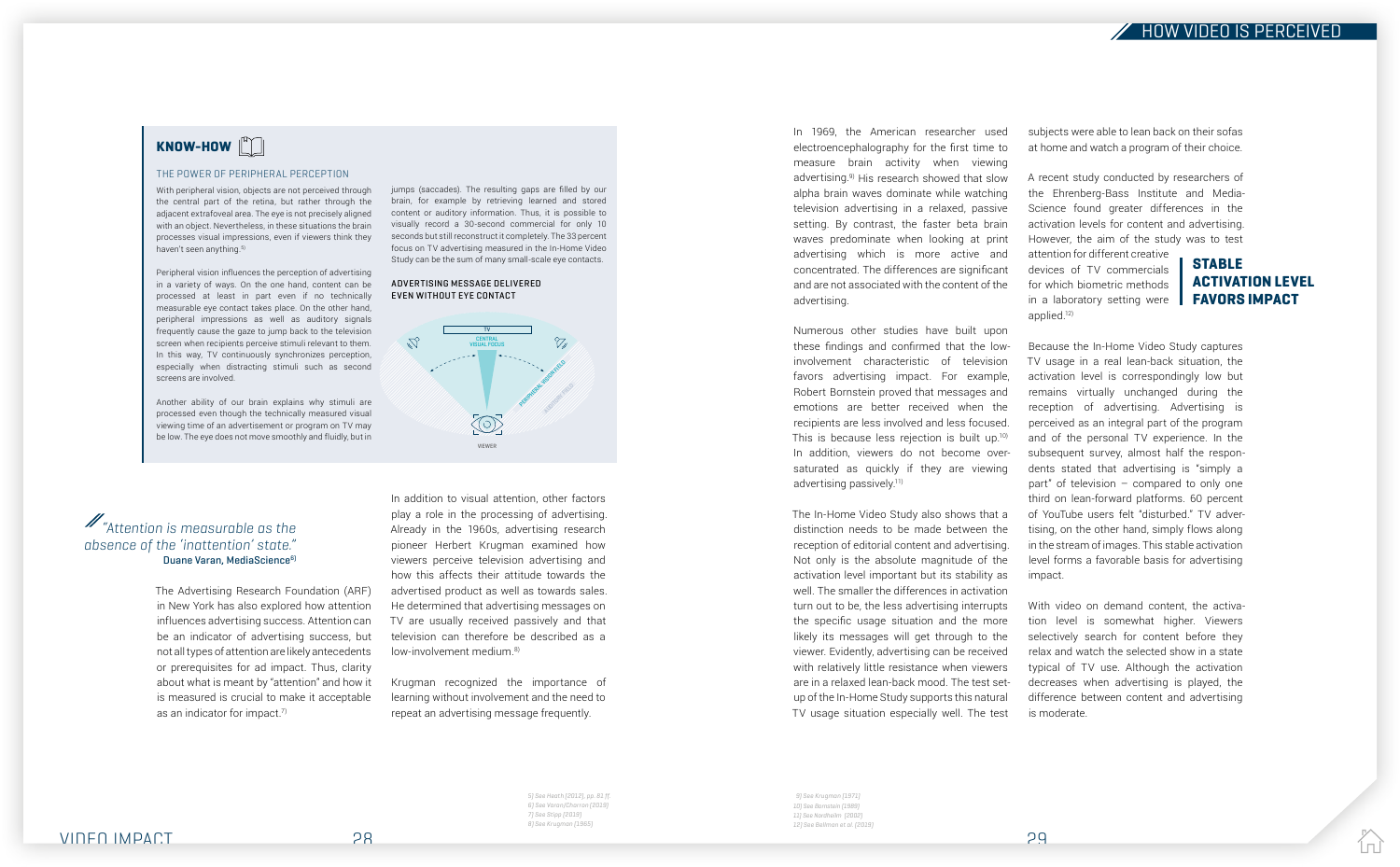

On Facebook and especially on YouTube, the activation reaches a very high level. YouTube content is consumed in a concentrated manner, has high personal relevance, and ensures greater involvement, which is reflected in a significantly higher skin conductance. On Facebook as well as on YouTube, however, the activation level drops abruptly as soon as the advertising is played. Therefore, advertising does not benefit from the strong activation during editorial content. Quite the contrary: the rapid drop of activation can represent an obstacle for the processing of the advertising message. Studies from the field of neuroscience provide explanations for this. A stimulus is perceived as unattractive if it contradicts expectations, preferences and needs.13)

In addition, the measurements reflect processing activities in the brain. The limited mental resources for information processing play an important role in this context, as the limited capacity theory of cognitive psychology explains.14) Neuroimaging studies also provide valuable information in this respect.15) "Due to the high intrinsic relevance of the self-chosen YouTube content, cognitive resources are used up at reception," explains researcher Julia Pannicke from Facit Research: "If there is an interruption without offering relevant stimuli, these resources are no longer available for processing advertising. Activation and memory storage decrease."

The discrepancy in activation shows how pronounced the break between content and advertising can be. Research based on depth psychology confirms this finding as well: YouTube offers its users quick everyday help and emotional relief in the form of short videos. In these situations, advertising is obviously perceived as an unpleasant interruption because it disrupts a learning situation or mood regulation (Chapter 3).

In lean-back situations, on the other hand, the intrinsic relevance of content is lower and advertising is a learned part of the usage experience. This is why the activation level hardly changes at all when the advertising begins. The barriers to memory storage of messages are much lower.

A similar picture can be observed when it comes to measured emotionality. During editorial content, YouTube reaches the highest values. The videos are personally selected and therefore have high personal relevance. When it comes to advertising, the picture changes. TV commercials trigger the strongest emotions, while the difference between content and advertising is the lowest out of all video platforms.

The differentiated analysis of content explains why a higher degree of activation is measured during YouTube use. Users are particularly activated while searching for videos because

13) See Sweldens et al. (2014) / Knutson et al. (2007) 14) See Lang (1995) 15) See Silberstein et al. (2015)



DISCREPANCY BETWEEN CONTENT AND ADVERTISING

EDITORIAL CONTENT **ADVERTISING** Source: Facit Research



IпÍ

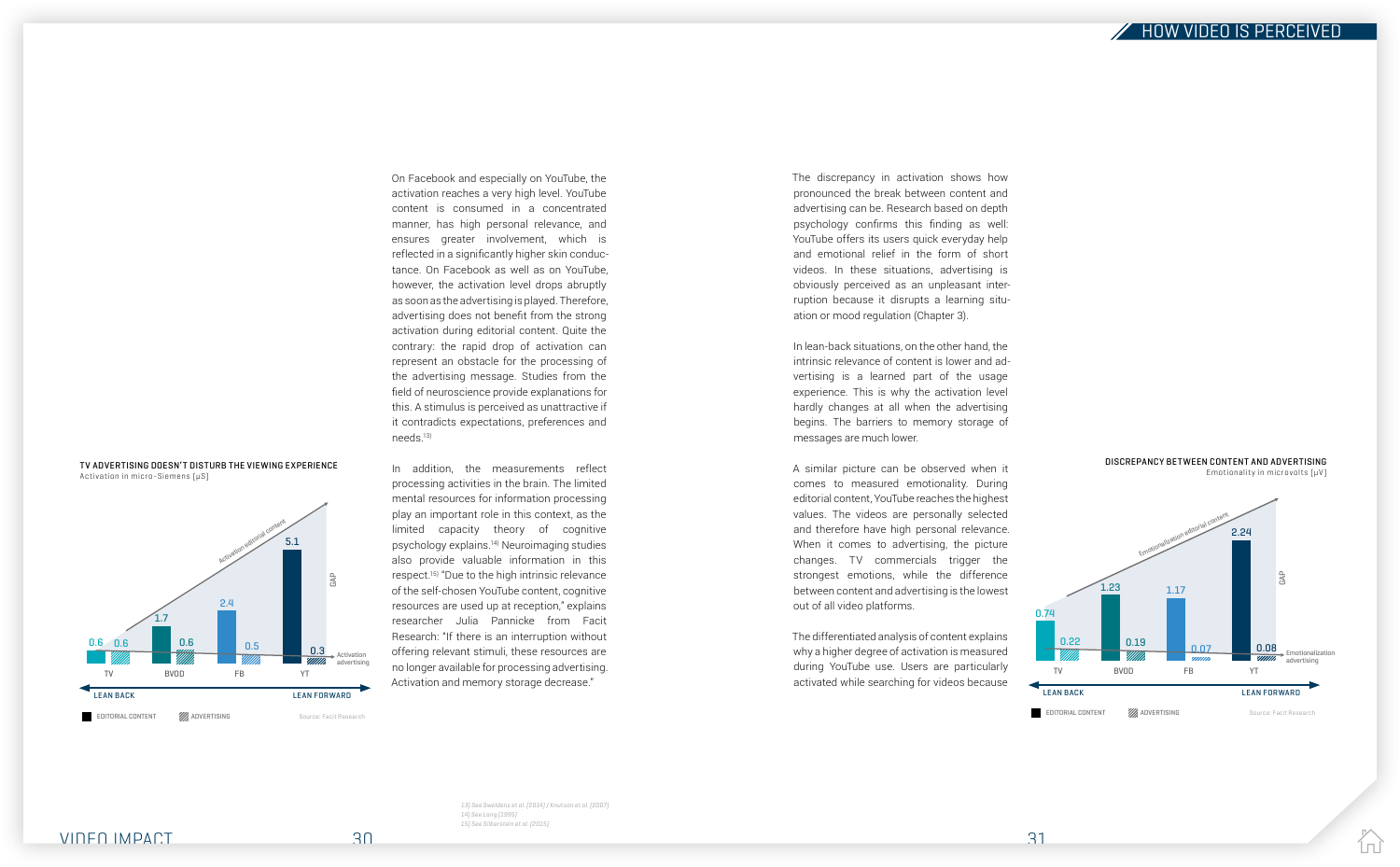



lпÍ

The In-Home Video Study provides a conclusive explanation for the different advertising impact of TV and interactive platforms. The specific reception situations vary greatly and influence the reception and processing of editorial content and advertising.

As a result, every medium offers individual impact prerequisites. When viewers watch television in a lean-back mode, they are comparatively weakly activated. That does not change when advertising is broadcast. They watch video on demand in a similarly relaxed manner. On interactive platforms, however, completely different activation patterns are evident, especially on YouTube. Attention increases during research and selection, it decreases while editorial content is being viewed, and drops abruptly when advertising is played. The usage scenario is thus characterized by frequent and strong fluctuations in activation. The editorial

# RELEVANCE FOR MEDIA PLANNING  $\left[\begin{smallmatrix} 1 & 0 \\ \frac{1}{\sqrt{2}} & \frac{1}{\sqrt{2}} \\ \frac{1}{\sqrt{2}} & \frac{1}{\sqrt{2}} \end{smallmatrix}\right]$

## DECISION-MAKING PHASES ARE RESPONSIBLE FOR HIGH ACTIVATION

| <b>LEAN-</b><br><b>FORWARD</b> | Activation | High<br>involvement | Large discrepancy in<br>activation between<br>editorial content and<br>advertising | Advertising is perceived<br>as an interruption:<br>greater avoidance of<br>advertising |
|--------------------------------|------------|---------------------|------------------------------------------------------------------------------------|----------------------------------------------------------------------------------------|
| <b>LEAN-</b><br><b>BACK</b>    | Relaxation | Low<br>involvement  | Low discrepancy in<br>activation between<br>editorial content and<br>advertising   | Advertising flows along<br>with the program: less<br>avoidance of advertising          |

environment in which advertising is placed is decisive for YouTube. The activation level of users is relatively low when watching entertainment content. This more relaxed situation creates more favorable conditions for advertising impact on YouTube.

In lean-forward mode, on the other hand, advertising can impair the interaction with the platform. There is a risk that it will be actively avoided. This is a challenge for creation. The user must be picked up and kept at a very high activation level. Advertising should be designed to fit in with the different reception situations if it is to reach its full impact potential.

A qualitative study that allows for an even deeper understanding of the personal motives and mental conditions of media usage has been conducted to validate the results of the biometric In-Home Video Study.

#### LEAN-FORWARD AND LEAN-BACK MODE

they must concentrate and make a selection decision. Activation soon diminishes when they watch tutorials. Also in this case, the relatively high level is indicative of the focused engagement with informative formats. When watching entertaining videos, by contrast, the activation level is much lower and more closely resembles a relaxed lean-back situation.

Ø 5.1 precisely the level of linear television. The The same can be said of video on demand platforms. The activation of viewers rises steeply during the program selection. These decision-making phases are somewhat longer than on YouTube but the skin conductance is significantly lower. When viewing information content, the activation is lower than on YouTube. This type of content obviously requires significantly less concentration than YouTube tutorials. When watching entertainment formats, however, activation reaches viewers have then arrived in lean-back mode.

RESEARCH AND SELECTION BOOST ACTIVATION Activation in micro-Siemens (µS)

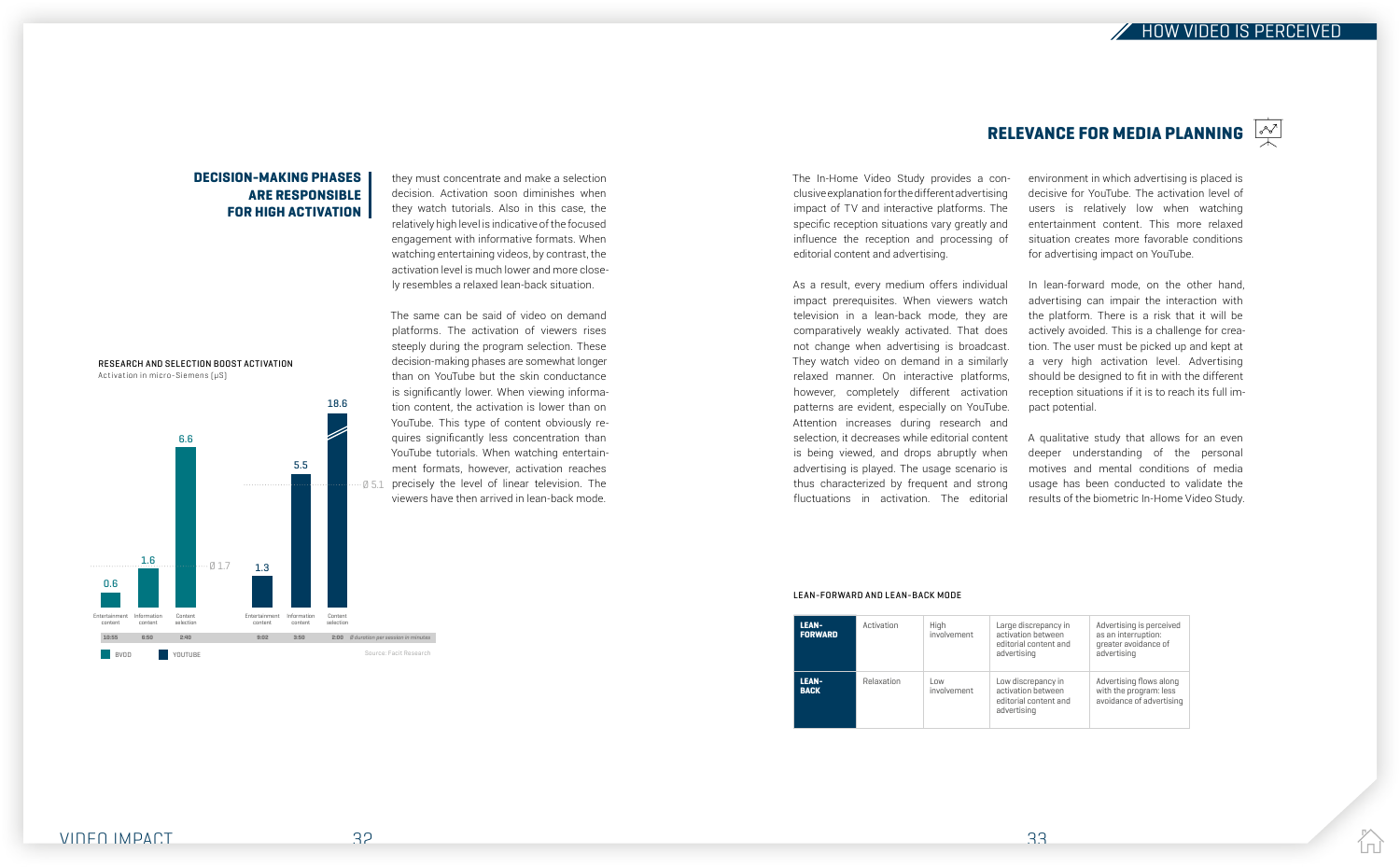

# <span id="page-16-0"></span>HOW VIDEO IS SEEN

The Deep Insights Study based on depth-psychological research shows personal motivations and mental states when people use video platforms and how advertising is perceived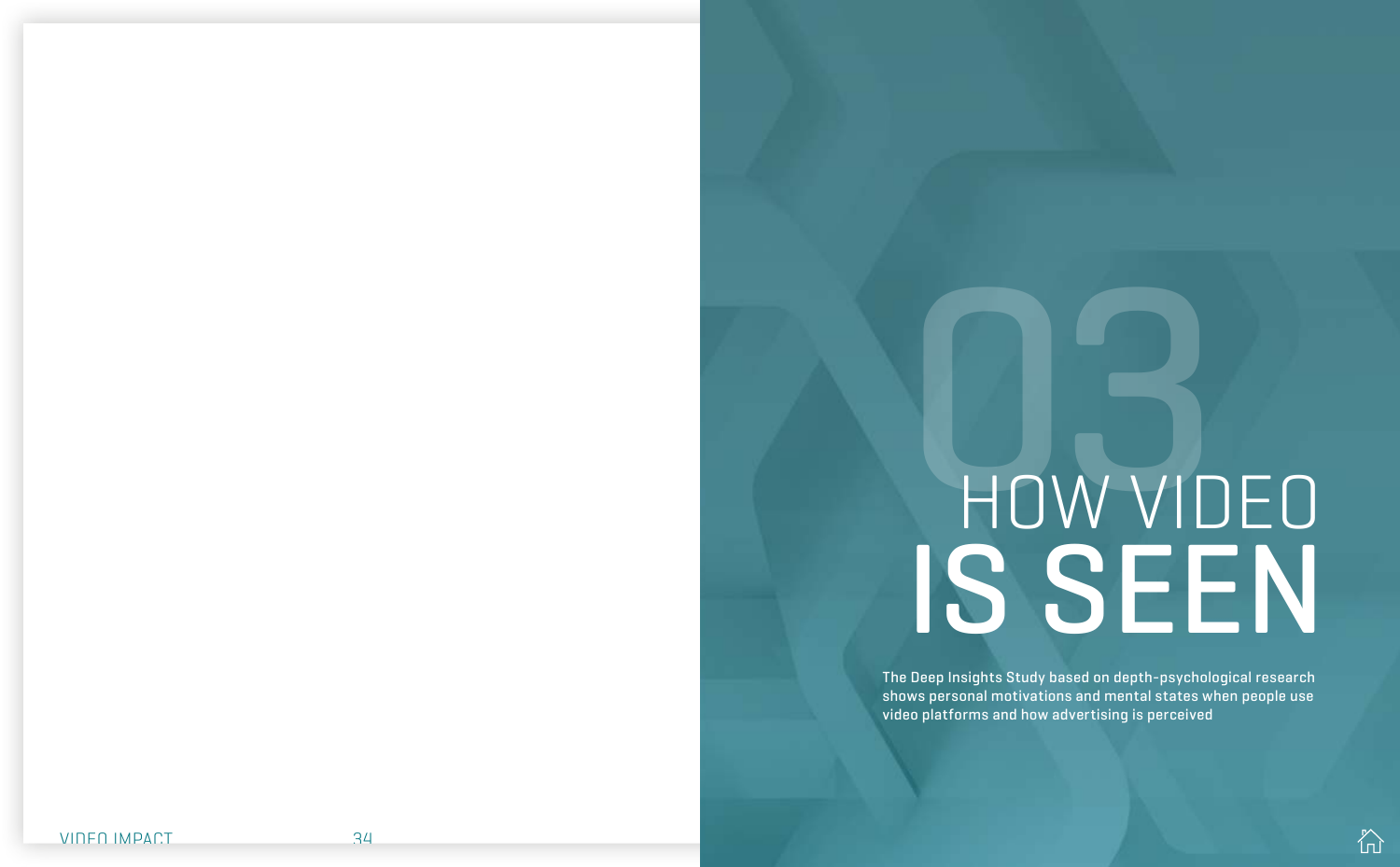

# **KEY FINDINGS**



l n Í

The Deep Insights Study confirms the findings of earlier research, namely that people use media to bring about certain mental states and experiences. The media "normalize" the mood: At the beginning of a movie, television viewers may still be in very different moods. After they have watched for a while, the medium "normalizes" their usage constitution. The state that occurs during the media usage is the reason for choosing the medium and/or content.4)

- 
- 

Studies based on depth-psychological research are an important tool for media and advertising research. They make a key contribution to an understanding of impact mechanisms. For television, wide-ranging research is available in this field, for example on the psychological role model function of advertising<sup>1)</sup>, on how brands are given meaning2) and on how advertising is perceived in parallel use situations.<sup>3)</sup>

The previous studies have demonstrated that video platforms are not equal in terms of perception and impact of advertising. A commercial works better on television than on YouTube or Facebook. If viewers are leaning back on the couch at home to watch TV, they are more relaxed than the active online user who is searching for a video, checks it out, and jumps to the next one. It is obvious that specific reception states are influencing advertising impact. The biometric methods used in the In-Home Video Study, such as the measurement of skin conductance, can demonstrate changes in activation. Yet they do not provide any information on the feelings, motives and attitudes relating to media use. Additional qualitative research is necessary to fully understand the perception and processing of advertising.

The qualitative Deep Insights Study provides an understanding of the decision-making processes involved in the use of video as well as the impact of different reception states on advertising effectiveness. In particular, the comparison of YouTube and TV shows how the reception of advertising varies according to the user's mood.

The study is based on a mix of different qualitative methods. It combines diary surveys and depth-psychological interviews at home and in focus groups.

Initially, 129 people were selected to keep a structured online diary of their video usage over the course of seven to ten days. They recorded concrete usage situations as well as

their associated moods and motives. The survey used mainly open-ended questions.

Following the completion of this phase, an initial evaluation took place. The researchers integrated the insights gained into the subsequent survey. For this, a small group of participants was visited at home and their media usage observed in their accustomed setting. They were subsequently interviewed. The researchers invited other participants for interviews in focus groups. In both groups, an in-depth analysis of the decision-making processes, usage states and advertising perception took place.

*The Deep Insights Study confirms the stable*  • *activation of viewers during TV usage.* 

*Many people use TV as a motivator when*  • *dealing with tiresome obligations, to watch big TV events with excitement, and as a reward and a way to relax in lean-back mode after their work is done.*

*In these moods, those surveyed accepted TV*  • *advertising to a great extent. Advertising flows along with the program and is a learned and integral part of the TV experience.*

*YouTube users are looking for everyday help*  • *or emotional relief. They want to find a quick explanation of how something works (tutorials) or they want to briefly escape their current situation, for instance by watching a funny video. They are looking for a cognitive or emotional shortcut.* 

*When viewers are taking a shortcut, advertising*  • *forces them to take a detour. In these usage states, YouTube users consider advertising to be disruptive. This reinforces the findings of the In-Home Video Study, which showed an abrupt loss of activation as soon as advertising started.*

- *The In-Home Video Study shows that different activation levels influence the processing of content and advertising.*
- *The qualitative Deep Insights Study builds on these findings. Based on depth-psychological interviews, the research institute Rheingold Salon identifies different mental states formed by the different personal motives using TV and video platforms and investigates how they influence advertising perception.*
- *Based on the results, recommendations can be made for the creation of video ads and TV commercials.*

# $\parallel \equiv$

# REASON WHY

1) See Ziems (2006) 2) See Ziems (2012)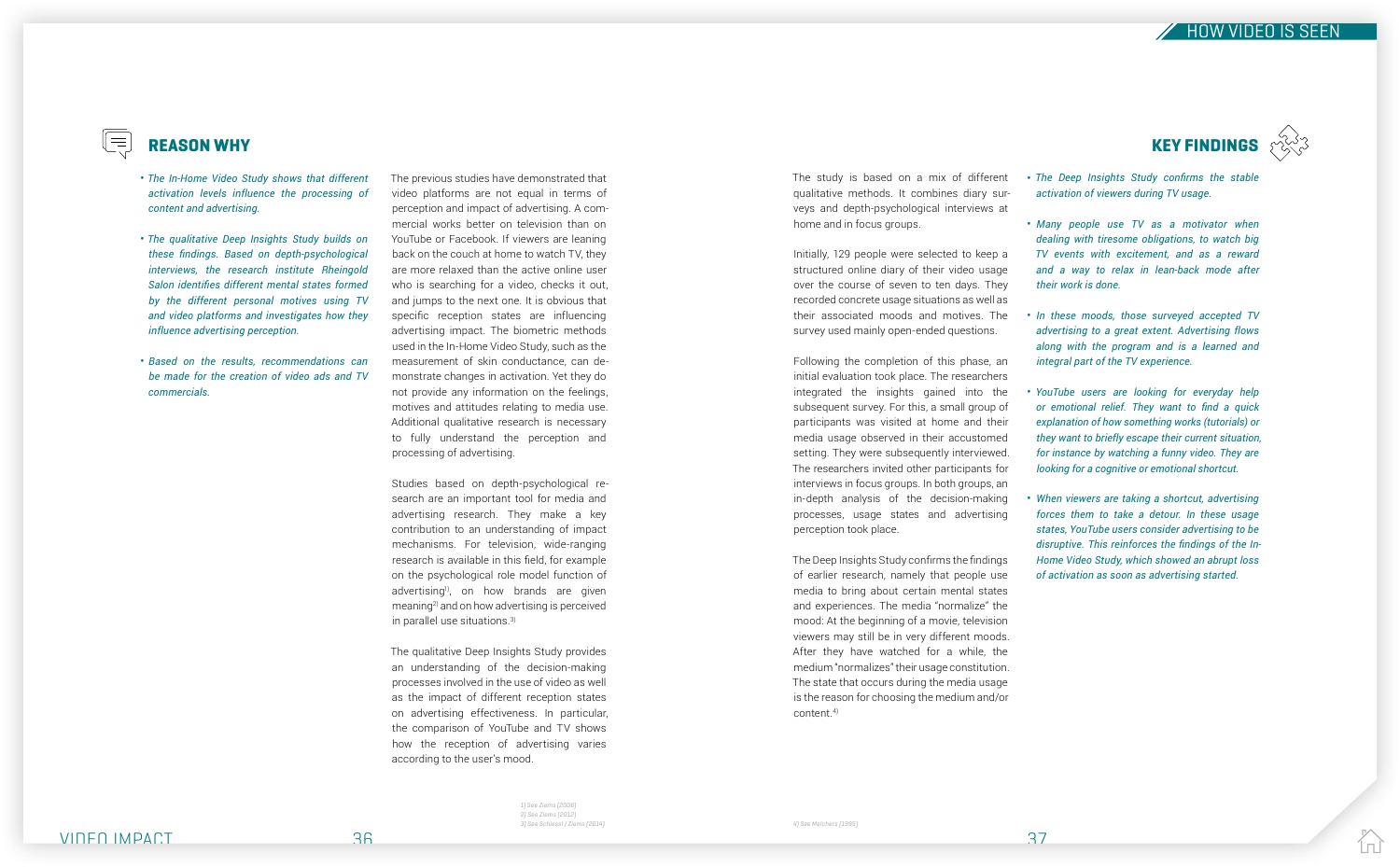

The L.A. Council established by the Advertising Research Foundation in 2018 deals intensively with changes in the behavior of users as well as their attitudes and preferences for different video platforms. The latest results of research commissioned by the L.A. Council show that most viewers appreciate diversity and use both traditional and new video offerings equally. However, Horst Stipp, Executive Vice President Research & Innovation at ARF, points to a "paradox," saying that the wider selection also forces viewers to make more decisions.

 $\mathscr{M}$  "Most also complain that they find it hard to navigate all the sources available to them and to decide which programs they want to watch." Horst Stipp, ARF 5)

> From the depth-psychology-based interviews, a number of usage states can be identified that are typical for the video platforms examined.

#### MEDIA USAGE STATES WHEN WATCHING TV

TV TV VIDEO ON DEMAND YOUTUBE FACEBOOK OF THE RESERVE TO A RESERVE THE RESERVE TO A RESERVE TO A RESERVE TO A

#### *1. GET THINGS DONE*

The majority of those surveyed watch TV while doing other activities such as household chores, cooking, eating or while using other screens. In these situations, television fulfills a variety of functions. In terms of housework, it helps to motivate and makes it easier to do things. This also applies to cognitive work such as studying for college. Some of those interviewed need TV as an accompaniment to help them get started. Many of them indicated that they leave the TV on all the time in the background because it enables them to avoid a silence that they perceive as stressful. In this way, they "don't feel as lonely."

#### "When I'm at home, the TV is on all day long – simply because I like it and it energizes me."

Typical programs for this kind of usage state do not require much attention and involve everyday situations. These include soaps and infotainment formats.

In this context, advertising is often a headturner that pulls people out of focusing on their everyday tasks and redirects them to the TV screen. Viewers expect interesting tips or new products. Psychologically speaking, this situation is similar to chatting with a neighbor who recommends a new cleaning product, for example. Since television is not the main activity and the viewer's involvement remains

low overall, there are few defensive mechanisms against advertising. This makes it easier for advertising to penetrate to viewers and be processed by them.

"When I hear advertisements I don't know, I look to see if there's anything interesting."

#### *2. HAVE THINGS DONE*

In this state, television serves as a reward for completed tasks. When work is done, users deliberately take a break. This kind of targeted relaxation is often accompanied by users setting the scene with personal touches to indulge themselves – lighting a candle, preparing snacks, putting up their feet. Eating and drinking are the only secondary activities; potential sources of distraction, such as smartphones, are deliberately set aside. The aim is to create an atmosphere similar to a movie theater, often together with friends and family.

This type of reception helps to structure everyday life. Favorite programs become a ritual. Formats that support this state should be captivating but may also have depth. Shows as well as series and docutainment are mentioned by those surveyed.

l n l

#### STUDY DESIGN

#### *METHOD*

*Morphological study with online diaries, depth-psychological individual interviews and group discussions*

#### *TEST SUBJECTS*

*Online diaries. 129 adults, 18 to 59 years, 50/50 percent gender split*

*33 of whom were given interviews based on depth psychology (15 individual interviews, 18 group interviews)*

*Study participants recruited according to media use (predominant/relatively frequent linear TV use, predominant online, video on demand use, equally frequent linear TV and online use)*

*FIELD PHASE CITIES*

*March-April 2019 Cologne, Munich*

*INSTITUTE Rheingold Salon on behalf of SevenOne Media*

#### MEDIA USAGE STATES

| TV                       | <b>VIDEO ON DEMAND</b>                        | <b>YOUTUBE</b>               | <b>FACEBOOK</b>                     |
|--------------------------|-----------------------------------------------|------------------------------|-------------------------------------|
| <b>GET THINGS DONE</b>   | CATCH UP WITH THINGS                          | <b>HOW TO DO THINGS</b>      | WHAT THINGS TO DO                   |
| <b>HAVE THINGS DONE</b>  | <b>LEAVE THINGS AND</b><br><b>LIFE BEHIND</b> | <b>HOW TO FEEL SOMETHING</b> | CONNECT WITH LOCAL<br><b>THINGS</b> |
| <b>SEE THINGS HAPPEN</b> | <b>KEEP THINGS ALIVE</b>                      | THINGS TO LISTEN TO          | <b>FOLLOW THINGS</b>                |
|                          |                                               | WHAT THINGS TO SEE           | Source: Rheingold Salon             |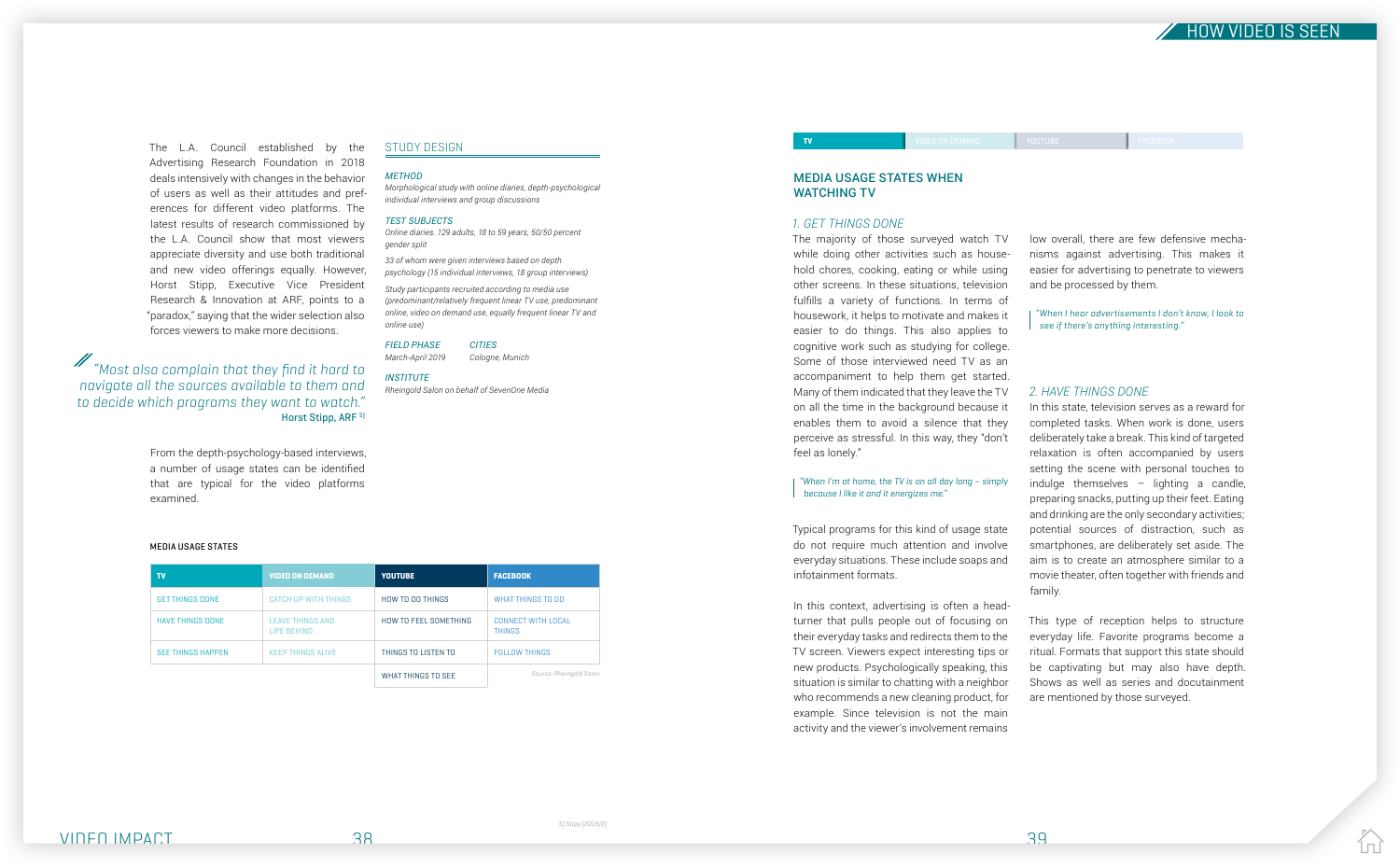# $\overline{Z}$  HOW VIDEO IS SEEN

IпÍ

*Have Things Done* corresponds to the classic lean-back situation. In this context, advertising breaks are learned and accepted. They do not affect the relaxed usage state. Brand stagings, image commercials, and storytelling are met with interest and are evaluated positively. "We have found with no other medium and in no other state a greater willing-ness to engage intensively with the stories of the brands," says study director Ines Imdahl, Managing Director of Rheingold Salon.

"When I'm done in the afternoons and the kids aren't home yet, I like to curl up in front of the TV."

#### *3. SEE THINGS HAPPEN*

In this very emotional state, TV is the medium for being there and enjoying the excitement. This is true for live events, such as sports events, and shows which viewers are really looking forward to. The main thing is to experience it in real time and at the original pace. Viewers usually watch in company,

rarely alone. Typical examples include sports events, such as the Soccer World Cup, but also the series finales of major shows, such as *Germany's Next Topmodel*. Watching it live at the time of the broadcast is important to viewers – preferably on the "big screen."

"I had to watch it on my tablet while I was out and about because it was only on live – but I'd still describe it as television."

If viewers are unable to do this, they choose alternative means of access, for instance via livestream on a smartphone or via services like SkyTicket or DAZN. Advertising is accepted as long as it does not disrupt the experience, for example during halftime of a soccer game. The survey participants like sponsorships because they fit in with the event character of the broadcasts.

"When it comes to sports, I don't want long advertising breaks – I don't need them breaking in right before a goal. But I'm well aware of the sponsors. Those are the brands that know what's important right now."

#### **MEDIA USAGE STATES - TV**

#### USAGE STATES WHEN WATCHING VIDEOS ON DEMAND

VIDEO ON DEMAND

#### *1. CATCH UP WITH THINGS – BVOD*

The main reason for using Broadcaster Video on demand (BVOD) content is to quickly catch up on missed programs. Viewers don't want to lose track of their favorite format, they want to be able to talk about the show, and most of all they don't want to see any spoilers before they have seen the actual episode. The contents are only somewhat independent of the time of broadcast, and viewers do not wait long because of the self-imposed pressure they feel to catch up.

When watching previously selected content, the state is identical to the *Have Things Done* mode of television viewers. Viewers settle in, create a comfortable atmosphere, and allow themselves to become immersed in the content. Those surveyed usually describe watching BVOD content as "watching TV." This classification is also confirmed by the In-Home Video Study. After the selection phase, viewers are in a relaxed and weakly activated reception mode (Chapter 2).

"I want to catch up on The Voice of Germany and find out who is continuing before the next episode is broadcast."

In this usage state, viewers are basically open to brand messages, similar to linear television.

*2. LEAVE THINGS AND LIFE BEHIND – NETFLIX* Viewers often watch the streaming service when there is nothing on TV that supports their current mood – which is usually the *Have Things Done* state. After they have decided to watch Netflix, viewers have to make a selection; those surveyed usually mention series and, less frequently, movies. The viewing experience is staged as a reward or as valuable time spent with partner and family. Many of those surveyed, however, feel it is tiring to choose formats or try to agree on a program with others.

Netflix especially supports escapism, which means the need to get out of everyday life. It allows viewers to escape into colorful, perfect and exciting parallel worlds. However, the freedom of choice is not always as great as the offerings might suggest. Many viewers need a certain amount of time before they can let themselves get involved in a new series because they feel that it will be a longer time commitment. There is a strong urge to watch series through to the end; users accept the fact that there may be individual episodes that are dissatisfying. Once they find a favorite series, they sometimes binge-watch it excessively. The elation that comes with watching numerous episodes one after the

| <b>GET THINGS DONE</b>                | <b>HAVE THINGS DONE</b>                | <b>SEE THINGS HAPPEN</b>                 |
|---------------------------------------|----------------------------------------|------------------------------------------|
| • Active secondary activity           | · Lean-back state: deliberate setup,   | . Central, very emotional state of mind; |
| · Function: companionship, community; | downtime, movie theater atmosphere,    | original time and livewatching are       |
| motivating, supportive, participating | relaxation                             | important                                |
| in life                               | · Function: reward after activities,   | • Function: enjoying the excitement,     |
| • Advertising: open to product        | ritualization in daily life            | immediacy, being there                   |
| information, interesting and new      | • Advertising: open to brand messages, | • Advertising: open in breaks of the     |
| products                              | storytelling                           | event; sponsoring accepted               |

Source: Rheingold Salon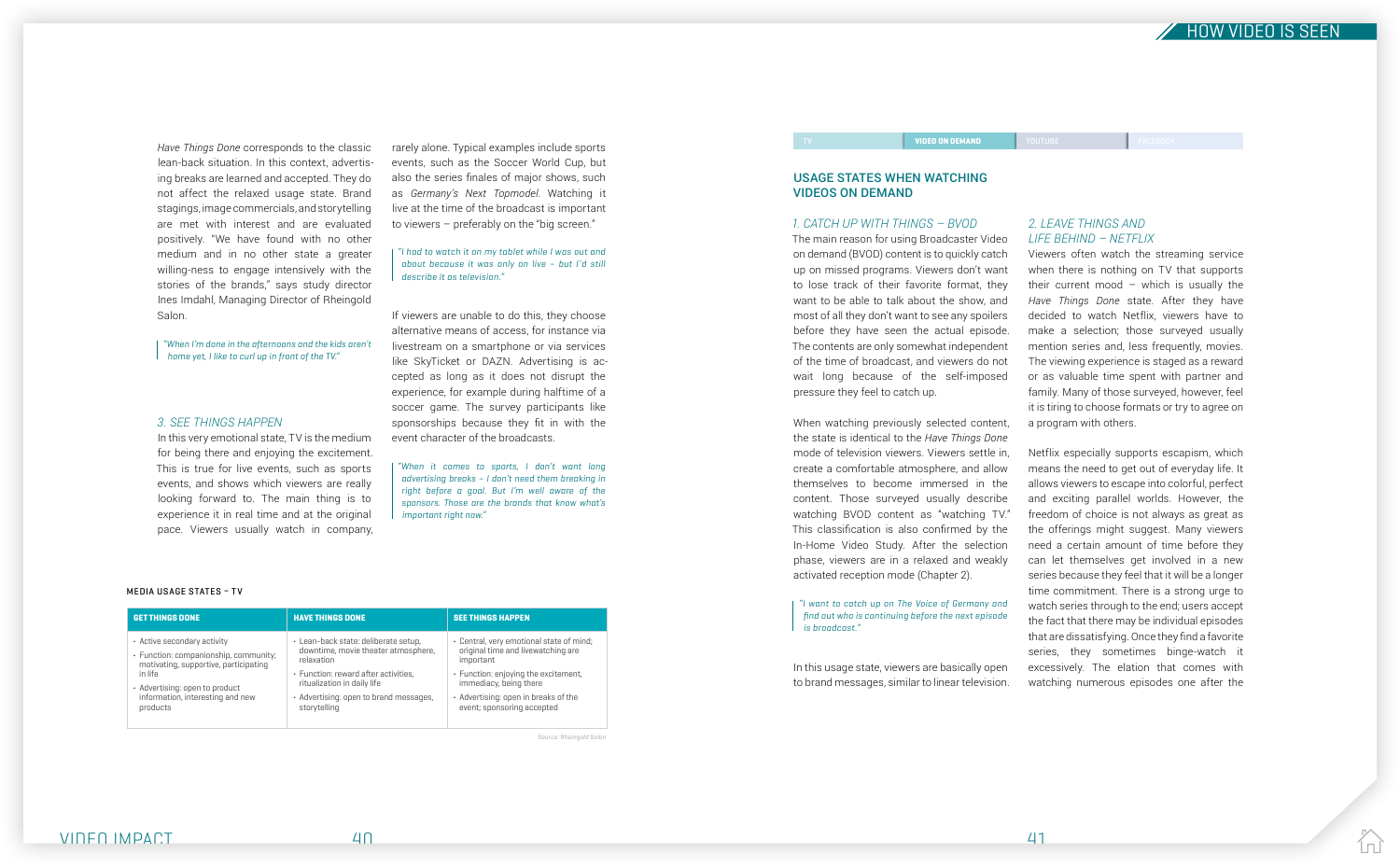

other, however, is strongly dampened as soon as a season has ended and the next season is nowhere in sight. Self-determination is clearly limited in the *Leave Things and Life Behind*  state and the task of selecting programs is overly demanding for some viewers, as the research conducted on behalf of the ARF has also shown.

"Netflix cuts you off from the world dramatically. You can't escape."

#### *3. KEEP THINGS ALIVE – AMAZON PRIME VIDEO*

Amazon Prime is also generally consumed in the relaxed *Have Things Done* state and is regarded as a cinematic alternative to TV and Netflix. In the in-depth interviews, those surveyed credit the platform with greater movie expertise. Viewers also watch series, however. Many think of Amazon Prime as the right place to go for classics in particular. The profile of the offerings there is less clear compared to Netflix. In fact, viewers tend to perceive Amazon Prime Video as a modern, digital form of a video store.

#### "I often use YouTube when I'm getting ready. I need  $\mathsf I$  the tutorials for my hair or makeup."

"When I see the movies offered there, it often reminds me of the old days at a movie theater."

#### USAGE STATES WHEN WATCHING YOUTUBE

#### *1. HOW TO DO THINGS*

In the interviews, the most frequently named reason for using YouTube is when people are looking for fast assistance: practical tips and immediate support which is provided via educational videos and tutorials. Users want to know how to repair, operate, clean, cook, or style something. In just a few minutes, video tutorials show them how to do it.

Speaking in terms of depth psychology, this content offers a cognitive or emotional "shortcut." Instead of spending a lengthy period of time learning something or laboriously acquiring knowledge, users find that YouTube makes it at least feel faster and easier. The platform functions as an assistant in a variety of situations.

> Here, too, YouTube offers a shortcut  $-$  in this case an emotional one. It is intended to evoke emotions immediately, whether in the form of excitement, surprise, emotion, disgust or fun. Instead of the slow development of emotions as might be found in a movie, YouTube promises immediate relief. Typical formats include animal or gross-out videos, slapstick, and pranks.

In this usage state, those interviewed consider advertising to be disruptive. When users want to take a shortcut, the interruption instead forces them into a detour. Instead of supporting the learning state, it is disrupted, and the solution to the problem is postponed. This reinforces the findings of the In-Home Video Study, which showed an abrupt loss of activation as soon as advertising started (Chapter 2).

Furthermore, advertising is in "cognitive competition" with the learning state because the commercials are often also about learning something, for instance about a new product. For this reason, respondents find advertising attractive only if it's a perfect fit, for example for a tool in a do-it-yourself video or for ingredients in a cooking tutorial.

"I use tutorials to learn how to program music, for instance, and I have to really concentrate on that. Advertising is a huge disruption because it pulls me completely out of the topic."

#### *2. HOW TO FEEL SOMETHING*

Funny, emotional and exciting videos are popular with users. They just want to take a short break, distract themselves, and laugh. After hard work, they turn to YouTube to recharge their batteries or catch their breath to prepare for what comes next. The viewing often takes place alone and in private, usually on their smartphones.

| <b>CATCH UP WITH THINGS: BVOD</b>                                                                                                                                            | <b>LEAVE THINGS AND LIFE BEHIND:</b><br><b>NETFLIX</b>                                                                                                 | <b>KEEP THINGS ALIVE:</b><br><b>AMAZON PRIME VIDEO</b>                                                         |
|------------------------------------------------------------------------------------------------------------------------------------------------------------------------------|--------------------------------------------------------------------------------------------------------------------------------------------------------|----------------------------------------------------------------------------------------------------------------|
| · Deliberate setup, quick catch-up<br>· Close gaps, join in<br>· Advertising: open to brand messages,<br>but poorly placed, frequently repeating<br>commercials are annoying | · Deliberate setup, escapism,<br>ritualization<br>• Removed from reality, withdrawal,<br>supposed self-determination,<br>high degree of self-reference | • Deliberate setup, movie theater<br>atmosphere<br>• Modern family TV viewing<br>• Keeping old favorites alive |

Source: Rheingold Salon

#### MEDIA USAGE STATES – VIDEO ON DEMAND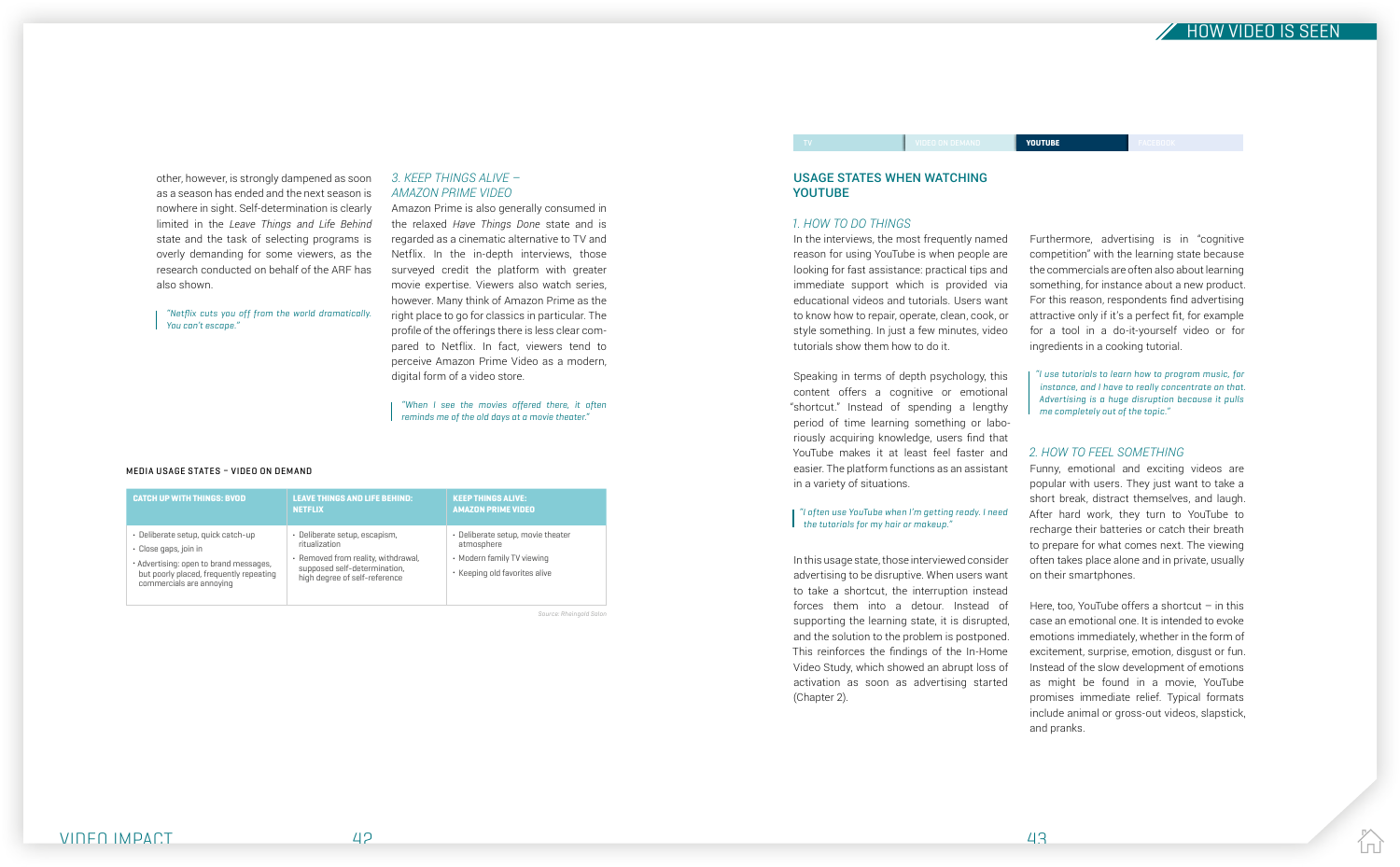

Here, too, advertising forces viewers into a detour and thereby disrupts the emotional shortcut. In addition, there is a logical aspect to take into consideration, namely that commercials that are too long consume too much data volume on smartphones. Advertising has to get to the point quickly while also offering "instant emotions" that fit into the state.

"For me, YouTube videos are a way to relax for a moment. I don't want to wait a long period of time to feel that way; I want videos to make me laugh right away or to give me a scare. It's good for short breaks or while I'm out and about."

#### *3. THINGS TO LISTEN TO*

Music accounts for about 30 percent of YouTube usage.<sup>6)</sup> It is often running in the background while users are doing something, but users also watch music videos and concerts. Some events are really celebrated. When this happens, the large TV screen becomes a stage upon which viewers can experience a concert after the fact.

"The movie trailers on YouTube are a separate advertising category for me. I never go to the movies without watching the trailer."

### USAGE STATES WHEN USING **FACEBOOK**

"I just let the YouTube music videos play, kind of like radio."

Here, too, advertising can be problematic. Although it does not force listeners into a detour, it can affect the music experience. Unlike on the radio, here listeners themselves actively choose the music. For advertising not to be disruptive, it has to fit in well with the mood and the music.

#### *4. WHAT THINGS TO SEE*

"YouTube helps me to decide whether or not I'll go to the movies."

Viewers use YouTube as a decision-making aid for their next evening of television or trip to the movies. Trailers and program tips are especially popular. In this regard, YouTube serves as a kind of program guide and a way to plan leisure time activities, like Facebook. In this role, viewers again want to take a shortcut and find all the relevant information as quickly as possible so they can make decisions.

#### *1. WHAT THINGS TO DO*

People often browse on Facebook when they are waiting for something. The platform is considered as a practical resource when it comes to organizing recreational activities. Users can make sure they don't miss anything that might be interesting in their local area. Users appreciate finding information about concerts and other events.

"I mainly look for events. You can get tips in the groups."

#### *2. CONNECT WITH LOCAL THINGS*

For many users, Facebook is a digital marketplace. They can chat, look for or offer support, and give away or sell things. Local news is always available right away, and users always stay up to date. In this state of mind, local offerings and information are met with interest.

"You can post when you need something or have something to offer - it's surprising how well that works."

#### *3. FOLLOW THINGS*

Facebook often serves as a news channel. Users are as likely to see news about world affairs and political events here as they are to see the latest from their circle of friends and acquaintances. Users follow people, companies and brands. In this usage state, image advertising enjoys the highest acceptance. There is a risk, however, of falling into the context of negative content such as hate and

"shitstorms."

This social media network satisfies different functions from those of traditional media and video platforms. Users have different expectations and motives than with television or video on demand services. Advertising on Facebook has a more polarizing effect: those surveyed perceive it as either particularly helpful or as particularly annoying.

"I hear about world events almost exclusively via Facebook."

TV VIDEO ON DEMAND YOUTUBE FACEBOOK

| <b>HOW TO DO THINGS</b>                                                                                                    | <b>HOW TO FEEL SOMETHING</b>                                                                                          | THINGS TO LISTEN TO                                                                        | <b>WHAT THINGS TO SEE</b>                                                                       |
|----------------------------------------------------------------------------------------------------------------------------|-----------------------------------------------------------------------------------------------------------------------|--------------------------------------------------------------------------------------------|-------------------------------------------------------------------------------------------------|
| · Tutorials, assistance<br>• Cognitive shortcuts<br>· Advertising: often<br>annoying, should match<br>the specific content | · Emotional short videos,<br>memes<br>• Emotional shortcuts<br>· Advertising: open to brand<br>messages, storytelling | • Music and concerts<br>· Background use,<br>watching music videos,<br>concerts and events | $\cdot$ Trailers/films<br>· Advertising: trailers<br>themselves are perceived<br>as advertising |

Source: Rheingold Salon

#### MEDIA USAGE STATES – YOUTUBE

| <b>WHAT THINGS TO DO</b>                                                                                                   | <b>CONNECT WITH LOCAL THINGS</b>                                                                                                                                                                      | <b>FOLLOW THINGS</b>                                                                                                      |
|----------------------------------------------------------------------------------------------------------------------------|-------------------------------------------------------------------------------------------------------------------------------------------------------------------------------------------------------|---------------------------------------------------------------------------------------------------------------------------|
| • Organize everyday and especially<br>leisure activities, look for and plan<br>events<br>• Advertising: open to event tips | • Orientation on location<br>• Stay up to date<br>• Buy and sell<br>• What is happening right now in my city / community?<br>· Advertising: local offers, more interest in products than<br>in brands | . Observe world affairs<br>$\cdot$ Follow brands<br>· Follow friends<br>• Advertising: corporate and brand<br>advertising |

#### MEDIA USAGE STATES – FACEBOOK

Source: Rheingold Salon

IпÍ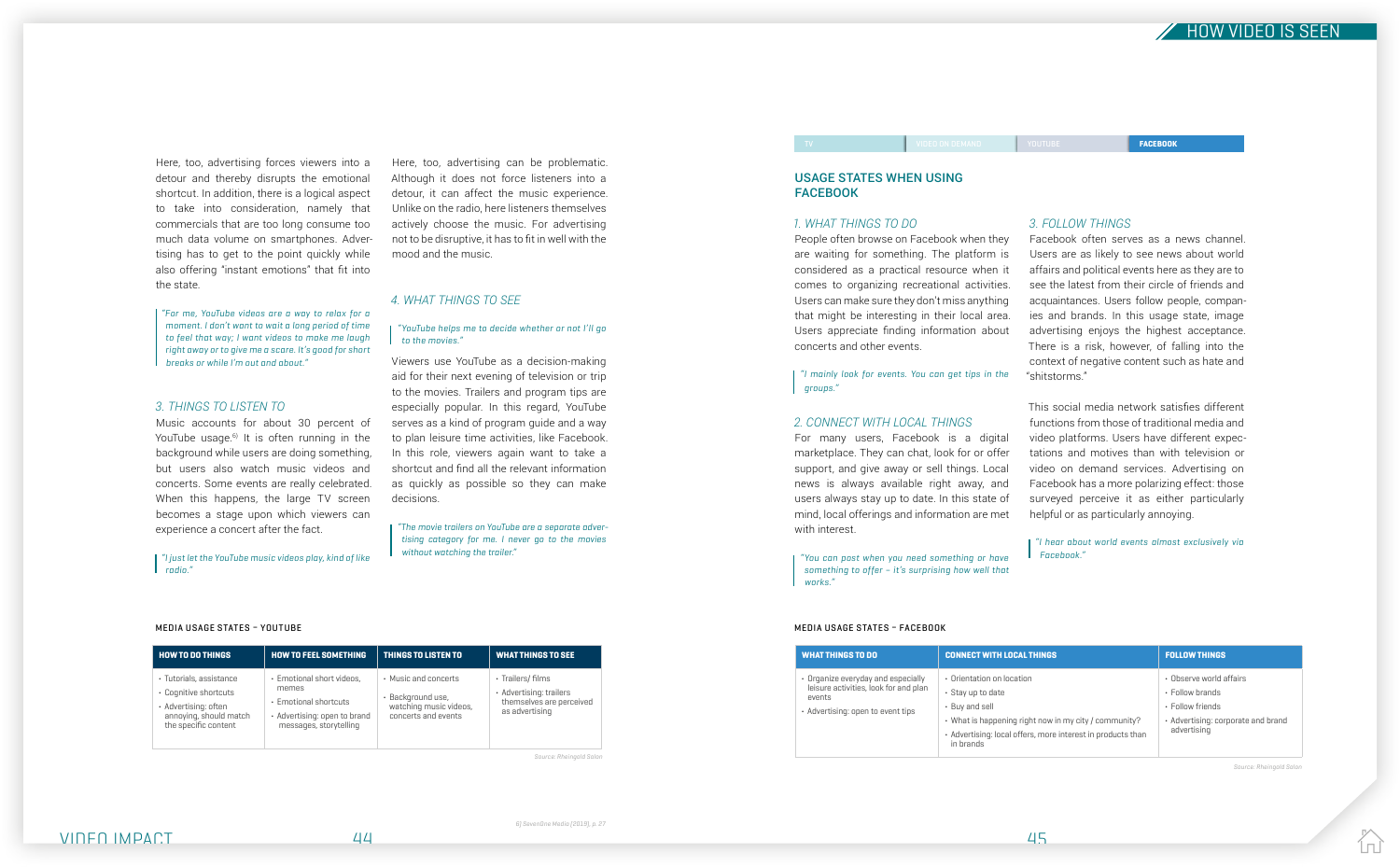



couples, and friends are the typical protagonists of television advertising. By contrast, YouTube is more personal and private and is mainly used alone. This is reflected in the advertising as well, where people are expected to be depicted as individuals operating on their own.

In TV commercials, the **tonality** can be explanatory, for example when the use of products is being shown. This works particularly well in the *Get Things Done* state. Commercials suitable for YouTube may even be dreamlike or irrational.

The same applies to the **language**. With TV commercials, off-screen narration is common. With YouTube, suspense has to build up without words.

Production value is another distinguishing factor. Elaborately produced commercials with a cinematic feel and changes of perspective in the camera work are more likely to be expected on television. Authentic commercials, executed simply, fit in well with YouTube.

The study makes it clear that different design criteria apply to advertising in lean-back and lean-forward media. Simply shortening a TV commercial is not enough to adapt it for online use. Depending on the platform, the commercials have to be tailored to specific states in order for them to be effective.

The Deep Insights Study supports the hypothesis that different reception states influence the advertising impact of lean-back and lean-forward media. The stable activation level of TV viewers observed in the In-Home Video Study matches the statements from the diaries and interviews. The attitude towards advertising is similarly open and responsive in all three TV usage states (Chapter 2). Viewers have learned and accepted that it is part of the program flow. Sometimes advertising is an advisor, sometimes a storyteller, and sometimes even a suitable companion to a sports event. Advertising ties into the respective state.

The **length** of commercials is important. Commercials on YouTube have to be significantly shorter and get to the point faster. Commercials should cut to the chase in the first five seconds because YouTube users are looking for the cognitive and emotional shortcut and do not want to be interrupted by long advertising stories.

The structure of commercials needs to be different as well. TV commercials can develop a story and wind it up. The creators can take their time to tell a story. With YouTube, on the other hand, it is necessary to ramp up the suspense quickly and then immediately "discharge" it.

The **players** are also important. TV is often a partner and companion or is used with others. As a result, viewers enjoy seeing people interacting with each other in advertising: families,

On the other hand, the loss of the measured activation among YouTube users can be a sign that the delivered ad is highly disruptive. Since users are looking for cognitive and emotional shortcuts  $-$  i.e. for quick everyday help and relief  $-$  they often perceive advertising as annoying in these states.

In order to identify initial criteria for what kind of advertising resonates with viewers and users, the researchers also tested a series of commercials as part of the study. Participants watched a total of nine commercials of various creative designs from different industries. They were asked to evaluate the advertising and its suitability for the respective platform. The analysis provides useful information for the design of advertising on TV and YouTube.

The tests have shown that belonging to a certain industry is not the key factor. Those surveyed believe that industries such as insurance and cars are more suitable for TV, while games, fashion, and cosmetics are more likely to be associated with YouTube. Ultimately, however, other criteria appear to be more important for success.

Viewers spend a lot of time watching TV. The embedded advertising can convey a relatively large amount of *information*. For this reason, more product information can be conveyed as well. On YouTube, information needs to be pared down to the essentials.



# RELEVANCE FOR MEDIA PLANNING AND CREATION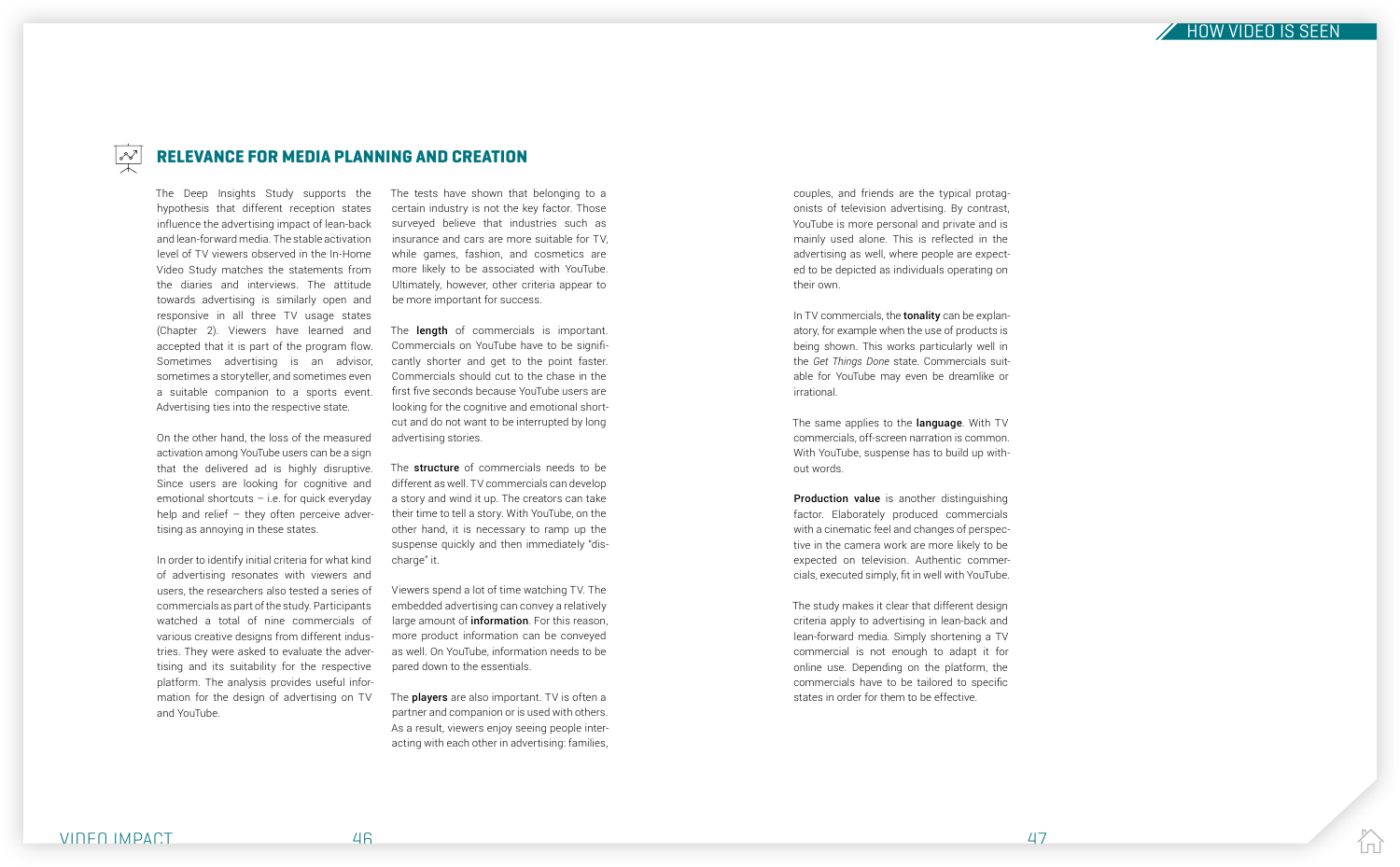

on branding and sales under real-life conditions

# <span id="page-23-0"></span>The Field Test was a winning paper at the<br>AUDIENCEx SCIENCE Conference 2018<br>of the Advertising Research Foundation (ARF)<br> $\blacksquare$ The Field Test compares the impact of TV and online campaigns HOW VIDEO SELLS

*The Field Test was a winning paper at the AUDIENCE x SCIENCE Conference 2018 of the Advertising Research Foundation (ARF)*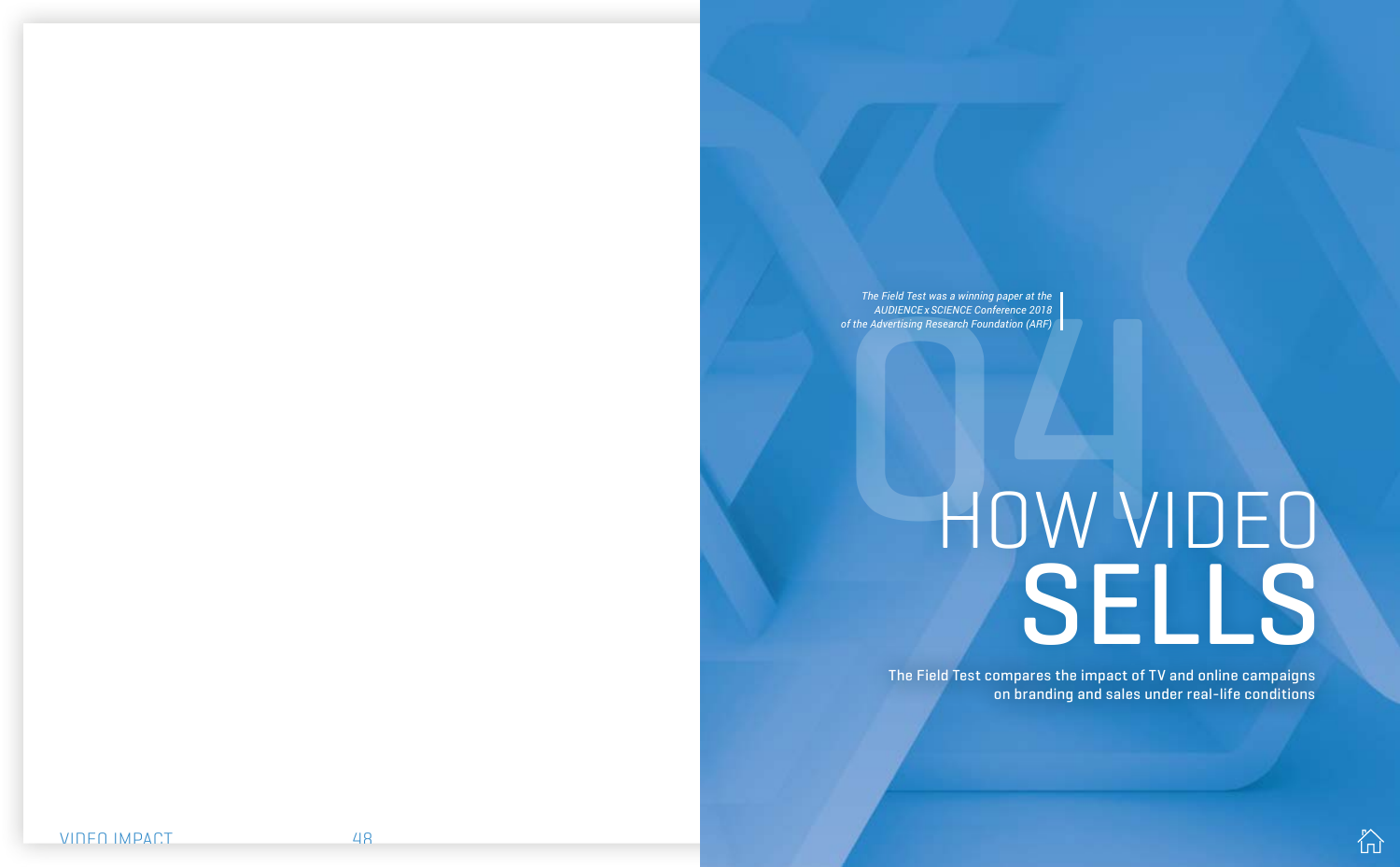

demographic structure. Both campaigns were based on an identical media net campaign spend. The commercials were adapted to the respective platforms.

The cold coffee beverage was advertised in the Bremen test market in a TV campaign of 20-second commercials over a period of almost four weeks. During the same period, an online video campaign was conducted for the product in Hanover on publisher websites, as well as on YouTube und Facebook. In addition to sales data, cognitive advertising impact indicators were also examined.

For the new yoghurt brand, TV spots ran in Bremen and online video commercials were played in Hanover for three weeks. In contrast to Caffè Latte, no cognitive indicators were examined in this case because the national advertising campaign was launched immediately after the test phase.

For the field test in the TV area, regular ads were replaced by the test commercials. Regional targeting was used to address the online area.

The preceding In-Home Video Study and Deep Insights Study document why advertising works differently on different platforms and which intrinsic processes are responsible for this. The objective of the Field Test is to mirror the media planning reality. With an A/B test design, real campaigns in real markets were evaluated.

What impact do online video and TV have on sales and branding under identical conditions? Thanks to the innovative approach, it was possible to isolate the effects of targeting and mass marketing.

## $(\equiv)$ REASON WHY

"When all else is equal, I wondered at the time, which channels perform the best at the top of the funnel? $1$ <sup>21</sup> Samuel Scott

VIDEO IMPACT SOLUTION NEWSFILM SOLUTION SOLUTION SOLUTION SOLUTION SOLUTION SOLUTION SOLUTION SOLUTION SOLUTIO

The Field Test was based on two campaigns for fast-moving consumer goods. One product, Emmi's Caffè Latte, had not been advertised on TV for a long time. The second product was a new yoghurt brand that was examined immediately before its market launch. This made it possible to minimize any depot effects of previous campaigns, respectively a brand history. For both products, TV advertising was placed in one test area and online advertising in another. A third test area served as a control

market without advertising. Afterwards, the effects were examined in all three areas.

The test markets were Hanover, Bremen and Hamburg. As the locations are all in the northern part of Germany, regional consumption habits do not distort the results. In addition, the cities have a similar retail and



*The experiment confirms the strong impact of*  • *video advertising. Both online video and TV have a considerable influence on recall. However, television has stronger branding effects.*

*Both media increase the sales of the adver-*• *tised products. Yet, the impact of television advertising is many times higher. This particularly applies to the launch product which was seeking large and diverse audiences.*

*The findings underscore the strengths of mass*  • *marketing and point to the possible limits of targeting. Television advertising appeals to many potential buyers outside the core target group within a short period of time and therefore achieves greater sales effects.*

- *Specific reception states influence the impact of video advertising on different platforms.*
- *The Field Test complements these findings with the factor reach and determines sales and brand effects.*
- *In a controlled experiment, SevenOne Media and Kantar TNS examine the impact of TV and online video under real-life conditions.*

# **HOW VIDEO SELLS**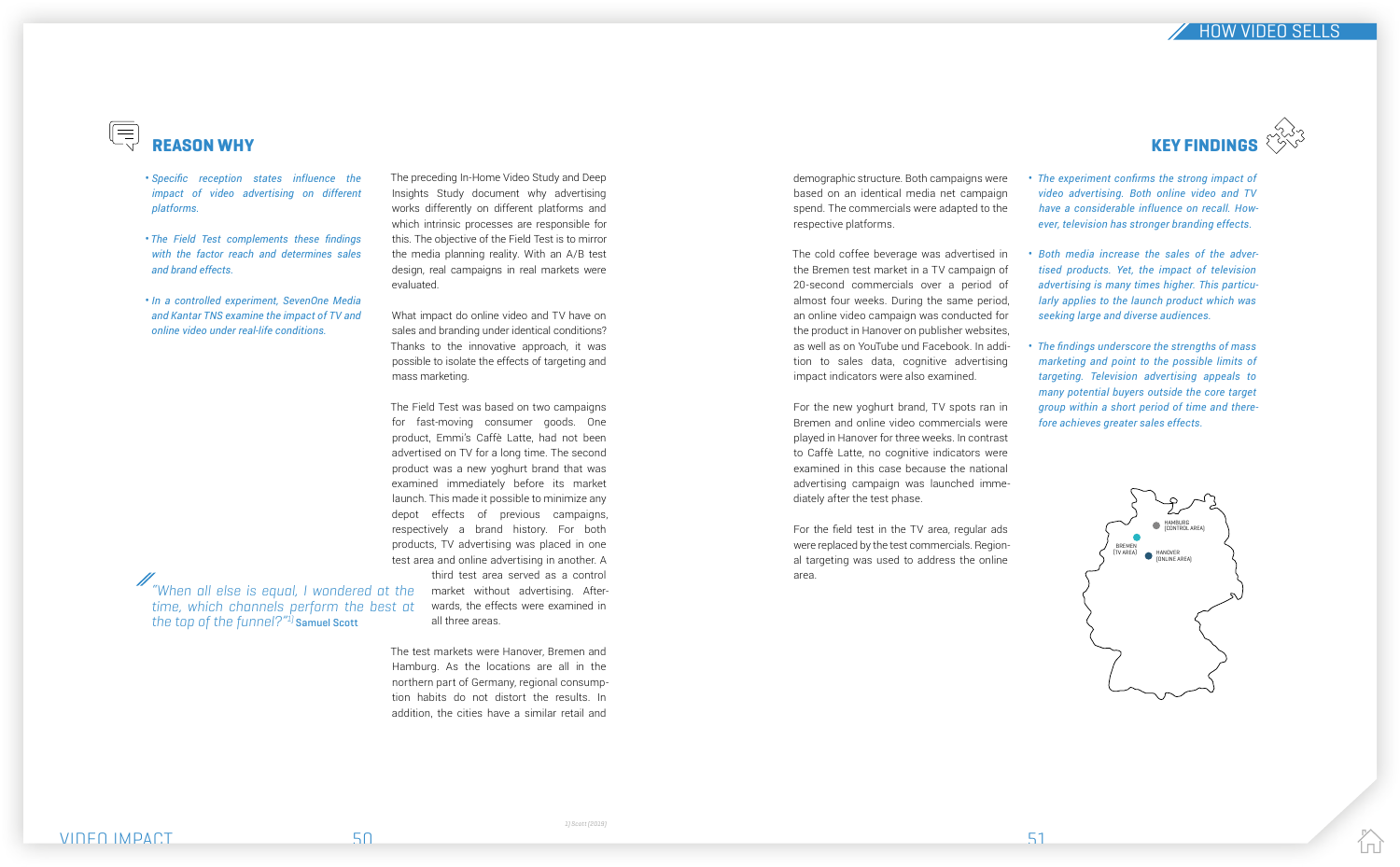

STUDY DESIGN Both media strategies have strong branding effects. However, TV is more successful compared to online video. With Emmi Caffè Latte, the TV campaign increased top-ofmind brand awareness by 67 percent (online: 21 percent). The TV campaign increased unaided brand awareness by 71 percent (online: 4 percent). Ad recall also increased considerably more in the TV test market.

> The video campaigns also contribute to brand image. In both areas, the cold coffee drink is perceived more strongly as the market leader. TV advertising led to a 24 percent increase in agreement with the statement that it "is the market leader for cold coffee beverages" (online: 7 percent). Television advertising not only ensures more attention, it also makes brands appear more important in the perception of viewers.

> The Field Test provides strong evidence for the sales effects of video advertising. Online increases sales by 11 percent, while the TV effect is around three times as high at 31 percent. Sales also increased slightly in the control area, therefore the above figures represent the net effect after taking this base effect into account.

> By extrapolating the net effects in both test areas to a national basis, the additional sales that the campaign would have generated can be determined. The ratio of the additional revenue to the net advertising investment yields the return on investment (ROI). The online ROI is 0.5, which is a very good result considering the short-term view. The result for TV is even better. The campaign already achieves an ROI of 1.3 after eight weeks.

#### *METHOD*

*Controlled field experiment with three test regions - Bremen: TV advertising - Hanover: online video advertising - Hamburg: no advertising*

*Playout of platform-adapted commercials with the same net media budget in the same time period*

*Determination of cognitive indicators (Emmi Caffè Latte) in an online survey*

*Sales data were collected in selected shops in the test areas and the control area*

#### *TECHNICAL COVERAGE TV (BREMEN)*

*Emmi Caffè Latte: DVB-T and cable households (63% of households), Yoghurt brand: cable households (50% of households)*

#### *SAMPLE*

*Online survey (Emmi Caffè Latte): n=300 adults 18-39 years per test area*

#### *FIELD PERIODS*

*Emmi Caffè Latte: May – June 2016, Yoghurt brand: May 2017*

#### *INSTITUTE*

*Kantar TNS on behalf of SevenOne Media*

12 retail shops in the control area Source: Kantar TNS

A similar situation can be seen with the newly launched yoghurt brand. Sales in Hanover, the area with online advertising, were 8 percent higher than in the Hamburg control area. This growth can be seen as a campaign success. In Bremen, TV advertising actually increased sales by 80 percent in only three weeks.

The field test confirms the results of the Media Equivalence Study. Both TV and online video advertising increase awareness and sharpen the image. The impact of television advertising on cognitive indicators is particularly strong.

In addition, the study reveals the strong effects of TV on sales and proves a fundamental advantage of mass marketing compared to targeting. The selective playout of advertising in the online campaign focuses on a previously defined target group which carries the risk of systematically excluding potential buyers. By contrast, advertising in the high-reach medium TV generates a large number of additional exposures outside the core target group which obviously generates additional sales. Since most brands have a broad base of potential buyers, overly narrow targeting can be a disadvantage.



#### STUDY PROCESS

1) Pre-phase (Emmi case only): Sales from comparable period in previous year, survey immediately prior to campaign 2) Post-phase (Emmi case only): Sales in the 4 weeks after campaign, survey immediately after campaign



| <b>ONLINE</b> | τv      |
|---------------|---------|
| $+21%$        | $+67%$  |
| $+4%$         | $+71%$  |
| $+13%$        | $+35%$  |
| +20%          | $+167%$ |
| $+7%$         | $+24%$  |
|               |         |

Emmi Caffè Latte: Post-Phase vs. Pre-Phase

+31%

Basis: 20 retail shops per area Comparison period: Week 20-27 2015

During/after campaign: Week 20-27 2016



Emmi Caffè Latte: Ø sales per week, Index +11% Net effect vs. control area

Source: Kantar TNS

#### BRANDING AND SALES BENEFIT MOSTLY FROM TV

#### Newly launched yoghurt brand: Ø sales per week, Index



Source: Kantar TNS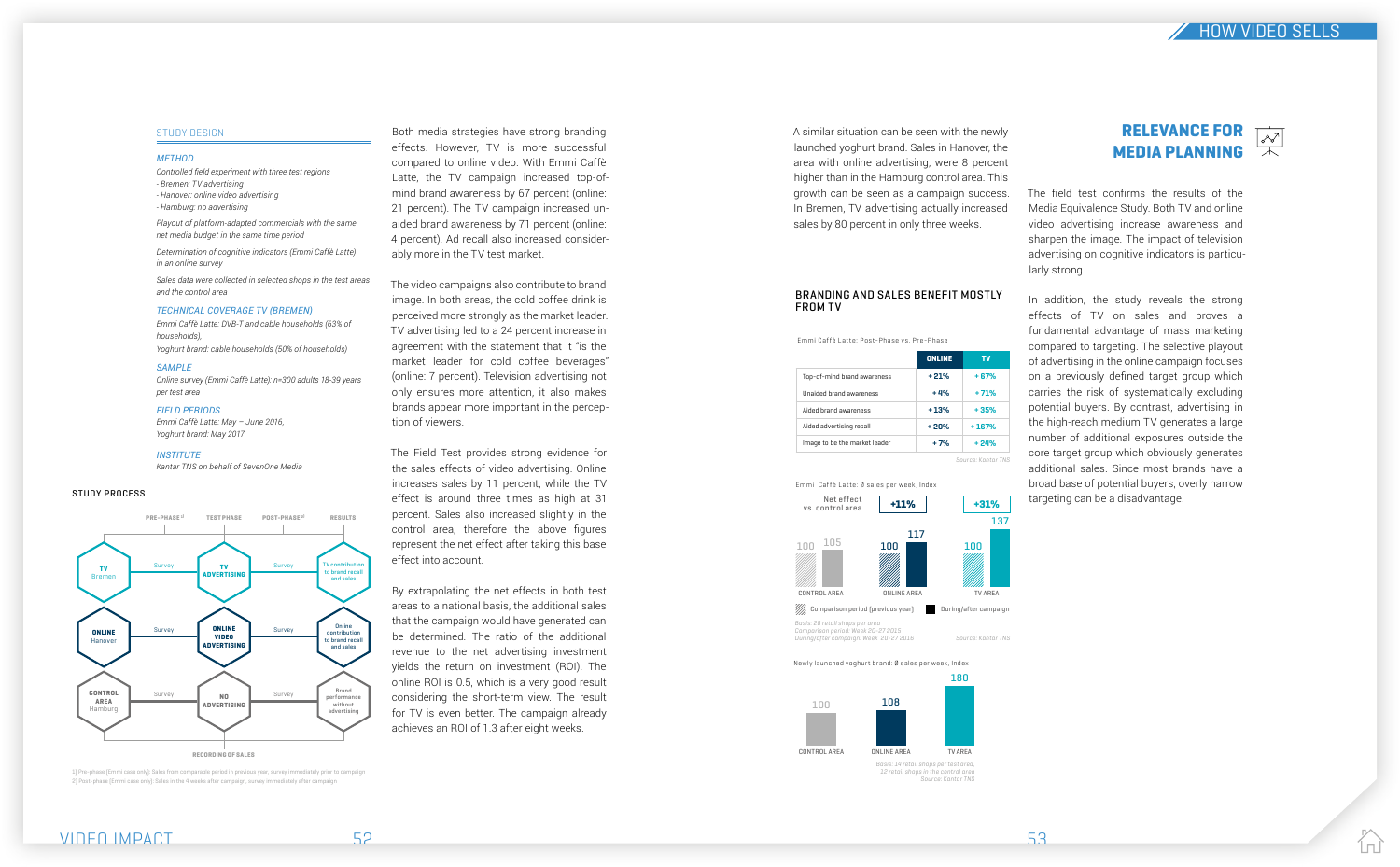

*The ROI Analyzer was a winning paper at the 2013 Audience Measurement 8.0 Conference of the Advertising Research Foundation (ARF)*

# <span id="page-26-0"></span>The ROI Analyzer was a winning paper at<br>the 2013 Audience Measurement 8.0 Conference<br>of the Advertising Research Foundation (ARF)<br>BRANDSNEED REACH WHY

The results of the ROI Analyzer show how brands benefit from addressing broad groups of consumers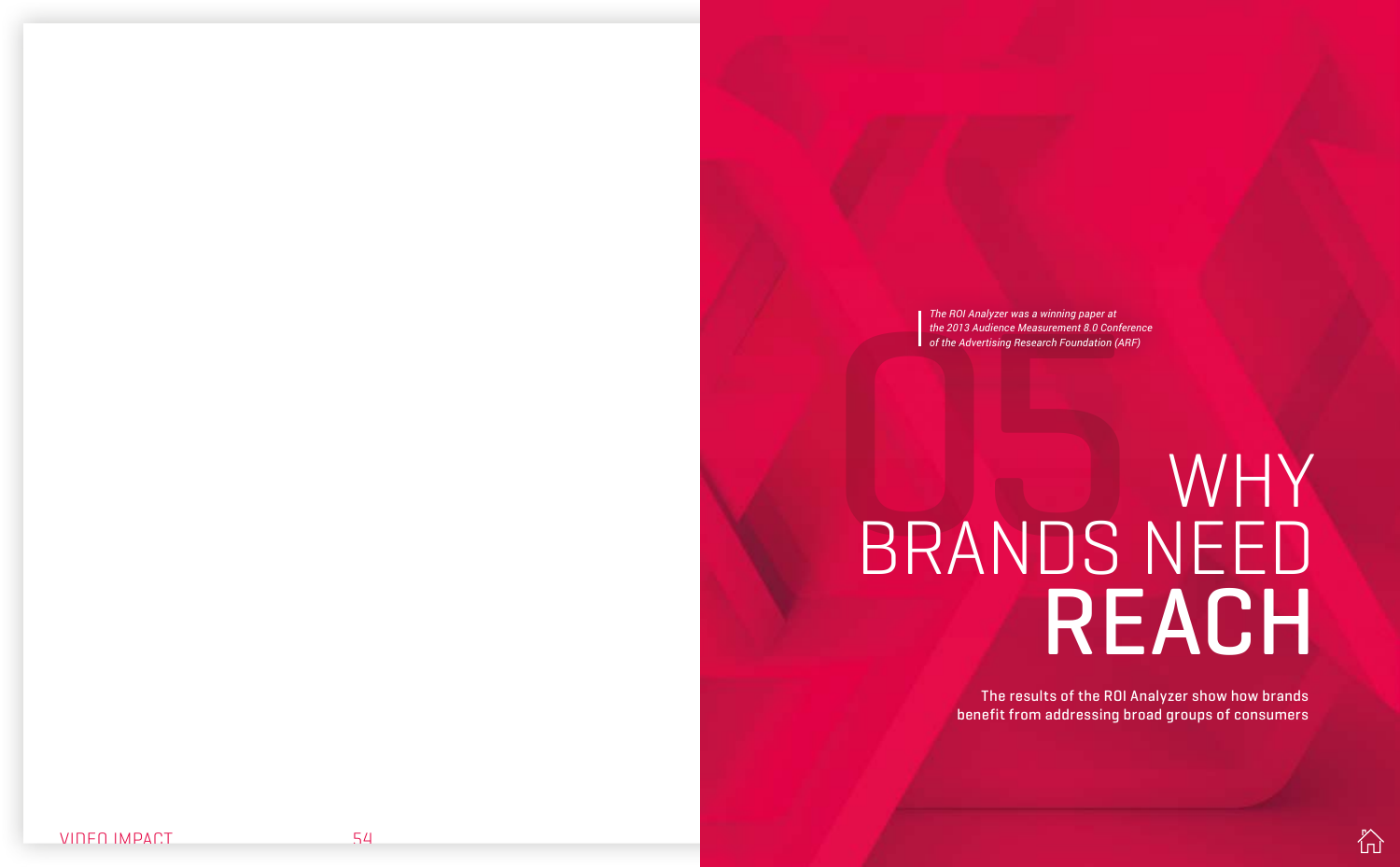

Using real campaigns as examples, the Field Test shows that television advertising achieves greater branding and sales effects than online video advertising. The particular strength of TV can be explained by the specific reception situation and the typical lean-back state of its users (Chapters 2 and 3). In addition, TV achieves high levels of reach within a short period of time while also addressing consumers outside narrowly defined online target groups.

In contrast to mass marketing, targeting is based on the idea of avoiding advertising waste and reaching only "relevant" people. Online video advertising is

intended to combine the emotional power of video with precise audience targeting. Ideally, the right message will reach the right person at the right time. These three  $\text{Rs}$  – the right message, the right person and the right time  $$ are considered to be the promise of brand success.

> Empirical studies such as those conducted by the Ehrenberg-Bass Institute in Adelaide demonstrate that addressing a broad audience can stimulate brand growth much more effectively than concentrating on a narrowly defined customer segment. The whole market must be targeted.<sup>2)</sup>

Of course, it is efficient to target only those people for whom a specific advertising message is relevant. In practice, however, such an approach rarely goes according to plan. This is because, in targeting models, the target audience is often so narrowly defined that the message reaches only existing customers who regularly purchase the brand anyway. In fact, however, purchasing motives are so varied that it is technically impossible for all potential customers to be identified and included in a set of targeting criteria for placement of the ads. The majority of

consumers tend not to be brand-loyal but instead behave opportunistically, also purchasing competitor brands. It is precisely these fickle "light buyers" and new customers who are fundamental for brand growth, however.

Brands grow by expanding their customer base. This offers much stronger leverage than increasing purchase frequency among existing customers. The aim of an ad campaign should be to reach all potential

# $\mathscr{M}_{\mathscr{C}}$  arands should always think about inclusion first, rather than exclusion." Byron Sharp<sup>1)</sup>

buyers, rather than limiting the potential customer base when formulating the targeting criteria. Media planning should include all potential buyers and only exclude those who can definitely not be considered as potential buyers. In this way, targeting can improve efficiency without restricting growth. Alternatively, we can try to reach broader audiences right from the outset, something made possible by the use of mass media such as TV, radio and outdoor advertising in particular.

## "Your customers are mostly other brands' customers who occasionally buy you." Andrew Ehrenberg<sup>4)</sup>

l n l

In a year-on-year comparison, consumer researcher Raimund Wildner analyzed changes in buyer numbers and sales volumes for more than two thousand consumer goods brands.3) This demonstrated a clear correlation between sales volumes and the size of the buyer base, as 69 percent of the variation in volume growth and decline could be attributed to a change in the number of customers. Although buying intensity, meaning the volume per buyer, also contributes to brand success, it only accounts

for 31 percent of the changes in volume growth and is therefore the weaker variable.

Numerous researchers worldwide have investigated the relationship between buyer penetration, loyalty and market success. With regard to consumers' brand loyalty, marketing scientist Andrew Ehrenberg comes to the sobering conclusion:

the time of broadcast. Whenever the commercials or product placement were shown on the program, the number of visits to mydays.de increased substantially. This is because the advertising appealed to people who were interested in a helicopter flight at that very moment – women, men or couples who either wanted to book a flight experience for themselves or as a gift. In other words, television activated all those for whom the ads had relevance at that very moment, guided them to the supplier's website and thereby triggered the "first click" on the customer journey.

#### WHAT TELEVISION ACHIEVES AT THE MOMENT OF NEED

As a mass medium, television plays an important role in the customer journey. Among the mass of contacts generated, reactions can be elicited from all those people for whom a particular advertising message is relevant at the time of the contact. This can be shown using the example of a Mydays campaign. This provider of experience-type gifts ran a variety of ads and included product placement of its helicopter flights within the "Germany's Next Topmodel" TV show. The number of hits on the provider's website demonstrates that the advertising message was relevant for a large number of viewers at



3) See Wildner (2015) 4) Ehrenberg (1999), p. 57

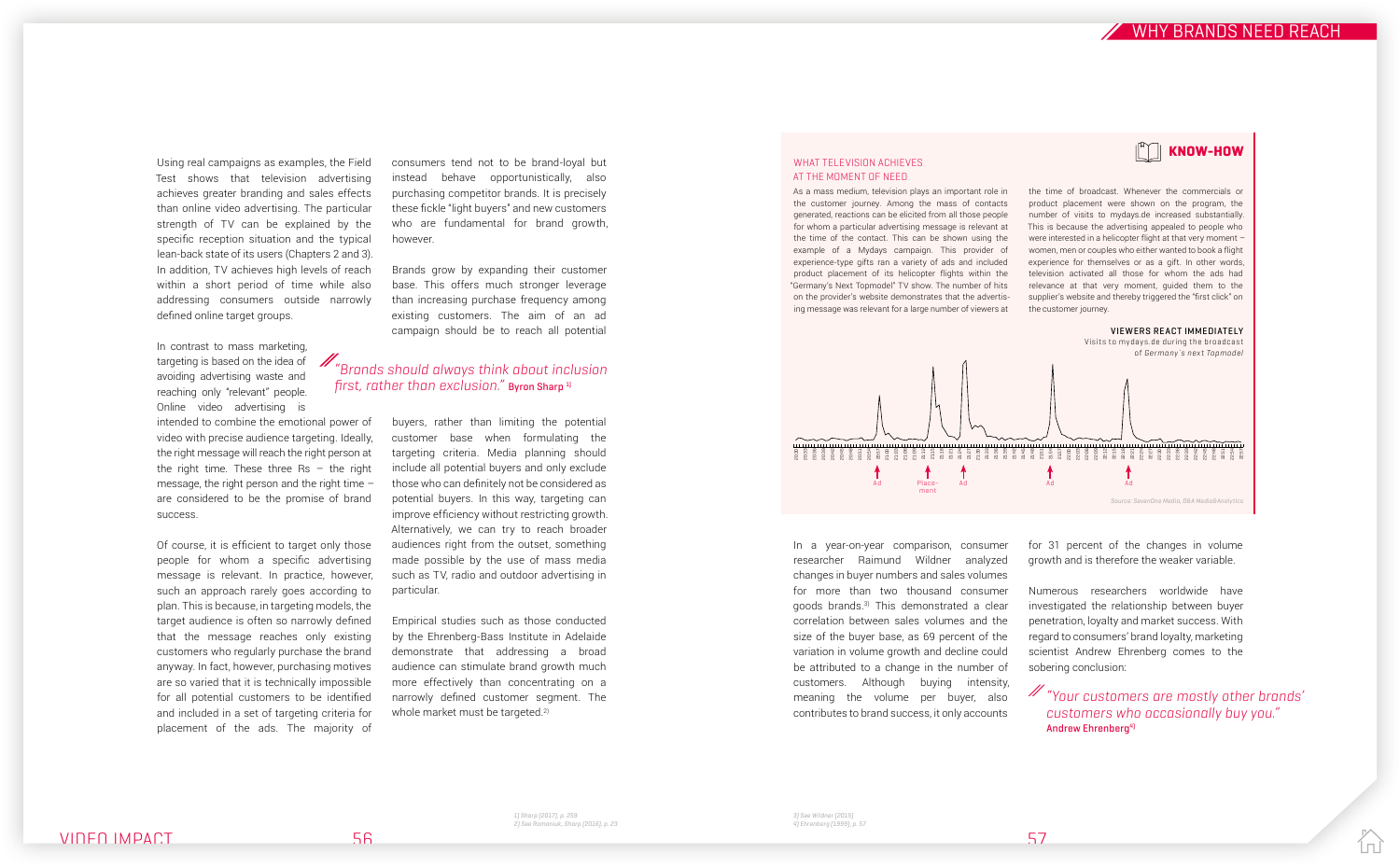# VIDEO IMPACT 58 59



#### BRANDS GROW WITH THE ACQUISITION OF NEW CUSTOMERS Changes in sales volumes and customer numbers are closely related

#### THE MOST SUCCESSFUL BRANDS HAVE THE LARGEST CUSTOMER BASE MARKET FOR FROZEN PIZZA IN GERMANY

|                | <b>MARKET SHARE</b><br>[VALUE] WITHIN<br><b>PRODUCT GROUP</b><br><b>IN %</b> | <b>BUYER</b><br><b>PENETRATION</b><br><b>IN %</b> | <b>PURCHASE</b><br><b>FREQUENCY</b><br><b>Ø PER YEAR</b> | <b>Ø PRICE</b> | <b>CLASSIFICATION</b>                                           |
|----------------|------------------------------------------------------------------------------|---------------------------------------------------|----------------------------------------------------------|----------------|-----------------------------------------------------------------|
| Brand A        | 17.1                                                                         | 24.2                                              | 3.6                                                      | 4.28           | <b>Market leaders</b><br>Market share >15%                      |
| <b>Brand B</b> | 15.3                                                                         | 26.8                                              | 3.2                                                      | 4.30           | Penetration >20%                                                |
| Brand C        | 10.0                                                                         | 17.3                                              | 2.9                                                      | 4.10           | <b>Followers</b><br>Market share 10-15%<br>Penetration 15-20%   |
| Brand D        | 5.3                                                                          | 11.2                                              | 2.6                                                      | 3.86           | Medium-sized brands<br>Market share 5-10%<br>Penetration 10-15% |
| Brand E        | 3.8                                                                          | 7.6                                               | 2.6                                                      | 3.67           |                                                                 |
| Brand F        | 3.6                                                                          | 9.4                                               | 2.3                                                      | 3.97           | Laggards<br>Market share <5%                                    |
| <b>Brand G</b> | 3.3                                                                          | 8.5                                               | 2.1                                                      | 4.10           | Penetration <10%                                                |
|                |                                                                              |                                                   |                                                          |                |                                                                 |

These findings underlie the development of the ROI Analyzer study, which SevenOne Media published for the first time in 2013.<sup>6)</sup> Since

This has practical relevance for brand communication and media planning. In order to reach the heterogeneous segment of nonbuyers and light buyers with advertising, the use of broad-scale media is essential.

This is where the power of television as an advertising medium comes in. Due to its high levels of reach, not just existing and regular purchasers can be addressed but also potential new customers and light buyers. If the advertising exposure leads to a purchase, this can be the foundation for an increasing degree of brand loyalty.

2015, the modeling tool has been taken forward by the Screenforce industry body.<sup>7)</sup> The ROI Analyzer determines the efficiency of TV advertising based on purchase figures and TV usage data. It examines not just short-term but also long-term sales effects and spillover effects on sales of other products within an overall brand family.

# $\mathscr{M}_\mathit{``Light\,buyers\,continue\,to\,the\,bulk\,of\,brand\,growth.''}$ Karen Nelson-Field5)

The inclusion of repeat purchase probability is a unique characteristic of the ROI Analyzer. A simulation over a period of five years into the future is applied to identify long-term advertising effects. When TV advertising stimulates a purchase, there is not only an immediate, short-term effect. Rather, the likelihood that a consumer will choose a brand again increases with each purchase.



Byron Sharp, Director of the Ehrenberg-Bass Institute, builds on Ehrenberg's research and demonstrates with numerous empirical analyses that buyer penetration offers a much stronger explanation for brand strength than purchase frequency. This can be illustrated by the example of the frozen pizza market in Germany. Whereas the "market leaders" have the highest customer penetration and purchase frequency, the "laggards" have a significantly lower customer reach and a lower average purchase frequency. At the same time, buyer penetration has the biggest influence on market share. Therefore, while large brands have many buyers, small brands have few buyers. They also differ in terms of purchase frequency, but here the differences are significantly lower.

Most brands are bought only occasionally. A

large number of potential customers do not buy them at all. Purchase frequency has a negative binomial distribution pattern, as is shown in the example of a large German frozen pizza brand. In 2016, it was not purchased at all by 60 percent of frozen pizza buyers. A further 31 percent purchased the brand between one and three times while only 9 percent purchased it on four or more occasions. These "heavy buyers" are responsible for 60 percent of the brand's annual sales. To grow the brand, it is more promising to aim for more sales in the large group (91 percent) of non-customers and occasional buyers rather than trying to encourage the smaller group of heavy buyers (9 percent) to make

even more purchases.

Basis: Market shares and KPIs for the seven largest producer brands in 2016. For ease of viewing, brands have been classified on the basis of market share and customer penetration into four types.

Source: GfK ConsumerScan

and have been hidden

Source: GfK household panel ConsumerScan 7/2012 to 6/2013 and 7/2013 to 6/2014



Source: GfK ConsumerScan 2016

WHY BRANDS NFFD RFACH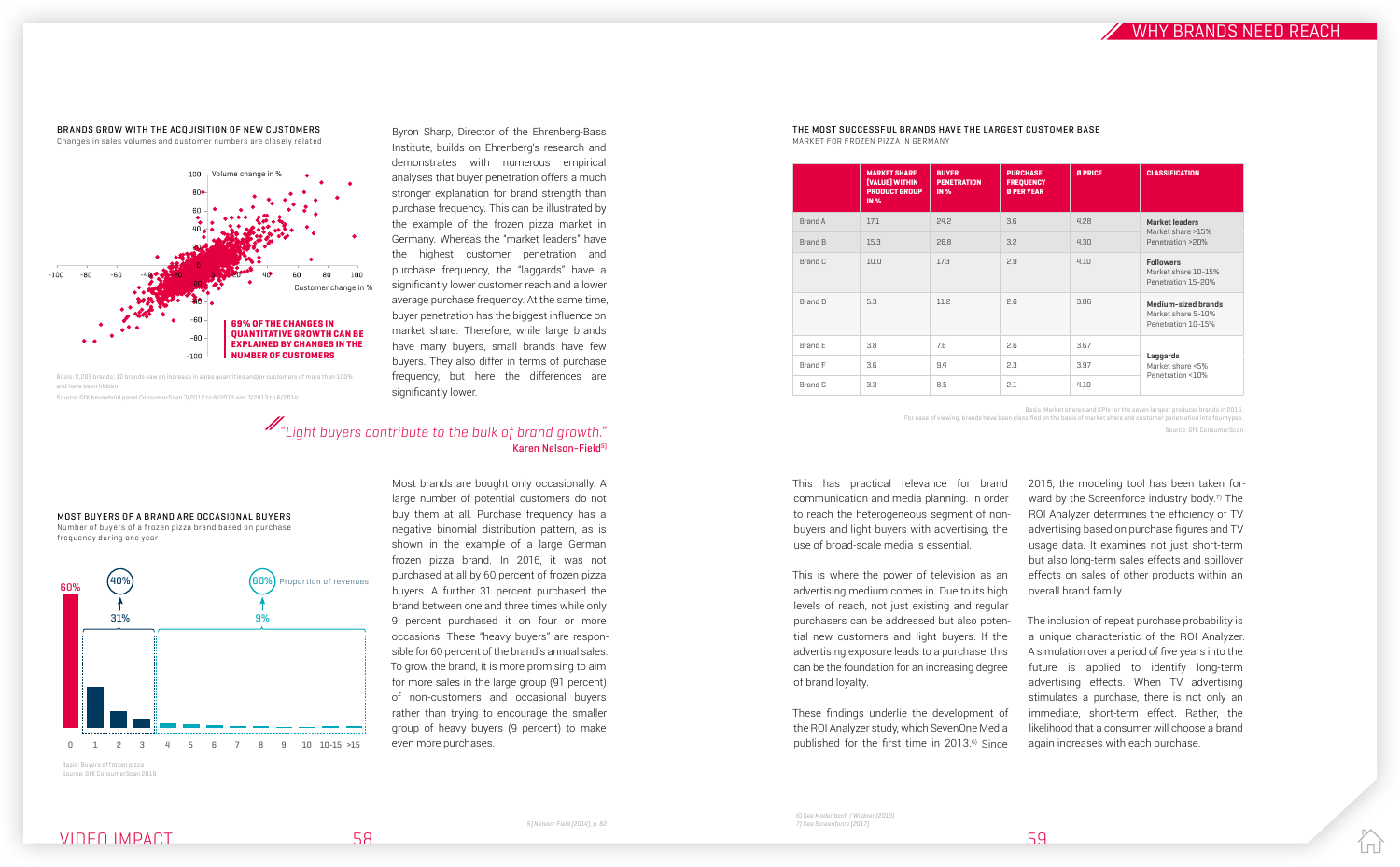

# KNOW-HOW

#### ROI ANALYZER

The ROI Analyzer examines the connection between TV advertising exposures and brand purchases. Every single purchase is scanned in 30,000 households of the GfK household panel over a period of 18 months. Since this panel does not collect TV usage, data from the AGF/GfK TV panel is merged with the purchasing data. Using this dataset, the correlation between contacts from TV advertising and purchasing behavior can be reliably modeled. In this process, the purchasing behavior of consumers with and without advertising exposures is simulated. The differences between the sales figures calculated in this way are used to ascertain the additional revenues that can be attributed solely to TV advertising and thus used for calculating the ROI figure.

The ROI Analyzer is a decision model based on a logistic regression. Accordingly, for each household, a prediction is made as to whether  $-$  at the time of the household's next purchase within a product category – a particular brand or a competitive brand will be selected.

The dependent variable in the model is the purchase of the brand. Independent variables are TV advertising exposures, shopping locations, price promotions and sociodemographics. The most important control variable in the model, however, is the individual purchase history, since this has the greatest influence on the subsequent purchase. It allows us to distinguish whether a purchase has arisen as a result of shopping habits or as a result of advertising contacts and to precisely isolate the effect of TV advertising.

The results from three survey waves since 2011 confirm that TV advertising increases sales in an efficient and long-term way and that its effectiveness over the last few years has not declined. For the 318 consumer product brands investigated, the ROI has remained high and stable throughout the period. This equates to an average 1.13 ROI over the short term (one year) and 2.60 overall (after 5 years).

Consequently, short-term effects of TV advertising bring about changes in purchasing behavior that generate substantial increases in revenues over the long term.

#### SHORT-TERM EFFECTS DRIVE THE PROBABILITY OF REPEATED BUYING

The analyses show that a large proportion of buyers in a product category (55%) have not purchased the specific brand in their last three purchases within the category ("nonbuyers").The probability that these nonbuyers will purchase the brand the next time they shop in that product category is only 5 percent. For "one-time buyers," the probability of a repeat purchase is already 28 percent, while for customers who buy a brand on two consecutive occasions, the figure is 46 percent. For "multiple-time buyers," the probability of a subsequent purchase increases to 71 percent.

SHORT-TERM AND TOTAL PROFIT BY NET TV SPEND Difference from incremental revenues as a result of advertising and TV spend in thousand  $\epsilon$ 

For every brand, the ROI Analyzer takes into account the fact that each purchase increases the probability of a subsequent purchase. It identifies future additional revenues that would not have been generated without a successful advertising campaign and includes these in this calculation of the total ROI from TV advertising. This methodology is fundamentally different from so-called sales modeling, which only takes short-term advertising effects into account.

The results prove that brand growth is stimulated most strongly among new and occasional buyers. If a brand manages to acquire a non-buyer, the probability that that person will make a further purchase increases by a factor of more than five. Increasing buyer penetration delivers a strong lever for sales growth. Many consumers have not purchased the brand before and those who have made one purchase are more likely to make a repeat purchase. The same effect is also observed, albeit to a weaker degree, among occasional buyers. If, for example, a brand manages to nudge a one-time buyer to make a further purchase, it is then almost twice as likely that the person will purchase the brand again.

TV campaigns for brands with a high proportion of first-time buyers are particularly efficient. They achieve an average long-term ROI of 3.22. Campaigns for brands with a low proportion of first-time buyers have an ROI of 1.68.

The efficiency also depends on the size of the advertising budget, since low TV budgets pay for themselves faster than high ones, as might be expected. This is especially evident

Purchase frequency and probability of a subsequent purchase in %



**Percentage of all purchases in the product category** 

**Probability that the brand will be bought during the next purchase** 

Basis: FMCG brands, share of purchases (204 brands), purchase probability (318 brands) The last three purchases in the product category are included

Levels of brand loyalty take into account current brand purchases on the basis of purchase history. A differentiation is made as to whether a brand was purchased not at all, once, twice or three times as part of the previous purchases in the product category

Source: ROI Analyzer, GfK/Screenforce

Net ROI is shown (estimate of net investment based on Nielsen Media Research, ZAW) Total ROI/profit: ROI simulation for five years, based on effects arising only from TV spend in the first year

> Basis: 71 FMCG campaigns in 2017 Source: GfK/Screenforce

> > l mil



SHORT-TERM AND TOTAL ROI BY NET TV SPEND Ratio of total revenues as a result of advertising and TV spend

#### TV ADVERTISING IS PROFITABLE ACROSS ALL BUDGET CATEGORIES

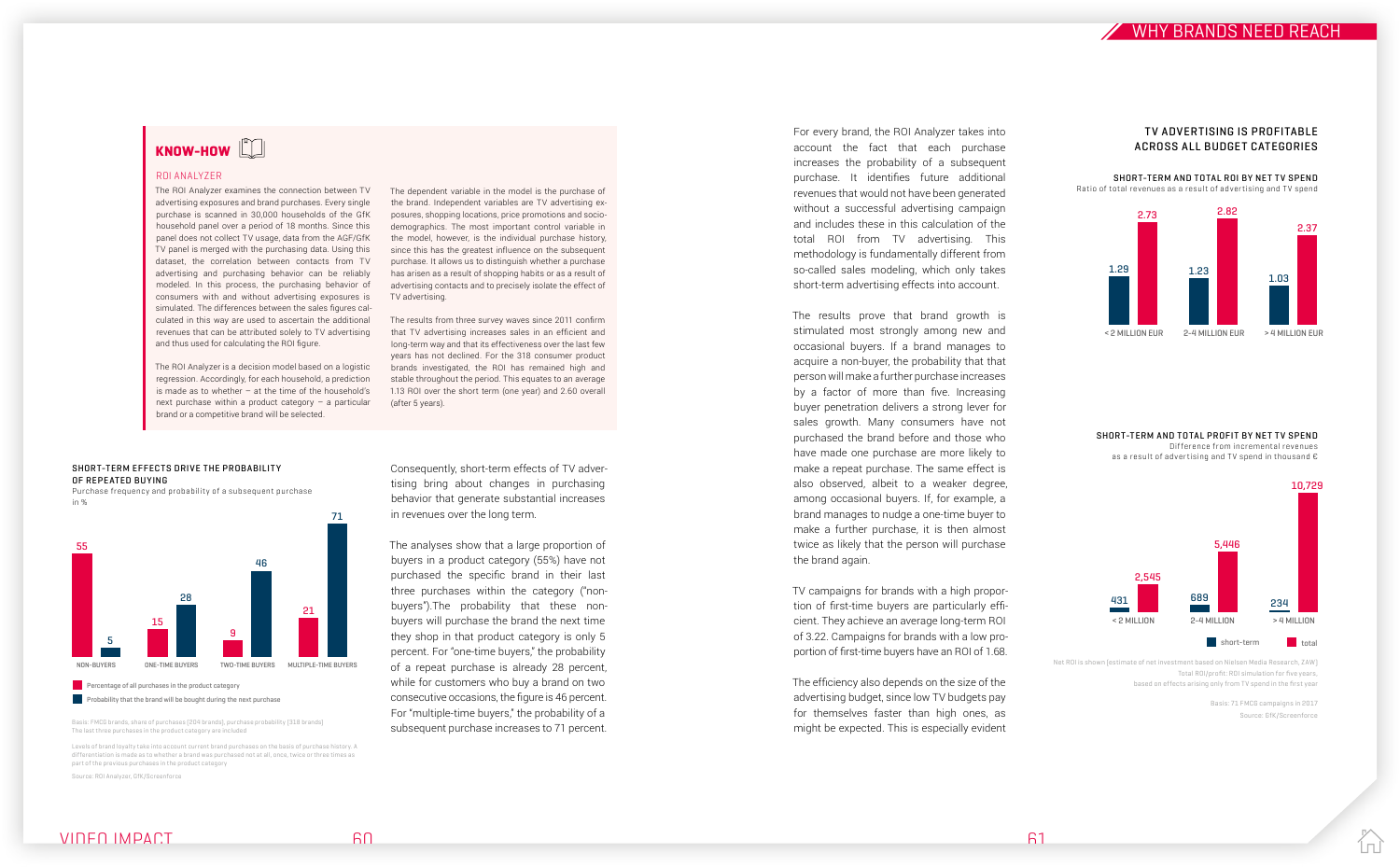In order to manage brands successfully over

the long term, we need to reach as many potential customers as possible with advertising. These include not only loyal customers but, above all, non-buyers and occasional buyers of the brand. After all, increasing buyer penetration is a much stronger lever for brand growth than increasing the buying frequency. Targeting can be useful and effective when it is possible to identify a precisely defined group of people as unequivocal non-buyers of the brand and then address the counter-group with advertising. If there are no such clear criteria for exclusion of clear non-buyers, however, we need to communicate as broadly as possible in order to expand our customer reach – for instance via mass media such as TV, radio and outdoor advertising.

# RELEVANCE FOR MEDIA PLANNING

#### HIGH SCALABILITY OF TELEVISION

Incremental profit return and net advertising spends in GBP

Basis: Ebiquity ROI campaign database. Example from the finance sector. Source: Profit Ability; the business case for advertising, Ebiquity/Gain Theory/Thinkbox, Nov. 2017

An analysis by Ebiquity shows that the scalability of the impact is decisive for the success of advertising. Even for higher levels of investment, television continues to deliver additional profits and therefore offers the highest headroom for advertising spend among the media examined.<sup>9)</sup>

# $\mathbb Z$  "TV delivers the most profit because its scale and popularity enable it to deliver efficient profit return at high volumes of spend."  $-$  Ebiquity<sup>8)</sup>

with regard to short-term effects. Accordingly, lower-budget campaigns achieve an ROI of 1.29 after only a year, while for high investments the figure is just over 1.

The ROI only is a relative indicator. In absolute terms, high budgets can generate a higher return over the long term, despite the fact that the actual ROI may be lower than in campaigns with smaller budgets. The profits achieved by a large-scale campaign – in other words the additional revenues minus the advertising spend  $-$  can exceed the profits from a small campaign many times over. TV advertising is particularly efficient because it maximizes profit even in high-budget campaigns.

If we compare the performance of different media, we see that online video and search engine advertising, for example, often generate high additional revenues even for a comparatively low level of spend. However, with a further increase in the budget, sales cannot be increased to the same extent. By itself, a high ROI is not the key factor of success.



Television builds high levels of reach quickly and efficiently. The advertising budgets invested are repaid relatively quickly in the form of the additional sales achieved and, over the course of several years, generate revenues several times higher than the original spend. The return on investment from TV advertising has remained stable and high for many years now. Television advertising is able to maximize profit even when high-value budgets are involved. When comparing the performance of different media, we should always consider exactly to what extent ad spendings can be invested reasonably and what absolute effects might be achieved by it.

8) See Ebiquity (2017), p. 4 9) See Ebiquity (2017), p. 14



WHY BRANDS NFFD RFACH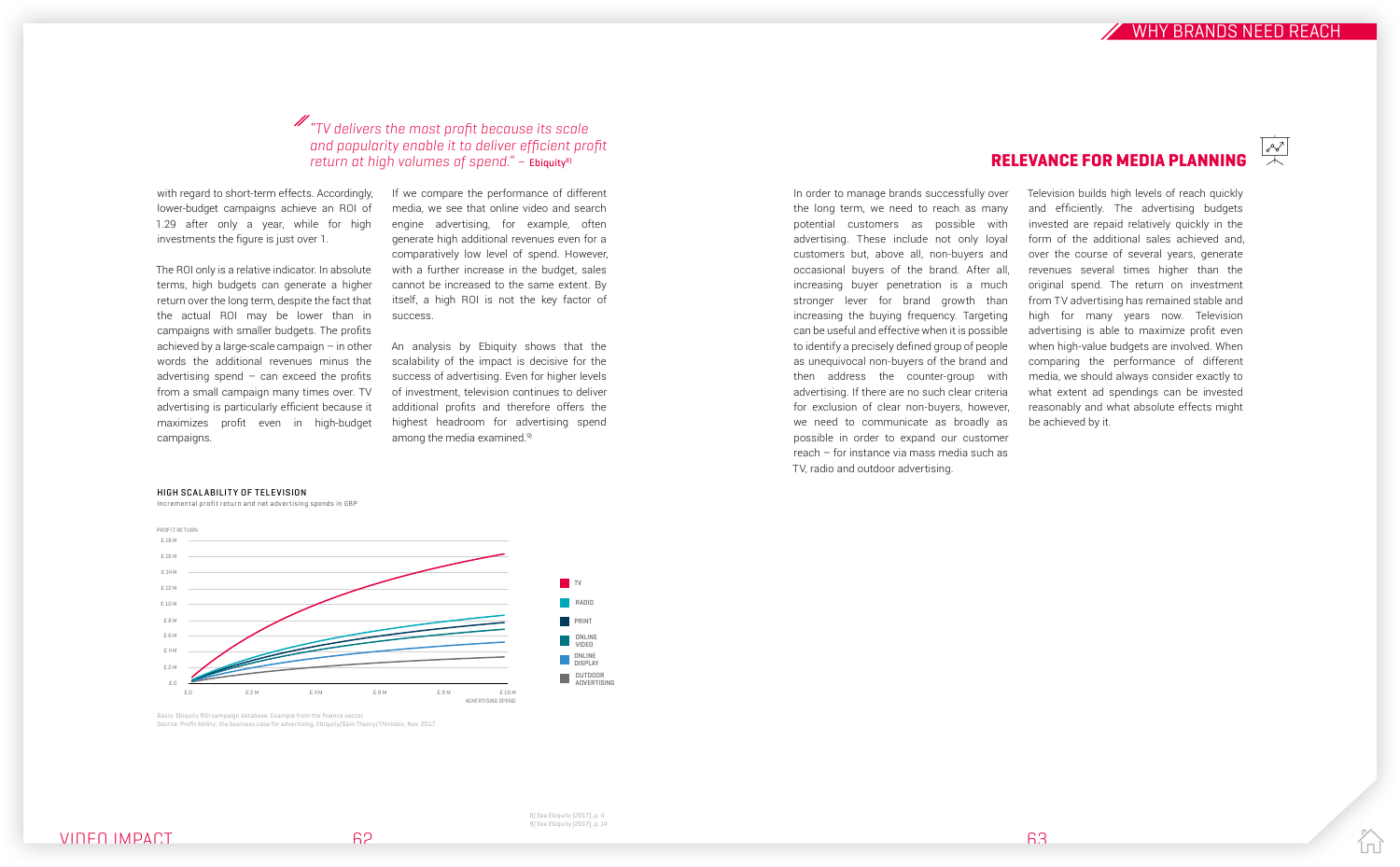# **OUTLOOK**

The studies in this publication demonstrate the value of television advertising. The Ephron formula defines reach as a central factor for the value of a medium for advertising success. Additionally, reach is necessary for brands' growth. Persuading loyal customers to make even more purchases adds little value. This is because brand growth comes from the heterogeneous group of opportunistic buyers within a product category. Brands must address those who may not have considered them before. Precisely this is the strength of television: it reaches not just those who are already loyal customers but also all potentially interested persons. From the full range of exposures, it aggregates all those for whom an advertising message is relevant at the time of viewing. This effect of advertising at the moment of need cannot be achieved using conventional targeting criteria.

This should result in a certain caution regarding the selective power of targeting. The question of whether the percentage of "in target" is a suitable indicator of campaign performance must be fundamentally rethought in marketing. The key to commercial success is reach. It is the inclusion – not the exclusion – of persons outside the core target group that generates additional profit.

In future, nonetheless, complementary video platforms will be needed to add further reach to the base medium of TV. Research of advertising devices provides the basis for assessing and evaluating the effectiveness of the various video platforms – after all, not all reach is equal in terms of advertising impact.

Therefore, the second part of the Ephron formula is just as vital for the future of the advertising medium TV as the reach achieved by television transports enormously successful advertising formats. In the analysis of all standard indicators of advertising effectiveness, TV performs better than online video. Our research has confirmed that this is at least in part due to the moods and motives of the audience involved.

The relaxed lean-back mode characteristic of TV viewing facilitates the reception and processing of advertising messages. Conversely, the lean-forward interactive mode associated with the consumption of online media encourages users to avoid advertising actively. Engagement with interactive platforms is more likely to result in advertising being clicked away. Those who lean back are more likely to let the messages pass.

Reach and impact of television will therefore continue to ensure its value for advertising in future. After all, marketers are investing in the medium that guarantees long-term market growth. Currently, this finding is also reflected in the rethinking of big companies – away from overemphasizing performance marketing and towards branding. This reconsideration may result in a swing back to those media that achieve broad reach.

 $\mathscr{M}_{\mathscr{A}}$  medium's advertising value is the product of its probability of exposing the average ad and its contribution to the impact of the message." Erwin Ephron<sup>1</sup>







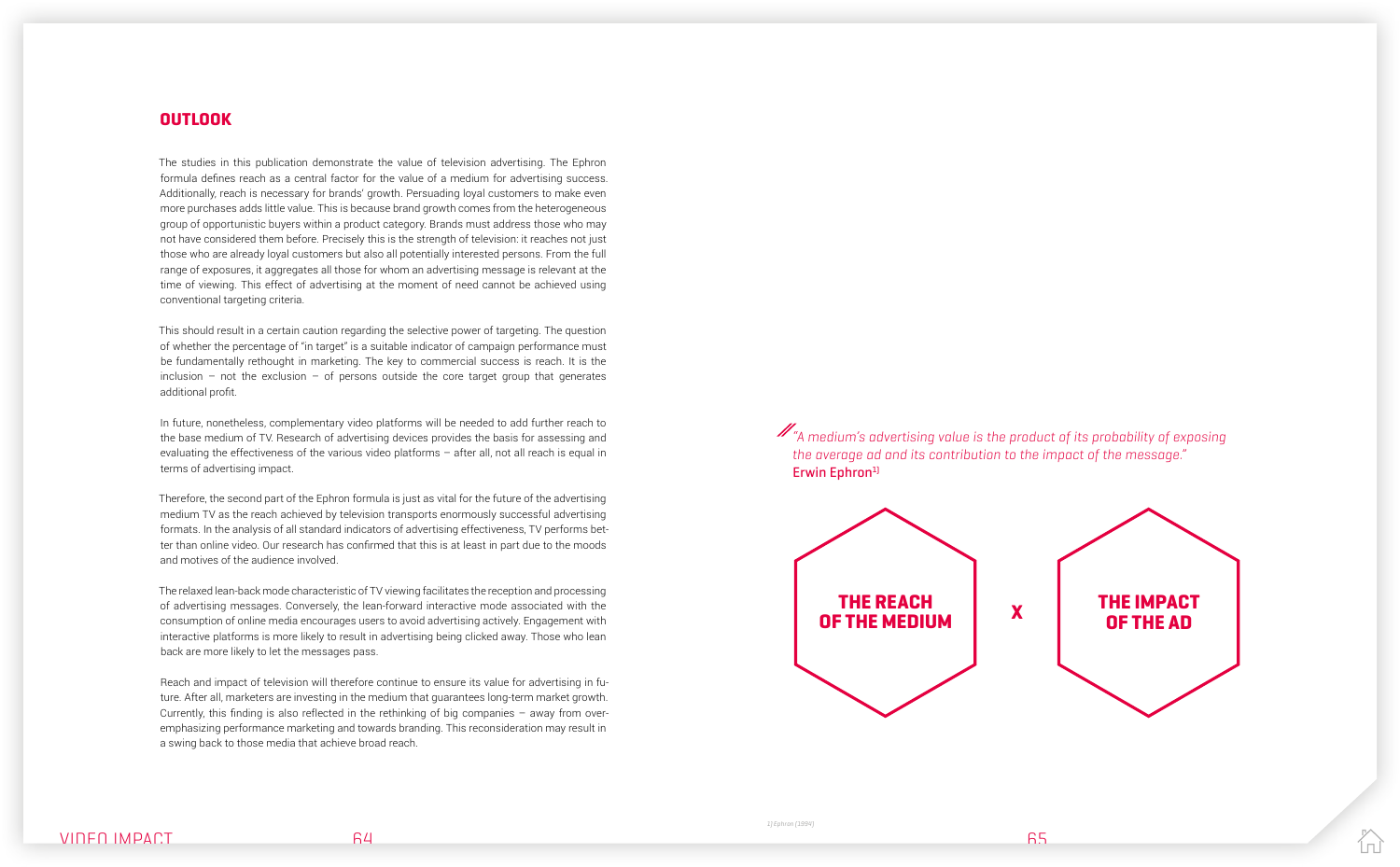

Baacke, D./Sander, U./Vollbrecht, R. (1993): Kinder und Werbung, in: Schriftenreihe des Bundesministeriums für Frauen und Jugend Vol.12, Stuttgart 1993.

Berridge, J. (2018): The rise in short form ads on TV - opportunities and challenges, in https://tinyurl.com/vnf52vb (August 2019).

Bellmann, S./Nenycz-Thiel, M./Kennedy, R./Hartnett, N./Varan, D. (2019): Best measures of attention to creative tactics in TV advertising, in: Journal of Advertising Research, January 2019, DOI: 10.2501/JAR-2019-002.

#### Best for planning (2017).

Bilandzic, H./Schramm, H./Matthes J. (2015): Medienrezeptionsforschung, Munich, Konstanz 2015.

Bornstein, R.F. (1989): Exposure and affect: overview and meta-analysis of research, 1968-1987, in: Psychological Bulletin, Vol. 106, No. 2 1989, pp. 265-289.

Ebiquity (2017): Profit ability. The business case for advertising, London 2017.

Ehrenberg, A. (1999): Brand Loyalty, in: The Elgar Companion to Consumer Research and Economic Psychology, Cheltenham, Northampton (MA) 1999.

Ephron, E. (1994): The Great Wall of Media, in: Inside Media, 02/03/1994.

Felser, G. (2007): Werbe- und Konsumentenpsychologie, 3rd ed., Berlin, Heidelberg 2007.

Gray, S./Szukalski, S. (2019): Multi-screening around the world, in: https://tinyurl.com/u7zgugy (August 2019).

Heath, R. (2012): Seducing the subconscious – the psychology of emotional influence in advertising, Oxford 2012.

Knutson, B. et al. (2007): Neural Predictors of Purchases, in: Neuron Vol. 53, No 1 2007, pp. 147-156.

Krugman, H.E. (1965): The Impact of Television Advertising: Learning without Involvement, in: Public Opinion Quarterly 29, pp. 349-356.

Krugman, H.E. (1971): Brain Wave Measurement of Media Involvement, in: Journal of Advertising Research 11, 1: pp. 3-9.

Lang, A. (1995): Defining audio/video redundancy from a limited-capacity information processing perspective, in: Communication Research. Vol. 22, No. 1, 1995, pp. 86-115.

Melchers, C. (1995): Werbe-Zielgruppen. Ein Beitrag zur qualitativen Präzisierung der Mediaplanung, in: Planung & Analyse: Zeitschrift für Marktforschung und Marketing, No. 3 1995, pp. 48-57.

Modenbach, G./Wildner, R. (2013): Long-term effects reveal high ROIs of TV advertising, in: https://tinyurl.com/t5un4fc (August 2019).

Modenbach, G./Neumüller, G. (2018): Video impact: The value of mass marketing compared to targeting, in: https://tinyurl.com/vm4cpdb (August 2019).

Nelson-Field, K. (2013): Viral marketing: the science of sharing. South Melbourne 2013.

Nelson-Field, K. (2019): Not all reach is equal, in: https://tinyurl.com/uwjjfde (December 2019).

Nordheilm, C.L. (2002): The Influence of Processing on Advertising Repetition Effects, in: Journal of Consumer Research Vol. 29, No. 3 2002, pp. 371-382.

Romaniuk, J./Sharp, B. (2016): How brands grow, Part 2, South Melbourne 2006.

Scott, S. (2019): Which advertising channels are best when all else is equal?, in: https://tinyurl.com/tu2y6mk (December 2019).

Screenforce (2017): Screenlife – Aktuelle Befunde aus dem ROI Analyzer, Berlin 2017.

SevenOne Media (2013): Ethnographische Studie zur Multiscreen-Nutzung / EyeSquare/SevenOne Media), in: TopBox 16, pp. 32-33, Unterföhring 2013.

SevenOne Media/EyeSquare (2014): Research Flash 28: Werbewirkung bei Parallelnutzung, Unterföhring 2014.

SevenOne Media (2015): Research Flash 32: Eine Frage der Verpackung, Unterföhring 2015.

SevenOne Media (2016): Fakten statt Vorurteile zum Thema Second Screen, in: TopBox 20, pp. 16-21, Unterföhring 2016.

SevenOne Media (2017): Research Flash 38: Wo bewegt Bild am besten?, Unterföhring 2017.

SevenOne Media (2018): Media Activity Guide 2018, Unterföhring 2018.

SevenOne Media (2019): Media Activity Guide 2019, Unterföhring 2019.

Sharp, B. (2007): Is recognition a better advertising metric?, in: https://tinyurl.com/y77xoexc (December 2019).

Sharp, B. (2010): How brands grow: what marketers don't know. South Melbourne 2010.

Sharp, B. (2017): Marketing: theory, evidence, practice, 2nd edition, South Melbourne 2017.

Silberstein, R.B./Nield, G./Pynta, P./Seixas, S. (2015): Conceptual Closure – the impact of event boundaries on long-term memory encoding and advertising effectiveness, in: https://tinyurl.com/ubota59 (August 2019).

Stipp, H. (2019): Attention, Please: Attention to Advertising Hot Topic Today, in: Marketing-Insider March 2019, in: https://tinyurl.com/uc9ob9n (July 2019).

Stipp, H. (2019/2): The ARF's LA Council Explores Changing Viewing Patterns, in: https://tinyurl.com/s3ah5lq (December 2019).

Sweldens, S./Corneille, O./Yzerbyt, V. (2014): The Role of Awareness in Attitude Formation Through Evaluative Conditioning, in: Personality and Social Psychology Review Vol. 18, No. 2 2014, pp. 187-209.

Varan, D. /Charron, C. (2019): Exploring the multiple dimensions of attention, in: https://tinyurl.com/s2etyok (August 2019).

Wildner, R. (2015): Loyalität vs. Treue, in: Markenartikel, 12/2015, pp. 48-50.

Ziems, D. (2006): Vor-Bilder, die wirken. Morphologische Forschung zur Markenprägung durch TV-Werbung, in: https://tinyurl.com/whvypko (August 2019).

#### Advertising recall single exposures (p.16/19) Unaided advertising recall single and double exposures (p.16)

#### P-VALUES TO ASSESS STATISTICAL SIGNIFICANCE, USUALLY:

≤ 0.05 significant | ≤ 0.01 very significant | 0.00 highly significant

|         | <b>UNAIDED</b> | <b>AIDED</b> | <b>DETAIL</b> |  |
|---------|----------------|--------------|---------------|--|
| TV / YT | 0.00           | 0.00         | 0.00          |  |
| TV / FB | 0.00           | 0.00         | 0.00          |  |
| YT / FB | 0.00           | 0.00         | 0.01          |  |

|               | 1xTV     |
|---------------|----------|
| 2 x TV        | 0.00     |
| 1 x YT        | 0.00     |
| 2 x YT        | 0.00     |
| $1 \times$ FR | 0.00     |
| $2 \times FB$ | Ц<br>n.n |

|               | 1xTV | 2xTV | 1 x YT | 2xYT | 1xFB |
|---------------|------|------|--------|------|------|
| $2 \times TV$ | 0.00 |      |        |      |      |
| $1 \times YT$ | 0.00 | 0.00 |        |      |      |
| $2 \times YT$ | 0.00 | 0.00 | 0.00   |      |      |
| $1 \times$ FB | 0.00 | 0.00 | 0.00   | 0.00 |      |
| $2 \times FB$ | 0.04 | 0.00 | 0.80   | 0.00 | 0.00 |

|               | $2 \times TV$ | $2 \times YT$ | 2xFB | $TV + VT$ | $TV + FB$ |
|---------------|---------------|---------------|------|-----------|-----------|
| $2 \times YT$ | 0.00          |               |      |           |           |
| $2 \times FB$ | 0.00          | 0.00          |      |           |           |
| $TV + YT$     | 0.00          | 0.12          | 0.00 |           |           |
| $TV + FB$     | 0.00          | 0.28          | 0.01 | 0.06      |           |
| $YT + FB$     | 0.00          | 0.32          | 0.00 | 0.03      | 0.68      |

#### Unaided advertising recall double and mixed exposures (p.17)

|                  | <b>TV FIRST POSITION</b> | <b>TV PRE-SPLIT</b> | <b>TV SPOT</b> | <b>YT PRE-ROLL</b> | <b>YT BUMPER</b> | <b>YT TRUE-VIEW</b> |
|------------------|--------------------------|---------------------|----------------|--------------------|------------------|---------------------|
| TV Pre-Split     | 0.82                     |                     |                |                    |                  |                     |
| <b>TV Spot</b>   | 0.48                     | 0.63                |                |                    |                  |                     |
| YT Pre-Roll      | 0.03                     | 0.05                | 0.12           |                    |                  |                     |
| <b>YT Bumper</b> | 0.25                     | 0.35                | 0.63           | 0.32               |                  |                     |
| YT True-View     | 0.01                     | 0.01                | 0.04           | 0.63               | 0.13             |                     |
| FB Video Post    | 0.00                     | 0.00                | 0.00           | 0.00               | 0.00             | 0.00                |

#### Unaided advertising recall single exposures (p.17)

|                              | <b>TV FIRST POSITION</b><br>+ PRE-SPLIT | TV SPOT+<br><b>PRE-SPLIT</b> | 2x<br><b>TV SPOT</b> | TV SPOT+<br><b>YT PRE-ROLL</b> | 2x<br><b>YT PRE-ROLL</b> | TV SPOT +<br><b>YT TRUE-VIEW</b> | 2x<br><b>YT TRUE-VIEW</b> | YT PRE-ROLL +<br><b>BUMPER</b> | TV-SPOT+<br><b>BUMPER</b> |
|------------------------------|-----------------------------------------|------------------------------|----------------------|--------------------------------|--------------------------|----------------------------------|---------------------------|--------------------------------|---------------------------|
| TV Spot + Pre-Split          | 0.86                                    |                              |                      |                                |                          |                                  |                           |                                |                           |
| 2 x TV Spot                  | 0.10                                    | 0.12                         |                      |                                |                          |                                  |                           |                                |                           |
| TV Spot + YT Pre-Roll        | 0.03                                    | 0.04                         | 0.69                 |                                |                          |                                  |                           |                                |                           |
| 2 x YT Pre-Roll              | 0.01                                    | 0.01                         | 0.36                 | 0.06                           |                          |                                  |                           |                                |                           |
| TV Spot + YT True-View       | 0.00                                    | 0.00                         | 0.01                 | 0.01                           | 0.07                     |                                  |                           |                                |                           |
| 2 x YT True-View             | 0.00                                    | 0.00                         | 0.00                 | 0.00                           | 0.03                     | 0.64                             |                           |                                |                           |
| YT Pre-Roll + Bumper         | 0.00                                    | 0.00                         | 0.00                 | 0.01                           | 0.06                     | 0.71                             | 0.75                      |                                |                           |
| TV Spot + Bumper             | 0.00                                    | 0.00                         | 0.00                 | 0.01                           | 0.05                     | 0.63                             | 0.93                      | 0.93                           |                           |
| YT True-View + FB Video Post | 0.00                                    | 0.00                         | 0.00                 | 0.00                           | 0.02                     | 0.46                             | 0.80                      | 0.82                           | 0.90                      |

#### Unaided advertising recall double and mixed exposures (p.18)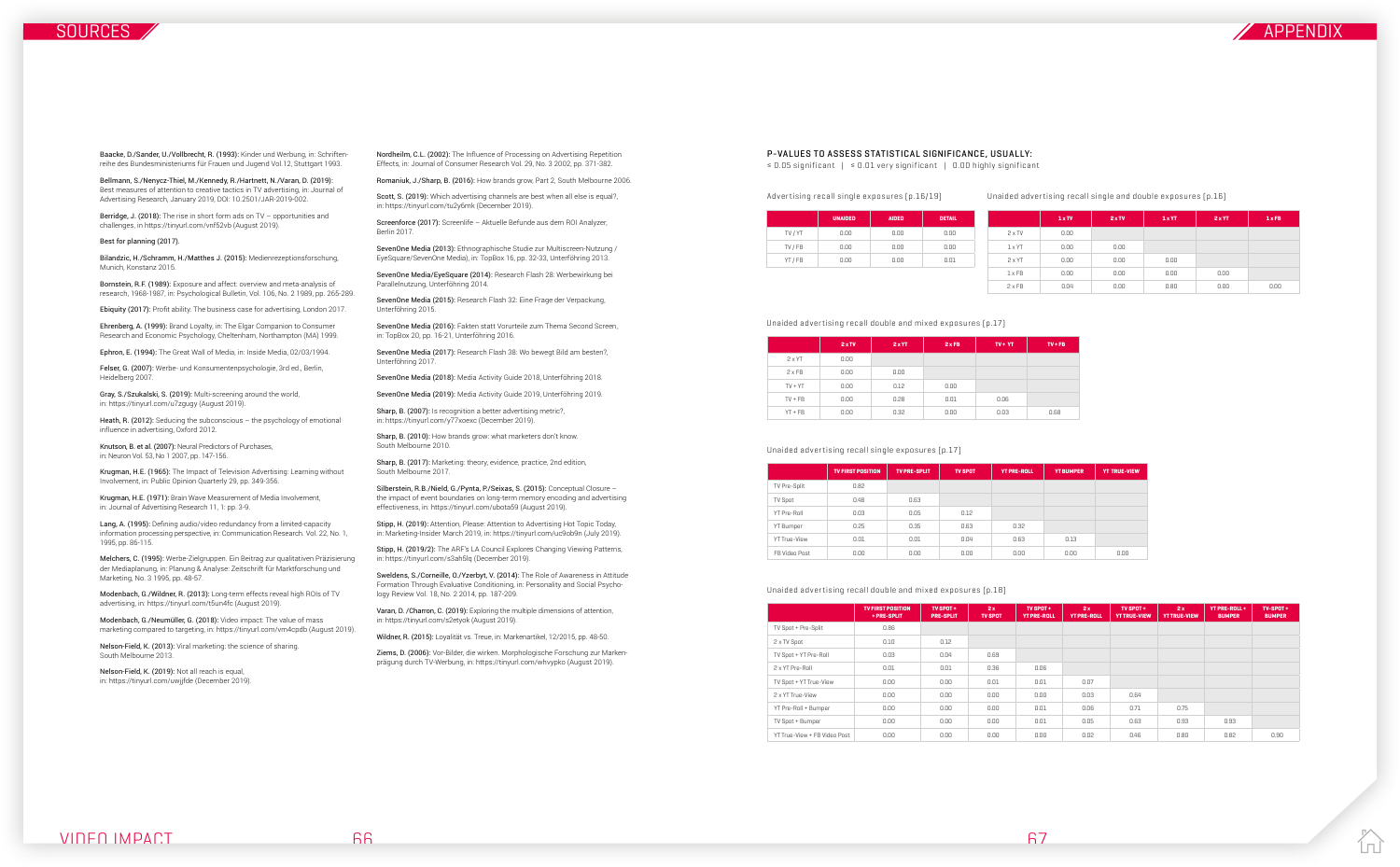#### Guido Modenbach

Guido Modenbach has been Managing Director of ProSiebenSat.1's sales house SevenOne Media since November 2010 and EVP Research, Analytics & Consulting of ProSiebenSat.1 TVD since April 2020. Before starting at ProSiebenSat.1 Modenbach had been employed at Gruner + Jahr in Hamburg since 2005, his most recent position beeing Managing Director at Gruner + Jahr Media Sales. Prior to this, Guido Modenbach was Managing Director Marketing at the TV sales house IP Deutschland and held several management positions at the media agency Mindshare.

# ABOUT THE AUTHORS

#### Gerald Neumueller

Gerald Neumueller has been Director Research of ProSiebenSat.1's sales house SevenOne Media since September 2011. In this position he is responsible for the market research activities of ProSiebenSat.1, which include advertising research, media research and program research. After studying economics and market psychology at Ludwig Maximilians-University, Munich, Neumueller started his career 1993 at A.C. Nielsen, Frankfurt. 1996 he went as Marketing Manager to MGM, MediaGruppe Muenchen. Further positions led him to DSF and SevenOne Intermedia.





#### PUBLISHER SevenOne Media GmbH Research, Analytics & Consulting

Medienallee 4, 85774 Unterföhring Tel. +49 (0) 89/95 07 - 40 Fax +49 (0) 89/95 07 - 43 99 sevenonemedia.de info@sevenonemedia.de

#### AUTHORS

Guido Modenbach Gerald Neumueller

#### RESEARCH

Johanna Teichmann Olaf Schlesiger Ricardo Rubio-González

EDITING Cathrin Hegner

#### MARKETING

Alexandra Thallmair Christiane Steidle

GRAPHIC DESIGN AND PRODUCTION

Corporate and Sales Creation

PRESS CONTACT Carola Hesse (Carola.Hesse@prosiebensat1.com)

#### PRINTING

DRUCKEREI VOGL GmbH & Co. KG Georg-Wimmer-Ring 9, 85604 Zorneding

#### COPYRIGHT

All the information in this publication is subject to copyright. All rights reserved, including translations and secondary use. Publication does not imply that the terms used are free from industrial property rights.

All the studies included in this publication are documented according to the guidelines of the quality initiative for advertising impact research. The study descriptions are stored on the initiative's website. https://www.werbewirkung-forschung.de/qualitaetskriterien/steckbriefe

May 2020



## LEGAL NOTICE